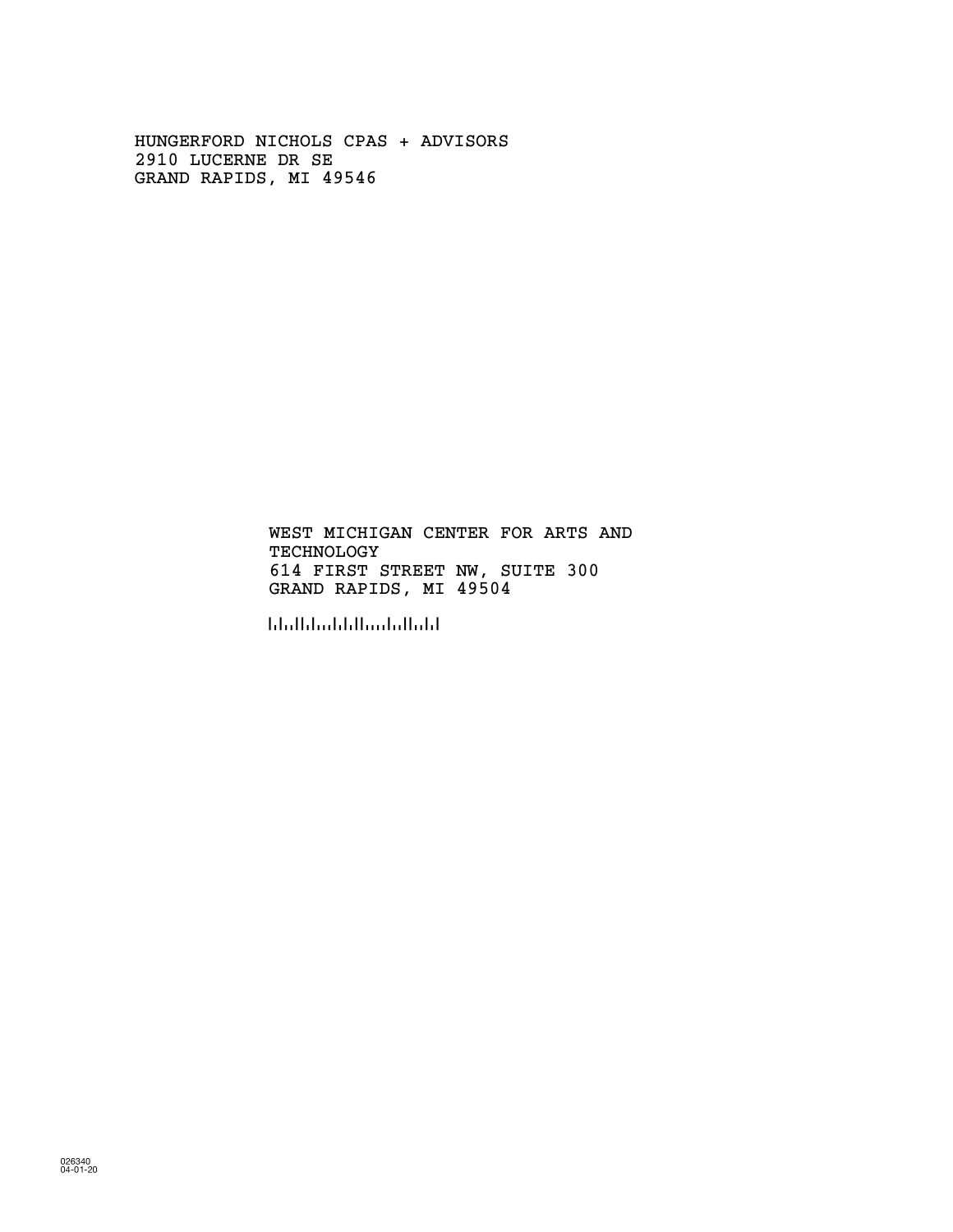| Form <b>990</b>                                                                                 |                                                        | Under section 501(c), 527, or 4947(a)(1) of the Internal Revenue Code (except private foundations)           |                      |                                                                                                 |                 |            | <b>Return of Organization Exempt From Income Tax</b> |                         |                                                                          |
|-------------------------------------------------------------------------------------------------|--------------------------------------------------------|--------------------------------------------------------------------------------------------------------------|----------------------|-------------------------------------------------------------------------------------------------|-----------------|------------|------------------------------------------------------|-------------------------|--------------------------------------------------------------------------|
|                                                                                                 |                                                        |                                                                                                              |                      | Do not enter social security numbers on this form as it may be made public.                     |                 |            |                                                      |                         | <b>Open to Public</b>                                                    |
|                                                                                                 | Department of the Treasury<br>Internal Revenue Service |                                                                                                              |                      | Go to www.irs.gov/Form990 for instructions and the latest information.                          |                 |            |                                                      |                         | Inspection                                                               |
|                                                                                                 |                                                        | A For the 2020 calendar year, or tax year beginning                                                          |                      | 2020<br>JUL 1,                                                                                  |                 |            | and ending $JUN$ $30$ ,                              | 2021                    |                                                                          |
| <b>B</b> Check if<br>applicable:                                                                |                                                        | <b>C</b> Name of organization<br>WEST MICHIGAN CENTER FOR ARTS AND                                           |                      |                                                                                                 |                 |            | D Employer identification number                     |                         |                                                                          |
| Address<br>change                                                                               |                                                        | <b>TECHNOLOGY</b>                                                                                            |                      |                                                                                                 |                 |            |                                                      |                         |                                                                          |
| Name<br>change                                                                                  |                                                        | Doing business as                                                                                            |                      |                                                                                                 |                 |            |                                                      | * * _ * * * * * * *     |                                                                          |
| Initial<br>return<br>Final                                                                      |                                                        | Number and street (or P.O. box if mail is not delivered to street address)<br>614 FIRST STREET NW, SUITE 300 |                      |                                                                                                 |                 | Room/suite | E Telephone number                                   | $616 - 454 - 7004$      |                                                                          |
| return/<br>termin-<br>ated                                                                      |                                                        | City or town, state or province, country, and ZIP or foreign postal code                                     |                      |                                                                                                 |                 |            | G Gross receipts \$                                  |                         | 2,703,451.                                                               |
| Amended<br> return                                                                              |                                                        | GRAND RAPIDS, MI                                                                                             | 49504                |                                                                                                 |                 |            | H(a) Is this a group return                          |                         |                                                                          |
| Applica-<br>tion                                                                                |                                                        | F Name and address of principal officer: JAMON ALEXANDER                                                     |                      |                                                                                                 |                 |            |                                                      | for subordinates?       | $\sqrt{}$ Yes $\sqrt{X}$ No                                              |
| pending                                                                                         |                                                        | SAME AS C ABOVE                                                                                              |                      |                                                                                                 |                 |            |                                                      |                         | $H(b)$ Are all subordinates included? $\Box$ Yes                         |
|                                                                                                 | Tax-exempt status: $\boxed{\mathbf{X}}$ 501(c)(3)      | $501(c)$ (                                                                                                   |                      | $\sqrt{\frac{2}{1}}$ (insert no.)                                                               | $4947(a)(1)$ or | 527        |                                                      |                         | If "No," attach a list. See instructions                                 |
|                                                                                                 |                                                        | J Website: WWW.WMCAT.ORG                                                                                     |                      |                                                                                                 |                 |            | $H(c)$ Group exemption number $\blacktriangleright$  |                         |                                                                          |
|                                                                                                 |                                                        | K Form of organization: X Corporation                                                                        | Trust<br>Association | Other $\blacktriangleright$                                                                     |                 |            |                                                      |                         | L Year of formation: $2004 \vert$ M State of legal domicile: MT          |
| Part I                                                                                          | <b>Summary</b>                                         |                                                                                                              |                      |                                                                                                 |                 |            |                                                      |                         |                                                                          |
| 1.                                                                                              |                                                        | Briefly describe the organization's mission or most significant activities: TO PROVIDE A CULTURE OF          |                      |                                                                                                 |                 |            |                                                      |                         |                                                                          |
|                                                                                                 |                                                        | OPPORTUNITY TO BUILD ECONOMIC AND SOCIAL PROGRESS.                                                           |                      |                                                                                                 |                 |            |                                                      |                         |                                                                          |
| 2                                                                                               | Check this box $\blacktriangleright$                   |                                                                                                              |                      |                                                                                                 |                 |            |                                                      |                         |                                                                          |
|                                                                                                 |                                                        |                                                                                                              |                      | if the organization discontinued its operations or disposed of more than 25% of its net assets. |                 |            |                                                      |                         |                                                                          |
| з                                                                                               |                                                        | Number of voting members of the governing body (Part VI, line 1a)                                            |                      |                                                                                                 |                 |            |                                                      | 3                       |                                                                          |
| 4                                                                                               |                                                        |                                                                                                              |                      |                                                                                                 |                 |            |                                                      | $\overline{\mathbf{4}}$ |                                                                          |
| 5                                                                                               |                                                        |                                                                                                              |                      |                                                                                                 |                 |            |                                                      | $\overline{5}$          |                                                                          |
|                                                                                                 |                                                        |                                                                                                              |                      |                                                                                                 |                 |            |                                                      | $6\phantom{1}$          |                                                                          |
|                                                                                                 |                                                        |                                                                                                              |                      |                                                                                                 |                 |            |                                                      | 7a                      |                                                                          |
|                                                                                                 |                                                        |                                                                                                              |                      |                                                                                                 |                 |            |                                                      | 7b                      |                                                                          |
|                                                                                                 |                                                        |                                                                                                              |                      |                                                                                                 |                 |            | <b>Prior Year</b>                                    |                         |                                                                          |
| 8                                                                                               |                                                        |                                                                                                              |                      |                                                                                                 |                 |            | 1,241,908.                                           |                         | <b>Current Year</b>                                                      |
|                                                                                                 |                                                        | Contributions and grants (Part VIII, line 1h)                                                                |                      |                                                                                                 |                 |            |                                                      |                         |                                                                          |
| 9                                                                                               |                                                        | Program service revenue (Part VIII, line 2g)                                                                 |                      |                                                                                                 |                 |            | 485,972.                                             |                         |                                                                          |
| 10                                                                                              |                                                        |                                                                                                              |                      |                                                                                                 |                 |            | $-206,016.$                                          |                         |                                                                          |
| 11                                                                                              |                                                        | Other revenue (Part VIII, column (A), lines 5, 6d, 8c, 9c, 10c, and 11e)                                     |                      |                                                                                                 |                 |            |                                                      | 392.                    |                                                                          |
| 12                                                                                              |                                                        | Total revenue - add lines 8 through 11 (must equal Part VIII, column (A), line 12)                           |                      |                                                                                                 |                 |            | 1,522,256.                                           |                         |                                                                          |
| 13                                                                                              |                                                        | Grants and similar amounts paid (Part IX, column (A), lines 1-3)                                             |                      |                                                                                                 |                 |            |                                                      | 0.                      | $\overline{2,017,573}$ .<br>567, 126.<br>22,002.<br>6,649.<br>2,613,350. |
|                                                                                                 |                                                        |                                                                                                              |                      |                                                                                                 |                 |            |                                                      | 0.                      |                                                                          |
| 15                                                                                              |                                                        | Salaries, other compensation, employee benefits (Part IX, column (A), lines 5-10)                            |                      |                                                                                                 |                 |            | 1,431,066.                                           |                         | 1, 242, 786.                                                             |
|                                                                                                 |                                                        |                                                                                                              |                      |                                                                                                 |                 |            |                                                      | 0.                      |                                                                          |
|                                                                                                 |                                                        | <b>b</b> Total fundraising expenses (Part IX, column (D), line 25)                                           |                      | $249,695$ .                                                                                     |                 |            |                                                      |                         |                                                                          |
| 17 <sub>1</sub>                                                                                 |                                                        |                                                                                                              |                      |                                                                                                 |                 |            | 893,372.                                             |                         | 816,501.                                                                 |
| 18                                                                                              |                                                        | Total expenses. Add lines 13-17 (must equal Part IX, column (A), line 25)                                    |                      |                                                                                                 |                 |            | $\overline{2,324,438}$ .                             |                         |                                                                          |
| 19                                                                                              |                                                        |                                                                                                              |                      |                                                                                                 |                 |            | $-802, 182.$                                         |                         | 2,059,287.<br>554,063.                                                   |
|                                                                                                 |                                                        |                                                                                                              |                      |                                                                                                 |                 |            | <b>Beginning of Current Year</b>                     |                         | <b>End of Year</b>                                                       |
| 20                                                                                              | Total assets (Part X, line 16)                         |                                                                                                              |                      |                                                                                                 |                 |            | 8,438,626.                                           |                         | 9,239,729.                                                               |
| Governance<br>Activities &<br>Revenue<br>Expenses<br>t Assets or<br>d Balances<br>21<br>혏<br>22 |                                                        | Total liabilities (Part X, line 26)                                                                          |                      |                                                                                                 |                 |            | 591,760.<br>7,846,866.                               |                         | 566, 359.<br>8,673,370.                                                  |

| Sign     | Signature of officer                                                                                                                                                                                                              |                      |      | Date                                               |  |  |  |  |  |  |
|----------|-----------------------------------------------------------------------------------------------------------------------------------------------------------------------------------------------------------------------------------|----------------------|------|----------------------------------------------------|--|--|--|--|--|--|
| Here     | JAMON ALEXANDER, PRESIDENT/CEO<br>Type or print name and title                                                                                                                                                                    |                      |      |                                                    |  |  |  |  |  |  |
| Paid     | Print/Type preparer's name<br>UENNIFER L. ROGELL, CPA                                                                                                                                                                             | Preparer's signature | Date | <b>PTIN</b><br>Check<br>P01291797<br>self-employed |  |  |  |  |  |  |
| Preparer | Firm's name MUNGERFORD NICHOLS CPAS + ADVISORS                                                                                                                                                                                    |                      |      | **_*******<br>Firm's EIN                           |  |  |  |  |  |  |
| Use Only | Firm's address 2910 LUCERNE DR SE<br>Phone no. $616 - 949 - 3200$<br>GRAND RAPIDS, MI 49546                                                                                                                                       |                      |      |                                                    |  |  |  |  |  |  |
|          | May the IRS discuss this return with the preparer shown above? See instructions                                                                                                                                                   |                      |      | $\mathbf{X}$<br>No<br>Yes                          |  |  |  |  |  |  |
|          | $\mathbf{r}$ . The contract of the contract of the contract of the contract of the contract of the contract of the contract of the contract of the contract of the contract of the contract of the contract of the contract of th |                      |      | $\sim$ 000 $\sim$                                  |  |  |  |  |  |  |

032001 12-23-20 LHA **For Paperwork Reduction Act Notice, see the separate instructions.** Form 990 (2020)

**990**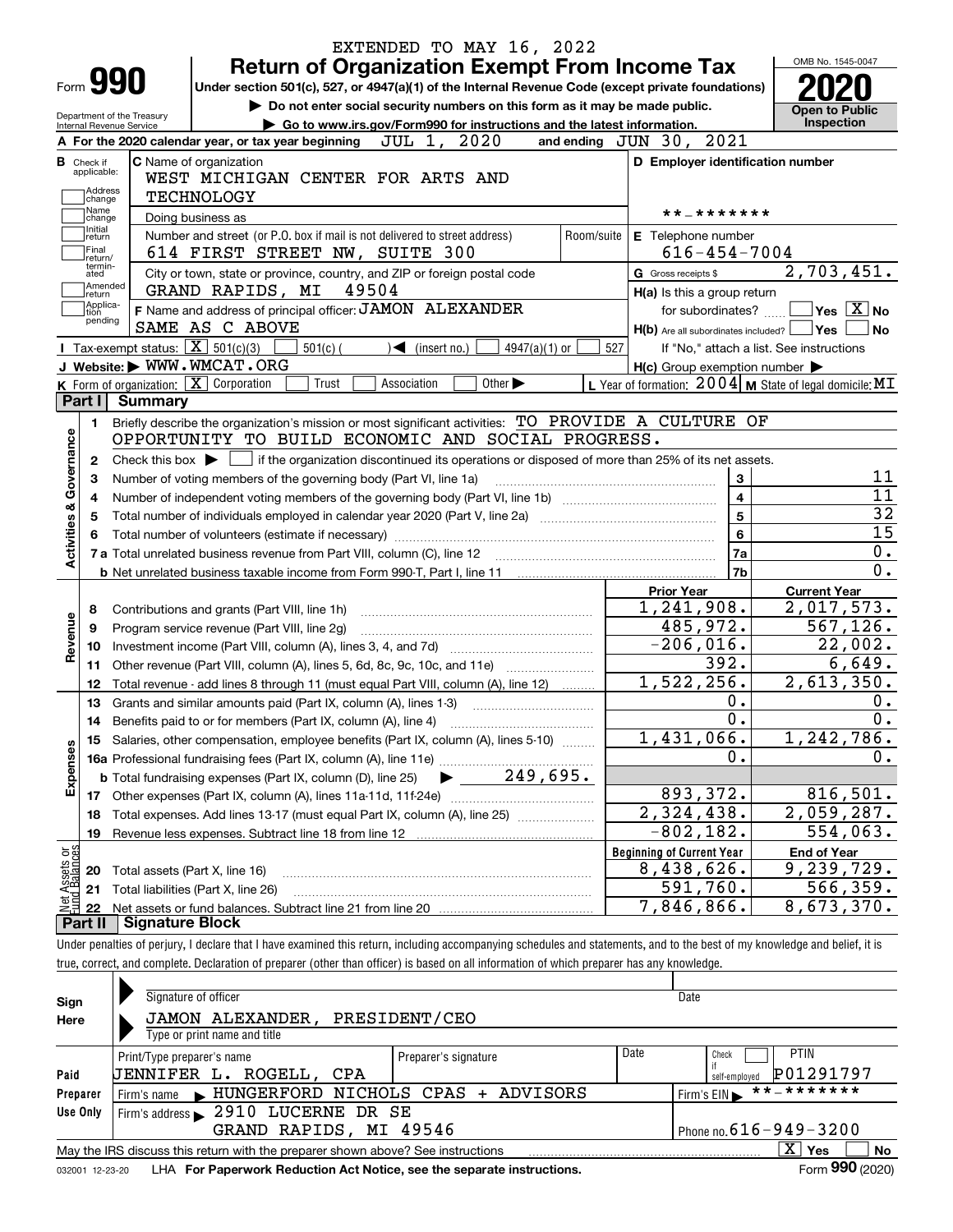|              | WEST MICHIGAN CENTER FOR ARTS AND                                                                                                                               |
|--------------|-----------------------------------------------------------------------------------------------------------------------------------------------------------------|
|              | **_*******<br><b>TECHNOLOGY</b><br>Page $\mathbf{z}$<br>Form 990 (2020)                                                                                         |
|              | <b>Statement of Program Service Accomplishments</b><br>Part III I                                                                                               |
|              |                                                                                                                                                                 |
| 1            | Briefly describe the organization's mission:<br>WMCAT PROVIDES A CULTURE OF OPPORTUNITY FOR PEOPLE TO MAKE SOCIAL AND                                           |
|              | ECONOMIC PROGRESS IN THEIR LIVES AND COMMUNITY.                                                                                                                 |
|              |                                                                                                                                                                 |
|              |                                                                                                                                                                 |
| $\mathbf{2}$ | Did the organization undertake any significant program services during the year which were not listed on the                                                    |
|              | $\sqrt{}$ Yes $\sqrt{}$ X $\sqrt{}$ No<br>prior Form 990 or 990-EZ?                                                                                             |
|              | If "Yes," describe these new services on Schedule O.                                                                                                            |
| 3            | $\overline{\ }$ Yes $\overline{\phantom{X}}$ No<br>Did the organization cease conducting, or make significant changes in how it conducts, any program services? |
|              | If "Yes," describe these changes on Schedule O.                                                                                                                 |
| 4            | Describe the organization's program service accomplishments for each of its three largest program services, as measured by expenses.                            |
|              | Section 501(c)(3) and 501(c)(4) organizations are required to report the amount of grants and allocations to others, the total expenses, and                    |
| 4a           | revenue, if any, for each program service reported.<br>135, 937.<br>$433, 444$ . including grants of \$<br>) (Revenue \$                                        |
|              | (Expenses \$<br>(Code:<br>ARTS AND TECH: A NATIONALLY-RECOGNIZED AFTER SCHOOL PROGRAM FOR HIGH                                                                  |
|              | SCHOOL STUDENTS FROM GRAND RAPIDS PUBLIC SCHOOLS,<br>WHICH CONNECTS TEENS                                                                                       |
|              | TO PROJECT-BASED LEARNING IN VISUAL ARTS AND DIGITAL MEDIA.<br>THIS                                                                                             |
|              | TUITION-FREE PROGRAM ENGAGES STUDENTS IN<br>STUDIOS LED<br>BY PROFESSIONAL                                                                                      |
|              | TEACHING ARTISTS,<br>FOCUSED ON A PARTICULAR DISCIPLINE AND CONNECTED TO                                                                                        |
|              | COMMUNITY PARTNERS AS MEANS OF ELEVATING VOICE AND BUILDING COMMUNITY.                                                                                          |
|              | ARTS AND TECH AT WMCAT ALSO INCLUDES DAYTIME STUDIO OFFERINGS FOR AREA                                                                                          |
|              | MIDDLE AND HIGH SCHOOLS, SUMMER CAMPS AND SUMMER EMPLOYMENT                                                                                                     |
|              | EXPERIENCES.                                                                                                                                                    |
|              |                                                                                                                                                                 |
|              |                                                                                                                                                                 |
|              |                                                                                                                                                                 |
| 4b           | $666, 400$ . including grants of \$<br>(Expenses \$<br>) (Revenue \$<br>(Code:<br>WORKFORCE DEVELOPMENT: SUPPORTING ADULTS EXPERIENCING UNDER AND               |
|              | UNEMPLOYMENT ON A JOURNEY<br>TO ECONOMIC SECURITY THROUGH A TUITION-FREE                                                                                        |
|              | ADULT CAREER TRAINING PROGRAM IN HEALTHCARE SUPPORT AND<br>INFORMATION                                                                                          |
|              | TECHNOLOGY PATHWAYS. YOUNG ADULTS ARE ALSO SUPPORTED<br>THROUGH A                                                                                               |
|              | CURRICULUM-BASED APPROACH TO CAREER AND COLLEGE EXPLORATION AND                                                                                                 |
|              | MENTORING THROUGH STEP YEAR AT WMCAT.                                                                                                                           |
|              |                                                                                                                                                                 |
|              |                                                                                                                                                                 |
|              |                                                                                                                                                                 |
|              |                                                                                                                                                                 |
|              |                                                                                                                                                                 |
|              | 431, 189.<br>$474,588.$ including grants of \$                                                                                                                  |
| 4с           | (Expenses \$<br>) (Revenue \$<br>(Code:<br>SOCIAL ENTERPRISE BUSINESS MODELS THAT AFFIRM THE MISSION OF WMCAT AND                                               |
|              | PROVIDE EARNED REVENUE BACK TO MISSION-ALIGNED WORK.                                                                                                            |
|              |                                                                                                                                                                 |
|              | AMBROSE AT WMCAT IS A COMMERCIAL SCREEN PRINTING BUSINESS THAT ALSO                                                                                             |
|              | MENTORS TEENS AND YOUNG ADULTS IN ENTREPRENEURISM AND THE CREATIVE                                                                                              |
|              | ECONOMY.                                                                                                                                                        |
|              |                                                                                                                                                                 |
|              | PUBLIC AGENCY AT WMCAT IS A HUMAN CENTERED DESIGN CONSULTANCY THAT                                                                                              |
|              | PROVIDES MEANINGFUL FACILITATION TO ORGANIZATIONS AND SYSTEMS,<br>AS WELL                                                                                       |
|              | AS TRAINING COMMUNITY CATALYSTS TO AFFECT CHANGE IN THEIR OWN                                                                                                   |
|              | COMMUNITIES.                                                                                                                                                    |
|              |                                                                                                                                                                 |
|              | 4d Other program services (Describe on Schedule O.)                                                                                                             |
|              | (Expenses \$<br>including grants of \$<br>(Revenue \$<br>1,574,432.                                                                                             |
|              | 4e Total program service expenses<br>Form 990 (2020)                                                                                                            |
|              | 032002 12-23-20                                                                                                                                                 |
|              | 3                                                                                                                                                               |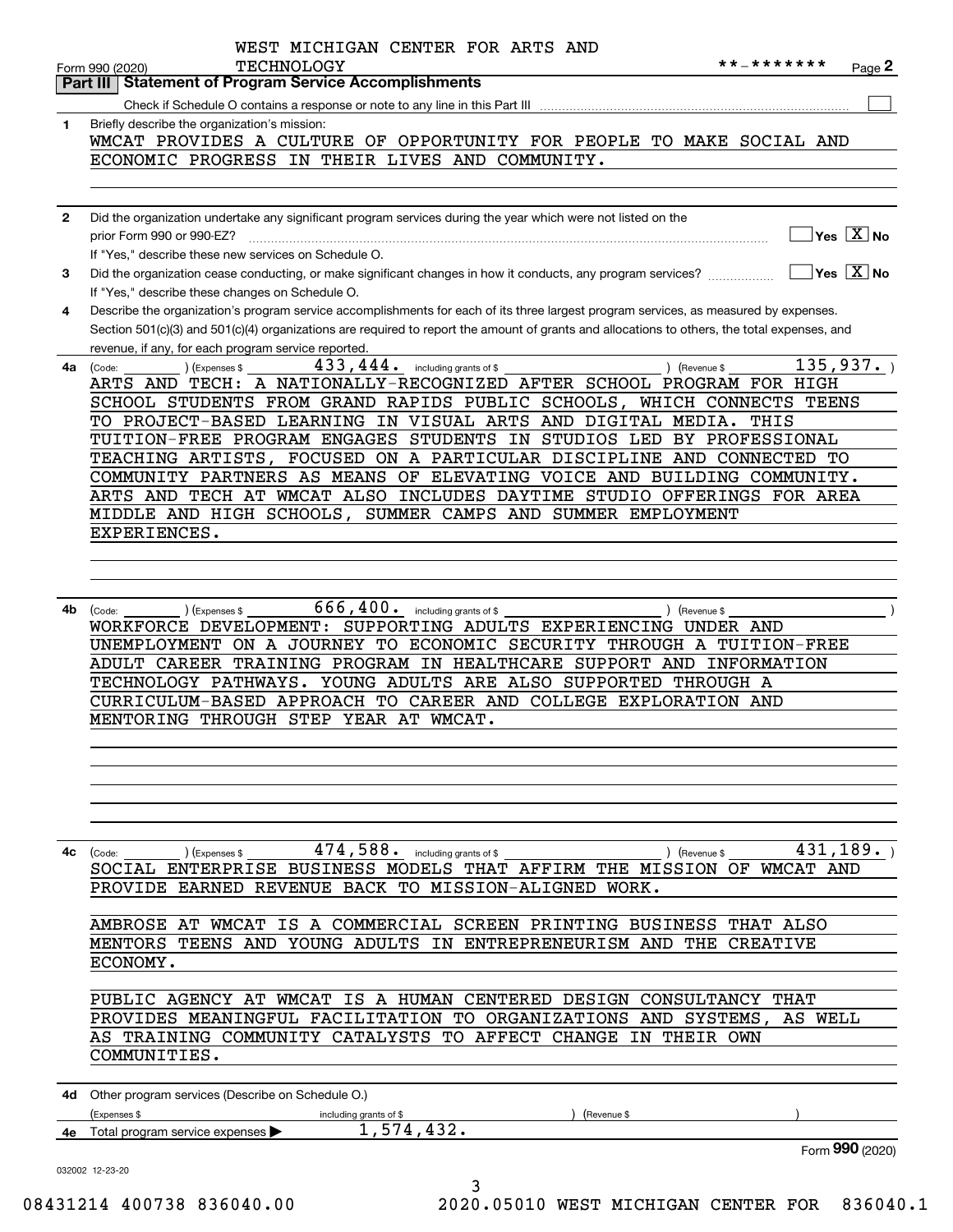WEST MICHIGAN CENTER FOR ARTS AND

|     |                                                                                                                                  |                | Yes                     | No                      |
|-----|----------------------------------------------------------------------------------------------------------------------------------|----------------|-------------------------|-------------------------|
| 1.  | Is the organization described in section $501(c)(3)$ or $4947(a)(1)$ (other than a private foundation)?                          |                |                         |                         |
|     |                                                                                                                                  | 1              | X                       |                         |
| 2   |                                                                                                                                  | $\overline{2}$ | $\overline{\mathbf{x}}$ |                         |
| 3   | Did the organization engage in direct or indirect political campaign activities on behalf of or in opposition to candidates for  |                |                         |                         |
|     |                                                                                                                                  | 3              |                         | x                       |
| 4   | Section 501(c)(3) organizations. Did the organization engage in lobbying activities, or have a section 501(h) election in effect |                |                         |                         |
|     |                                                                                                                                  | 4              |                         | x                       |
| 5   | Is the organization a section 501(c)(4), 501(c)(5), or 501(c)(6) organization that receives membership dues, assessments, or     |                |                         |                         |
|     |                                                                                                                                  | 5              |                         | x                       |
| 6   | Did the organization maintain any donor advised funds or any similar funds or accounts for which donors have the right to        |                |                         | x                       |
|     | provide advice on the distribution or investment of amounts in such funds or accounts? If "Yes," complete Schedule D, Part I     | 6              |                         |                         |
| 7   | Did the organization receive or hold a conservation easement, including easements to preserve open space,                        | $\overline{7}$ |                         | x                       |
|     | Did the organization maintain collections of works of art, historical treasures, or other similar assets? If "Yes," complete     |                |                         |                         |
| 8   |                                                                                                                                  | 8              | X                       |                         |
| 9   | Did the organization report an amount in Part X, line 21, for escrow or custodial account liability, serve as a custodian for    |                |                         |                         |
|     | amounts not listed in Part X; or provide credit counseling, debt management, credit repair, or debt negotiation services?        |                |                         |                         |
|     |                                                                                                                                  | 9              |                         | x                       |
| 10  | Did the organization, directly or through a related organization, hold assets in donor-restricted endowments                     |                |                         |                         |
|     |                                                                                                                                  | 10             | X                       |                         |
| 11  | If the organization's answer to any of the following questions is "Yes," then complete Schedule D, Parts VI, VII, VIII, IX, or X |                |                         |                         |
|     | as applicable.                                                                                                                   |                |                         |                         |
| а   | Did the organization report an amount for land, buildings, and equipment in Part X, line 10? If "Yes," complete Schedule D,      |                |                         |                         |
|     |                                                                                                                                  | 11a            | X                       |                         |
| b   | Did the organization report an amount for investments - other securities in Part X, line 12, that is 5% or more of its total     |                |                         |                         |
|     |                                                                                                                                  | 11b            |                         | x                       |
| c   | Did the organization report an amount for investments - program related in Part X, line 13, that is 5% or more of its total      |                |                         |                         |
|     |                                                                                                                                  | 11c            |                         | x                       |
|     | d Did the organization report an amount for other assets in Part X, line 15, that is 5% or more of its total assets reported in  |                |                         |                         |
|     |                                                                                                                                  | 11d            |                         | x                       |
|     | Did the organization report an amount for other liabilities in Part X, line 25? If "Yes," complete Schedule D, Part X            | 11e            |                         | $\overline{\mathbf{X}}$ |
| f   | Did the organization's separate or consolidated financial statements for the tax year include a footnote that addresses          |                |                         |                         |
|     | the organization's liability for uncertain tax positions under FIN 48 (ASC 740)? If "Yes," complete Schedule D, Part X           | 11f            | х                       |                         |
|     | 12a Did the organization obtain separate, independent audited financial statements for the tax year? If "Yes," complete          |                |                         |                         |
|     |                                                                                                                                  | 12a            | х                       |                         |
|     | <b>b</b> Was the organization included in consolidated, independent audited financial statements for the tax year?               |                |                         |                         |
|     | If "Yes," and if the organization answered "No" to line 12a, then completing Schedule D, Parts XI and XII is optional            | 12b            |                         | Δ.                      |
| 13  |                                                                                                                                  | 13             |                         | X                       |
| 14a | Did the organization maintain an office, employees, or agents outside of the United States?                                      | 14a            |                         | $\mathbf X$             |
| b   | Did the organization have aggregate revenues or expenses of more than \$10,000 from grantmaking, fundraising, business,          |                |                         |                         |
|     | investment, and program service activities outside the United States, or aggregate foreign investments valued at \$100,000       |                |                         |                         |
|     |                                                                                                                                  | 14b            |                         | x                       |
| 15  | Did the organization report on Part IX, column (A), line 3, more than \$5,000 of grants or other assistance to or for any        |                |                         |                         |
|     |                                                                                                                                  | 15             |                         | x                       |
| 16  | Did the organization report on Part IX, column (A), line 3, more than \$5,000 of aggregate grants or other assistance to         |                |                         |                         |
|     |                                                                                                                                  | 16             |                         | x                       |
| 17  | Did the organization report a total of more than \$15,000 of expenses for professional fundraising services on Part IX,          |                |                         |                         |
|     |                                                                                                                                  | 17             |                         | X                       |
| 18  | Did the organization report more than \$15,000 total of fundraising event gross income and contributions on Part VIII, lines     |                |                         |                         |
|     |                                                                                                                                  | 18             | х                       |                         |
| 19  | Did the organization report more than \$15,000 of gross income from gaming activities on Part VIII, line 9a? If "Yes."           |                |                         |                         |
|     |                                                                                                                                  | 19             |                         | x                       |
| 20a |                                                                                                                                  | 20a            |                         | $\mathbf X$             |
|     | b If "Yes" to line 20a, did the organization attach a copy of its audited financial statements to this return?                   | 20b            |                         |                         |
| 21  | Did the organization report more than \$5,000 of grants or other assistance to any domestic organization or                      |                |                         | x                       |
|     |                                                                                                                                  | 21             |                         | Form 990 (2020)         |
|     | 032003 12-23-20                                                                                                                  |                |                         |                         |

4

032003 12-23-20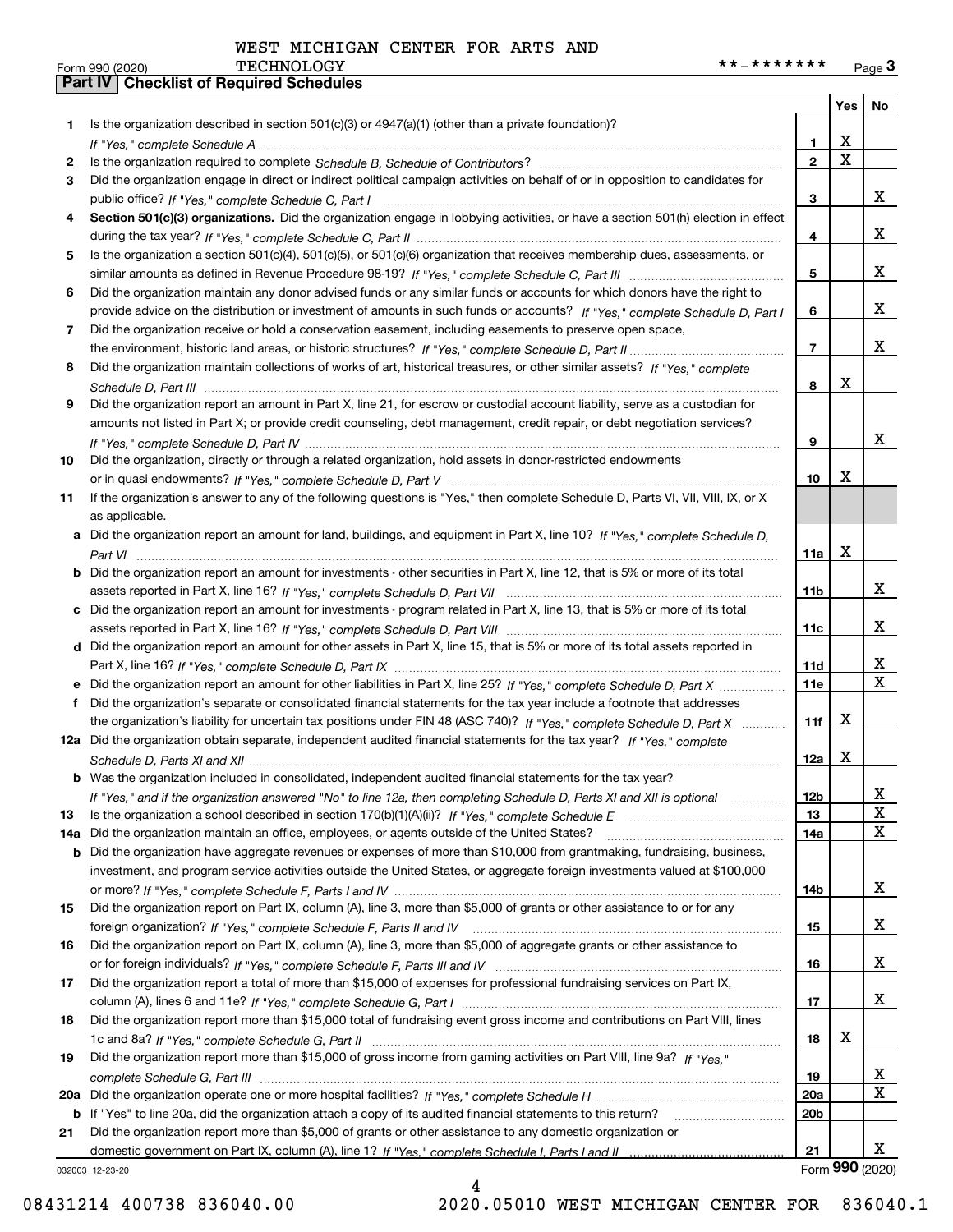WEST MICHIGAN CENTER FOR ARTS AND

*(continued)*

|               | 032004 12-23-20<br>5                                                                                                                                                                        |                 |                 |                             |
|---------------|---------------------------------------------------------------------------------------------------------------------------------------------------------------------------------------------|-----------------|-----------------|-----------------------------|
|               |                                                                                                                                                                                             | 1c              | Form 990 (2020) |                             |
|               | (gambling) winnings to prize winners?                                                                                                                                                       |                 | х               |                             |
| c             | Did the organization comply with backup withholding rules for reportable payments to vendors and reportable gaming                                                                          |                 |                 |                             |
| b             | 0<br>Enter the number of Forms W-2G included in line 1a. Enter -0- if not applicable<br>1b                                                                                                  |                 |                 |                             |
|               | 21<br>1a                                                                                                                                                                                    |                 |                 |                             |
|               |                                                                                                                                                                                             |                 | Yes             | No                          |
|               | Check if Schedule O contains a response or note to any line in this Part V                                                                                                                  |                 |                 |                             |
| <b>Part V</b> | <b>Statements Regarding Other IRS Filings and Tax Compliance</b>                                                                                                                            |                 |                 |                             |
|               | Note: All Form 990 filers are required to complete Schedule O                                                                                                                               | 38              | x               |                             |
| 38            | Did the organization complete Schedule O and provide explanations in Schedule O for Part VI, lines 11b and 19?                                                                              |                 |                 |                             |
| 37            |                                                                                                                                                                                             | 37              |                 | x                           |
|               | Did the organization conduct more than 5% of its activities through an entity that is not a related organization                                                                            | 36              |                 |                             |
|               |                                                                                                                                                                                             |                 |                 | x                           |
| 36            | Section 501(c)(3) organizations. Did the organization make any transfers to an exempt non-charitable related organization?                                                                  |                 |                 |                             |
|               |                                                                                                                                                                                             | 35b             |                 |                             |
|               | b If "Yes" to line 35a, did the organization receive any payment from or engage in any transaction with a controlled entity                                                                 |                 |                 |                             |
|               | 35a Did the organization have a controlled entity within the meaning of section 512(b)(13)?                                                                                                 | 35a             |                 | $\overline{\mathbf{x}}$     |
|               |                                                                                                                                                                                             | 34              |                 | x                           |
| 34            | Was the organization related to any tax-exempt or taxable entity? If "Yes," complete Schedule R, Part II, III, or IV, and                                                                   |                 |                 |                             |
|               |                                                                                                                                                                                             | 33              |                 | x                           |
| 33            | Did the organization own 100% of an entity disregarded as separate from the organization under Regulations                                                                                  |                 |                 |                             |
|               |                                                                                                                                                                                             | 32              |                 | X                           |
| 32            | Did the organization sell, exchange, dispose of, or transfer more than 25% of its net assets? If "Yes," complete                                                                            |                 |                 |                             |
| 31            | Did the organization liquidate, terminate, or dissolve and cease operations? If "Yes," complete Schedule N, Part I                                                                          | 31              |                 | $\overline{\textbf{x}}$     |
|               |                                                                                                                                                                                             | 30              |                 | x                           |
| 30            | Did the organization receive contributions of art, historical treasures, or other similar assets, or qualified conservation                                                                 |                 |                 |                             |
| 29            |                                                                                                                                                                                             | 29              |                 | $\overline{\mathbf{x}}$     |
|               |                                                                                                                                                                                             | 28c             |                 | x                           |
|               | c A 35% controlled entity of one or more individuals and/or organizations described in lines 28a or 28b? If                                                                                 |                 |                 |                             |
|               |                                                                                                                                                                                             | 28b             |                 | $\frac{\text{X}}{\text{X}}$ |
|               |                                                                                                                                                                                             | 28a             |                 |                             |
| а             | A current or former officer, director, trustee, key employee, creator or founder, or substantial contributor? If                                                                            |                 |                 |                             |
|               | instructions, for applicable filing thresholds, conditions, and exceptions):                                                                                                                |                 |                 |                             |
| 28            | Was the organization a party to a business transaction with one of the following parties (see Schedule L, Part IV                                                                           |                 |                 |                             |
|               | entity (including an employee thereof) or family member of any of these persons? If "Yes," complete Schedule L, Part III                                                                    | 27              |                 | x                           |
|               | creator or founder, substantial contributor or employee thereof, a grant selection committee member, or to a 35% controlled                                                                 |                 |                 |                             |
| 27            | Did the organization provide a grant or other assistance to any current or former officer, director, trustee, key employee,                                                                 |                 |                 |                             |
|               | controlled entity or family member of any of these persons? If "Yes," complete Schedule L, Part II                                                                                          | 26              |                 | x                           |
|               | or former officer, director, trustee, key employee, creator or founder, substantial contributor, or 35%                                                                                     |                 |                 |                             |
| 26            | Did the organization report any amount on Part X, line 5 or 22, for receivables from or payables to any current                                                                             |                 |                 |                             |
|               | Schedule L, Part I                                                                                                                                                                          | 25 <sub>b</sub> |                 | X                           |
|               | that the transaction has not been reported on any of the organization's prior Forms 990 or 990-EZ? If "Yes," complete                                                                       |                 |                 |                             |
|               | b Is the organization aware that it engaged in an excess benefit transaction with a disqualified person in a prior year, and                                                                |                 |                 |                             |
|               | transaction with a disqualified person during the year? If "Yes," complete Schedule L, Part I manufaction with a disqualified person during the year? If "Yes," complete Schedule L, Part I | 25a             |                 | x                           |
|               | 25a Section 501(c)(3), 501(c)(4), and 501(c)(29) organizations. Did the organization engage in an excess benefit                                                                            |                 |                 |                             |
|               |                                                                                                                                                                                             | 24d             |                 |                             |
|               |                                                                                                                                                                                             | 24c             |                 |                             |
|               | c Did the organization maintain an escrow account other than a refunding escrow at any time during the year to defease                                                                      |                 |                 |                             |
|               | <b>b</b> Did the organization invest any proceeds of tax-exempt bonds beyond a temporary period exception?                                                                                  | 24b             |                 |                             |
|               |                                                                                                                                                                                             | 24a             |                 | x                           |
|               | last day of the year, that was issued after December 31, 2002? If "Yes," answer lines 24b through 24d and complete                                                                          |                 |                 |                             |
|               | 24a Did the organization have a tax-exempt bond issue with an outstanding principal amount of more than \$100,000 as of the                                                                 |                 |                 |                             |
|               |                                                                                                                                                                                             | 23              |                 | X                           |
|               | and former officers, directors, trustees, key employees, and highest compensated employees? If "Yes," complete                                                                              |                 |                 |                             |
| 23            | Did the organization answer "Yes" to Part VII, Section A, line 3, 4, or 5 about compensation of the organization's current                                                                  |                 |                 |                             |
|               |                                                                                                                                                                                             | 22              |                 | x                           |
| 22            | Did the organization report more than \$5,000 of grants or other assistance to or for domestic individuals on                                                                               |                 |                 |                             |
|               |                                                                                                                                                                                             |                 | Yes             | No                          |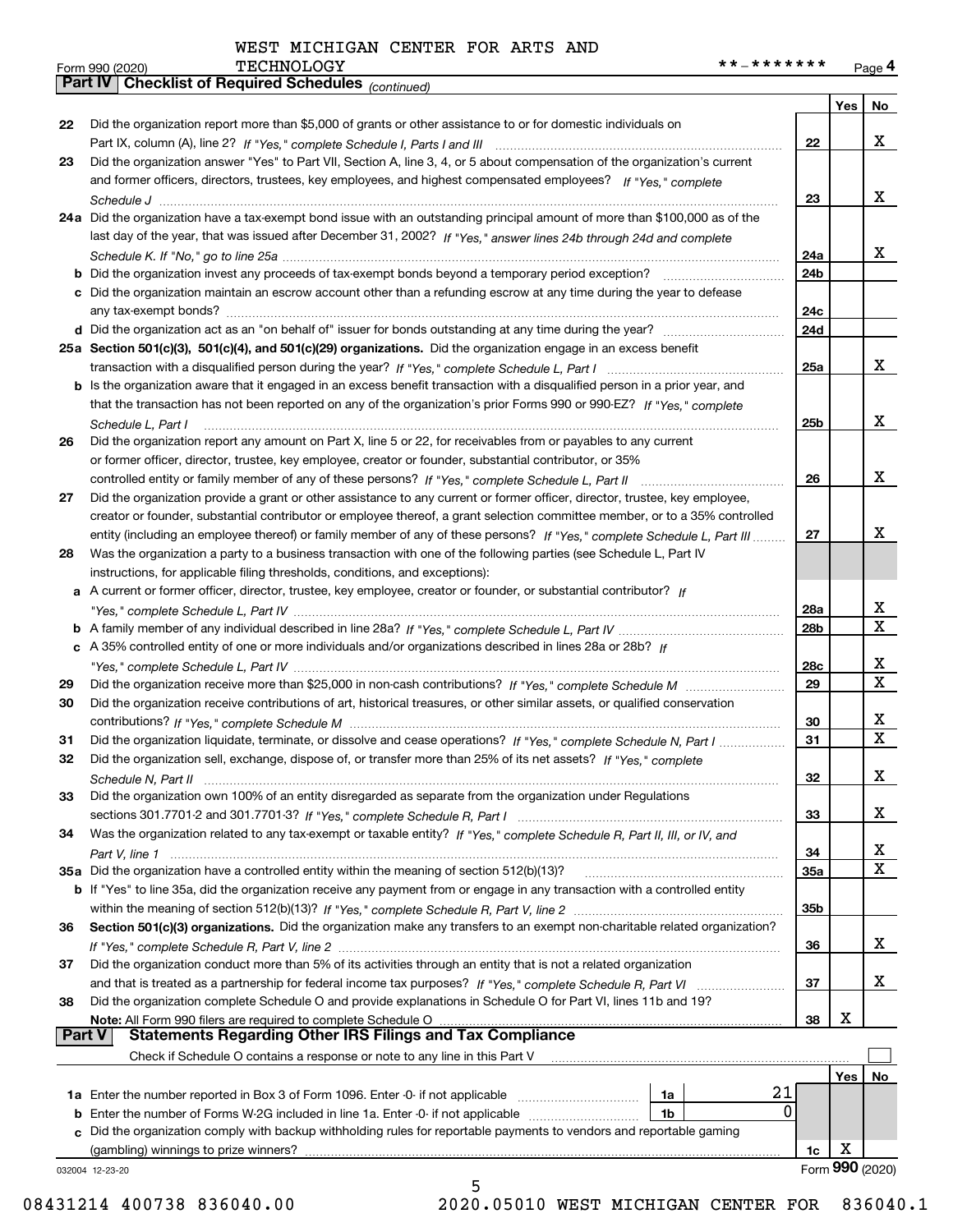| WEST MICHIGAN CENTER FOR ARTS AND |
|-----------------------------------|
|-----------------------------------|

| <b>Part V</b> | Statements Regarding Other IRS Filings and Tax Compliance (continued)                                                                           |    |                |     | <u>Page</u> 5 |  |  |  |  |  |
|---------------|-------------------------------------------------------------------------------------------------------------------------------------------------|----|----------------|-----|---------------|--|--|--|--|--|
|               |                                                                                                                                                 |    |                |     |               |  |  |  |  |  |
|               |                                                                                                                                                 |    |                | Yes | No            |  |  |  |  |  |
|               | 2a Enter the number of employees reported on Form W-3, Transmittal of Wage and Tax Statements,                                                  |    |                |     |               |  |  |  |  |  |
|               | filed for the calendar year ending with or within the year covered by this return<br>2a                                                         | 32 |                |     |               |  |  |  |  |  |
|               |                                                                                                                                                 |    | 2 <sub>b</sub> | х   |               |  |  |  |  |  |
|               |                                                                                                                                                 |    |                |     |               |  |  |  |  |  |
| за            | Did the organization have unrelated business gross income of \$1,000 or more during the year?                                                   |    |                |     |               |  |  |  |  |  |
|               |                                                                                                                                                 |    | 3b             |     |               |  |  |  |  |  |
|               | 4a At any time during the calendar year, did the organization have an interest in, or a signature or other authority over, a                    |    |                |     |               |  |  |  |  |  |
|               | financial account in a foreign country (such as a bank account, securities account, or other financial account)?                                |    | 4a             |     | х             |  |  |  |  |  |
|               | <b>b</b> If "Yes," enter the name of the foreign country                                                                                        |    |                |     |               |  |  |  |  |  |
|               | See instructions for filing requirements for FinCEN Form 114, Report of Foreign Bank and Financial Accounts (FBAR).                             |    |                |     |               |  |  |  |  |  |
| 5a            | Was the organization a party to a prohibited tax shelter transaction at any time during the tax year?                                           |    | 5a             |     | х             |  |  |  |  |  |
| b             |                                                                                                                                                 |    | 5 <sub>b</sub> |     | х             |  |  |  |  |  |
| с             |                                                                                                                                                 |    | 5c             |     |               |  |  |  |  |  |
|               | 6a Does the organization have annual gross receipts that are normally greater than \$100,000, and did the organization solicit                  |    |                |     |               |  |  |  |  |  |
|               |                                                                                                                                                 |    | 6a             |     | х             |  |  |  |  |  |
|               | <b>b</b> If "Yes," did the organization include with every solicitation an express statement that such contributions or gifts                   |    |                |     |               |  |  |  |  |  |
|               | were not tax deductible?                                                                                                                        |    | 6b             |     |               |  |  |  |  |  |
| 7             | Organizations that may receive deductible contributions under section 170(c).                                                                   |    |                |     |               |  |  |  |  |  |
| а             | Did the organization receive a payment in excess of \$75 made partly as a contribution and partly for goods and services provided to the payor? |    | 7a             | x   |               |  |  |  |  |  |
|               | <b>b</b> If "Yes," did the organization notify the donor of the value of the goods or services provided?                                        |    | 7b             | х   |               |  |  |  |  |  |
|               | c Did the organization sell, exchange, or otherwise dispose of tangible personal property for which it was required                             |    |                |     |               |  |  |  |  |  |
|               |                                                                                                                                                 |    | 7c             |     | х             |  |  |  |  |  |
|               | 7d<br>d If "Yes," indicate the number of Forms 8282 filed during the year [11] [11] No. 2010 [12] Henry Manuscone St                            |    |                |     |               |  |  |  |  |  |
| е             | Did the organization receive any funds, directly or indirectly, to pay premiums on a personal benefit contract?                                 |    | 7e             |     | х             |  |  |  |  |  |
| Ť.            | Did the organization, during the year, pay premiums, directly or indirectly, on a personal benefit contract?                                    |    | 7f             |     | х             |  |  |  |  |  |
| g             | If the organization received a contribution of qualified intellectual property, did the organization file Form 8899 as required?                |    | 7g             |     |               |  |  |  |  |  |
| h.            | If the organization received a contribution of cars, boats, airplanes, or other vehicles, did the organization file a Form 1098-C?              |    | 7h             |     |               |  |  |  |  |  |
| 8             | Sponsoring organizations maintaining donor advised funds. Did a donor advised fund maintained by the                                            |    |                |     |               |  |  |  |  |  |
|               | sponsoring organization have excess business holdings at any time during the year?                                                              |    | 8              |     |               |  |  |  |  |  |
| 9             | Sponsoring organizations maintaining donor advised funds.                                                                                       |    |                |     |               |  |  |  |  |  |
| а             | Did the sponsoring organization make any taxable distributions under section 4966?                                                              |    | 9а             |     |               |  |  |  |  |  |
| b             | Did the sponsoring organization make a distribution to a donor, donor advisor, or related person?                                               |    | 9b             |     |               |  |  |  |  |  |
| 10            | Section 501(c)(7) organizations. Enter:                                                                                                         |    |                |     |               |  |  |  |  |  |
|               | 10a                                                                                                                                             |    |                |     |               |  |  |  |  |  |
|               | 10 <sub>b</sub><br>Gross receipts, included on Form 990, Part VIII, line 12, for public use of club facilities                                  |    |                |     |               |  |  |  |  |  |
| 11            | Section 501(c)(12) organizations. Enter:                                                                                                        |    |                |     |               |  |  |  |  |  |
|               | 11a                                                                                                                                             |    |                |     |               |  |  |  |  |  |
|               | <b>b</b> Gross income from other sources (Do not net amounts due or paid to other sources against                                               |    |                |     |               |  |  |  |  |  |
|               | 11b                                                                                                                                             |    |                |     |               |  |  |  |  |  |
|               | 12a Section 4947(a)(1) non-exempt charitable trusts. Is the organization filing Form 990 in lieu of Form 1041?                                  |    | 12a            |     |               |  |  |  |  |  |
|               | 12b<br><b>b</b> If "Yes," enter the amount of tax-exempt interest received or accrued during the year <i>manument</i>                           |    |                |     |               |  |  |  |  |  |
| 13            | Section 501(c)(29) qualified nonprofit health insurance issuers.                                                                                |    |                |     |               |  |  |  |  |  |
|               | a Is the organization licensed to issue qualified health plans in more than one state?                                                          |    | 13а            |     |               |  |  |  |  |  |
|               | Note: See the instructions for additional information the organization must report on Schedule O.                                               |    |                |     |               |  |  |  |  |  |
|               | <b>b</b> Enter the amount of reserves the organization is required to maintain by the states in which the                                       |    |                |     |               |  |  |  |  |  |
|               | 13b                                                                                                                                             |    |                |     |               |  |  |  |  |  |
|               | 13c                                                                                                                                             |    |                |     |               |  |  |  |  |  |
| 14a           | Did the organization receive any payments for indoor tanning services during the tax year?                                                      |    | 14a            |     | х             |  |  |  |  |  |
|               | <b>b</b> If "Yes," has it filed a Form 720 to report these payments? If "No," provide an explanation on Schedule O                              |    | 14b            |     |               |  |  |  |  |  |
| 15            | Is the organization subject to the section 4960 tax on payment(s) of more than \$1,000,000 in remuneration or                                   |    |                |     |               |  |  |  |  |  |
|               |                                                                                                                                                 |    | 15             |     | x             |  |  |  |  |  |
|               | If "Yes," see instructions and file Form 4720, Schedule N.                                                                                      |    |                |     |               |  |  |  |  |  |
| 16            | Is the organization an educational institution subject to the section 4968 excise tax on net investment income?                                 |    | 16             |     | x             |  |  |  |  |  |
|               | If "Yes," complete Form 4720, Schedule O.                                                                                                       |    |                |     |               |  |  |  |  |  |

6

Form (2020) **990**

032005 12-23-20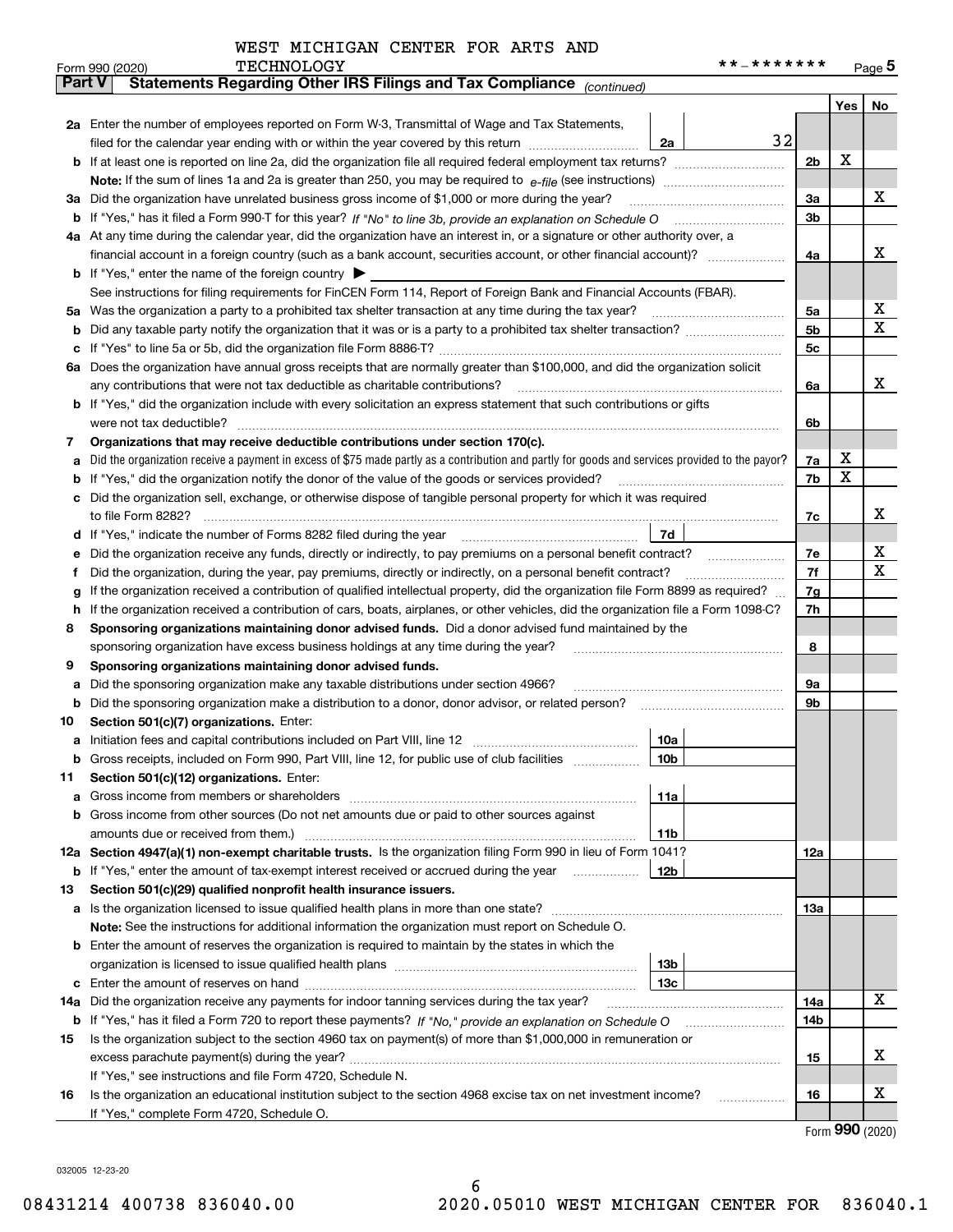### WEST MICHIGAN CENTER FOR ARTS AND

*For each "Yes" response to lines 2 through 7b below, and for a "No" response*

|    |                                                                                                                                                                                                                                |                              | Yes | No                      |
|----|--------------------------------------------------------------------------------------------------------------------------------------------------------------------------------------------------------------------------------|------------------------------|-----|-------------------------|
|    | 11<br>1a<br><b>1a</b> Enter the number of voting members of the governing body at the end of the tax year                                                                                                                      |                              |     |                         |
|    | If there are material differences in voting rights among members of the governing body, or if the governing                                                                                                                    |                              |     |                         |
|    | body delegated broad authority to an executive committee or similar committee, explain on Schedule O.                                                                                                                          |                              |     |                         |
|    | 11<br>Enter the number of voting members included on line 1a, above, who are independent<br>1 <sub>b</sub>                                                                                                                     |                              |     |                         |
| 2  | Did any officer, director, trustee, or key employee have a family relationship or a business relationship with any other                                                                                                       |                              |     |                         |
|    | officer, director, trustee, or key employee?                                                                                                                                                                                   | $\mathbf{2}$                 |     | х                       |
| 3  | Did the organization delegate control over management duties customarily performed by or under the direct supervision                                                                                                          |                              |     |                         |
|    |                                                                                                                                                                                                                                |                              |     | x                       |
|    | Did the organization make any significant changes to its governing documents since the prior Form 990 was filed?                                                                                                               | 3<br>$\overline{\mathbf{4}}$ |     | $\overline{\mathbf{x}}$ |
| 4  |                                                                                                                                                                                                                                | 5                            |     | $\mathbf X$             |
| 5  |                                                                                                                                                                                                                                |                              |     | X                       |
| 6  | Did the organization have members or stockholders?                                                                                                                                                                             | 6                            |     |                         |
| 7a | Did the organization have members, stockholders, or other persons who had the power to elect or appoint one or                                                                                                                 |                              |     |                         |
|    |                                                                                                                                                                                                                                | 7a                           |     | х                       |
|    | <b>b</b> Are any governance decisions of the organization reserved to (or subject to approval by) members, stockholders, or                                                                                                    |                              |     |                         |
|    | persons other than the governing body?                                                                                                                                                                                         | 7b                           |     | х                       |
| 8  | Did the organization contemporaneously document the meetings held or written actions undertaken during the year by the following:                                                                                              |                              |     |                         |
| a  |                                                                                                                                                                                                                                | 8a                           | х   |                         |
| b  | Each committee with authority to act on behalf of the governing body? [11] manufactures manufactures with authority to act on behalf of the governing body? [11] manufactures manufactures with authority of the state with an | 8b                           | X   |                         |
| 9  | Is there any officer, director, trustee, or key employee listed in Part VII, Section A, who cannot be reached at the                                                                                                           |                              |     |                         |
|    |                                                                                                                                                                                                                                | 9                            |     | x                       |
|    | Section B. Policies (This Section B requests information about policies not required by the Internal Revenue Code.)                                                                                                            |                              |     |                         |
|    |                                                                                                                                                                                                                                |                              | Yes | No                      |
|    |                                                                                                                                                                                                                                | 10a                          |     | X                       |
|    | <b>b</b> If "Yes," did the organization have written policies and procedures governing the activities of such chapters, affiliates,                                                                                            |                              |     |                         |
|    | and branches to ensure their operations are consistent with the organization's exempt purposes?                                                                                                                                | 10b                          |     |                         |
|    | 11a Has the organization provided a complete copy of this Form 990 to all members of its governing body before filing the form?                                                                                                | 11a                          | x   |                         |
|    | <b>b</b> Describe in Schedule O the process, if any, used by the organization to review this Form 990.                                                                                                                         |                              |     |                         |
|    |                                                                                                                                                                                                                                | 12a                          | Х   |                         |
| b  |                                                                                                                                                                                                                                | 12 <sub>b</sub>              | X   |                         |
| c  | Did the organization regularly and consistently monitor and enforce compliance with the policy? If "Yes," describe                                                                                                             |                              |     |                         |
|    | $\dot{m}$ Schedule O how this was done $\ldots$ $\ldots$ $\ldots$ $\ldots$ $\ldots$ $\ldots$ $\ldots$ $\ldots$ $\ldots$ $\ldots$ $\ldots$ $\ldots$ $\ldots$ $\ldots$ $\ldots$ $\ldots$ $\ldots$ $\ldots$                       | 12c                          | Х   |                         |
| 13 |                                                                                                                                                                                                                                | 13                           | X   |                         |
| 14 | Did the organization have a written document retention and destruction policy? [11] manufaction policy? [11] manufaction policy? [11] manufaction policy? [11] manufaction policy? [11] manufaction policy? [11] manufaction p | 14                           | X   |                         |
|    | Did the process for determining compensation of the following persons include a review and approval by independent                                                                                                             |                              |     |                         |
|    | persons, comparability data, and contemporaneous substantiation of the deliberation and decision?                                                                                                                              |                              |     |                         |
|    |                                                                                                                                                                                                                                | 15a                          | Х   |                         |
|    |                                                                                                                                                                                                                                | 15b                          | Х   |                         |
|    | If "Yes" to line 15a or 15b, describe the process in Schedule O (see instructions).                                                                                                                                            |                              |     |                         |
|    | 16a Did the organization invest in, contribute assets to, or participate in a joint venture or similar arrangement with a                                                                                                      |                              |     |                         |
|    | taxable entity during the year?                                                                                                                                                                                                | 16a                          |     | х                       |
|    | b If "Yes," did the organization follow a written policy or procedure requiring the organization to evaluate its participation                                                                                                 |                              |     |                         |
|    | in joint venture arrangements under applicable federal tax law, and take steps to safequard the organization's                                                                                                                 |                              |     |                         |
|    |                                                                                                                                                                                                                                |                              |     |                         |
|    | <b>Section C. Disclosure</b>                                                                                                                                                                                                   | 16b                          |     |                         |
|    |                                                                                                                                                                                                                                |                              |     |                         |
| 17 | List the states with which a copy of this Form 990 is required to be filed $\blacktriangleright$ MI                                                                                                                            |                              |     |                         |
| 18 | Section 6104 requires an organization to make its Forms 1023 (1024 or 1024-A, if applicable), 990, and 990-T (Section 501(c)(3)s only) available                                                                               |                              |     |                         |
|    | for public inspection. Indicate how you made these available. Check all that apply.                                                                                                                                            |                              |     |                         |
|    | $\lfloor x \rfloor$ Upon request<br>Own website<br>Another's website<br>Other (explain on Schedule O)                                                                                                                          |                              |     |                         |
| 19 | Describe on Schedule O whether (and if so, how) the organization made its governing documents, conflict of interest policy, and financial                                                                                      |                              |     |                         |
|    | statements available to the public during the tax year.                                                                                                                                                                        |                              |     |                         |
| 20 | State the name, address, and telephone number of the person who possesses the organization's books and records                                                                                                                 |                              |     |                         |
|    | GRETCHEN MOUSEL - 616-454-7004                                                                                                                                                                                                 |                              |     |                         |
|    | 49504<br>614 FIRST STREET NW, SUITE 300, GRAND RAPIDS,<br>MΙ                                                                                                                                                                   |                              |     |                         |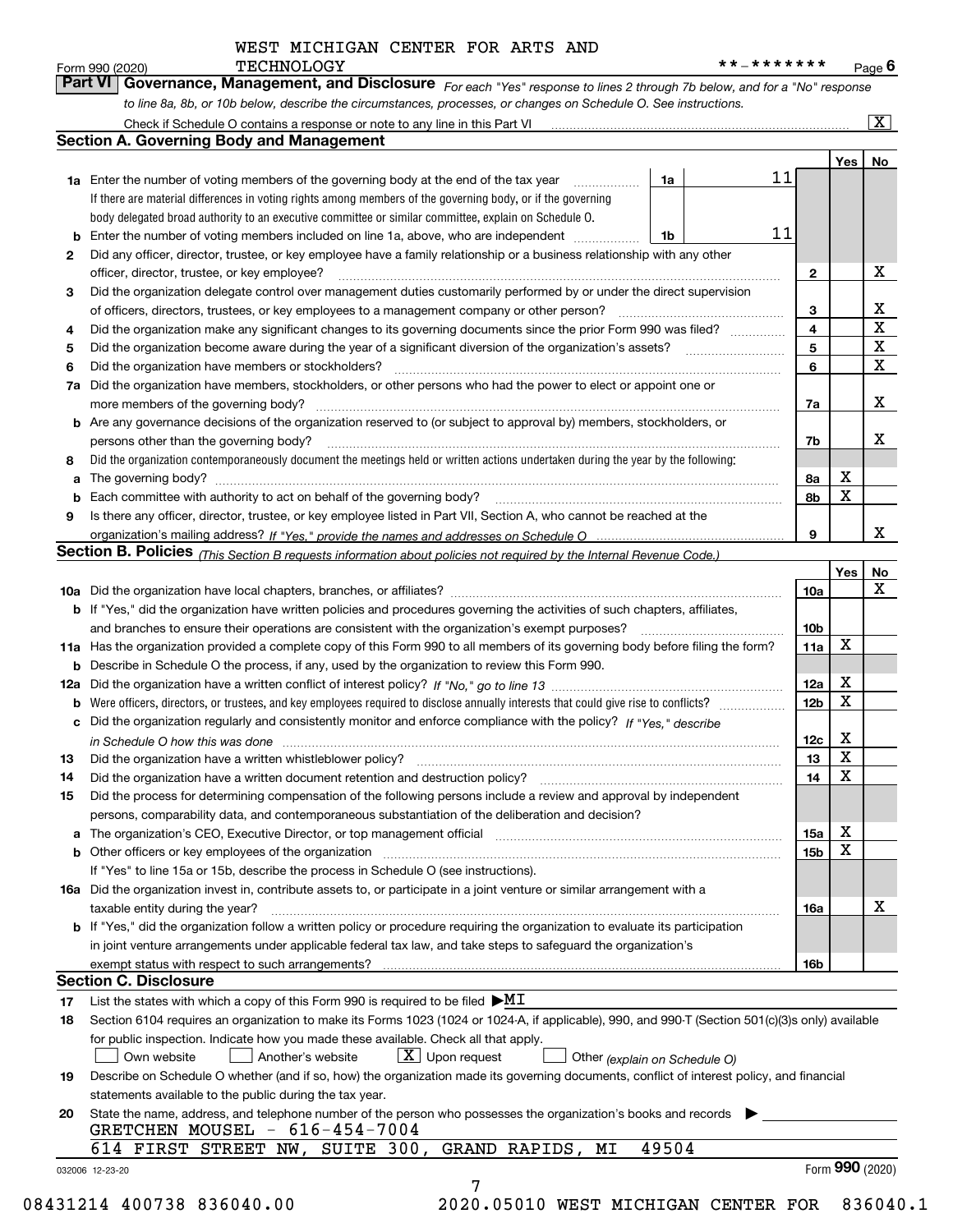$\mathcal{L}^{\text{max}}$ 

| orm 990 (2020) <sup>.</sup> | TECHNOLOGY                                                                                 | **_******* | Page - |
|-----------------------------|--------------------------------------------------------------------------------------------|------------|--------|
|                             | Part VII Compensation of Officers, Directors, Trustees, Key Employees, Highest Compensated |            |        |
|                             | <b>Employees, and Independent Contractors</b>                                              |            |        |

Check if Schedule O contains a response or note to any line in this Part VII

**Section A. Officers, Directors, Trustees, Key Employees, and Highest Compensated Employees**

**1a**  Complete this table for all persons required to be listed. Report compensation for the calendar year ending with or within the organization's tax year. **•** List all of the organization's current officers, directors, trustees (whether individuals or organizations), regardless of amount of compensation.

Enter -0- in columns (D), (E), and (F) if no compensation was paid.

 $\bullet$  List all of the organization's  $\,$ current key employees, if any. See instructions for definition of "key employee."

**•** List the organization's five current highest compensated employees (other than an officer, director, trustee, or key employee) who received reportable compensation (Box 5 of Form W-2 and/or Box 7 of Form 1099-MISC) of more than \$100,000 from the organization and any related organizations.

**•** List all of the organization's former officers, key employees, and highest compensated employees who received more than \$100,000 of reportable compensation from the organization and any related organizations.

**former directors or trustees**  ¥ List all of the organization's that received, in the capacity as a former director or trustee of the organization, more than \$10,000 of reportable compensation from the organization and any related organizations.

See instructions for the order in which to list the persons above.

Check this box if neither the organization nor any related organization compensated any current officer, director, or trustee.  $\mathcal{L}^{\text{max}}$ 

| (A)                            | (B)            |                               | (C)                                                                                             |                         |              |                                  |        | (D)             | (E)             | (F)           |
|--------------------------------|----------------|-------------------------------|-------------------------------------------------------------------------------------------------|-------------------------|--------------|----------------------------------|--------|-----------------|-----------------|---------------|
| Name and title                 | Average        |                               |                                                                                                 | Position                |              |                                  |        | Reportable      | Reportable      | Estimated     |
|                                | hours per      |                               | (do not check more than one<br>box, unless person is both an<br>officer and a director/trustee) |                         |              |                                  |        | compensation    | compensation    | amount of     |
|                                | week           |                               |                                                                                                 |                         |              |                                  |        | from            | from related    | other         |
|                                | (list any      |                               |                                                                                                 |                         |              |                                  |        | the             | organizations   | compensation  |
|                                | hours for      |                               |                                                                                                 |                         |              |                                  |        | organization    | (W-2/1099-MISC) | from the      |
|                                | related        |                               |                                                                                                 |                         |              |                                  |        | (W-2/1099-MISC) |                 | organization  |
|                                | organizations  |                               |                                                                                                 |                         |              |                                  |        |                 |                 | and related   |
|                                | below<br>line) | ndividual trustee or director | nstitutional trustee                                                                            | Officer                 | Key employee | Highest compensated<br> employee | Former |                 |                 | organizations |
| DANIEL WILLIAMS<br>(1)         | 40.00          |                               |                                                                                                 |                         |              |                                  |        |                 |                 |               |
| PRESIDENT/CEO                  |                |                               |                                                                                                 | $\mathbf X$             |              |                                  |        | 101,468.        | 0.              | 12,717.       |
| BRIAN SCHWARTZ<br>(2)          | 1.00           |                               |                                                                                                 |                         |              |                                  |        |                 |                 |               |
| <b>MEMBER</b>                  |                | $\mathbf x$                   |                                                                                                 |                         |              |                                  |        | 0.              | 0.              | $0_{.}$       |
| <b>JAMON ALEXANDER</b><br>(3)  | 40.00          |                               |                                                                                                 |                         |              |                                  |        |                 |                 |               |
| PRESIDENT/CEO                  |                |                               |                                                                                                 | $\rm X$                 |              |                                  |        | 0.              | $\mathbf 0$ .   | $0_{.}$       |
| (4)<br>GILDA GELY              | 1.00           |                               |                                                                                                 |                         |              |                                  |        |                 |                 |               |
| MEMBER                         |                | X                             |                                                                                                 |                         |              |                                  |        | 0.              | 0.              | $\mathbf 0$ . |
| LISA FREIBURGER<br>(5)         | 5.00           |                               |                                                                                                 |                         |              |                                  |        |                 |                 |               |
| <b>TREASURER</b>               |                | $\mathbf x$                   |                                                                                                 | $\rm X$                 |              |                                  |        | 0.              | $\mathbf 0$ .   | $\mathbf 0$ . |
| (6)<br>MICHAEL WALTON          | 5.00           |                               |                                                                                                 |                         |              |                                  |        |                 |                 |               |
| VICE PRESIDENT                 |                | X                             |                                                                                                 | $\overline{\mathbf{X}}$ |              |                                  |        | 0.              | 0.              | $\mathbf 0$ . |
| OMAR HALL<br>(7)               | 1.00           |                               |                                                                                                 |                         |              |                                  |        |                 |                 |               |
| <b>MEMBER</b>                  |                | $\rm X$                       |                                                                                                 |                         |              |                                  |        | 0.              | $\mathbf 0$ .   | $\mathbf 0$ . |
| (8)<br>TIMOTHY WILLIAMS        | 5.00           |                               |                                                                                                 |                         |              |                                  |        |                 |                 |               |
| PRESIDENT                      |                | X                             |                                                                                                 | $\overline{\mathbf{X}}$ |              |                                  |        | 0.              | $\mathbf 0$ .   | $0_{.}$       |
| MICHELLE MEULENDYK-YOST<br>(9) | 1.00           |                               |                                                                                                 |                         |              |                                  |        |                 |                 |               |
| <b>MEMBER</b>                  |                | $\mathbf X$                   |                                                                                                 |                         |              |                                  |        | 0.              | 0.              | $\mathbf 0$ . |
| (10) TRACEY HORNBECK           | 5.00           |                               |                                                                                                 |                         |              |                                  |        |                 |                 |               |
| <b>SECRETARY</b>               |                | X                             |                                                                                                 | $\overline{\text{X}}$   |              |                                  |        | $\mathbf 0$ .   | $\mathbf 0$ .   | $0_{.}$       |
| (11) BRIAN CLOYD               | 1.00           |                               |                                                                                                 |                         |              |                                  |        |                 |                 |               |
| <b>MEMBER</b>                  |                | $\mathbf X$                   |                                                                                                 |                         |              |                                  |        | 0.              | 0.              | $\mathbf 0$ . |
| (12) KHUMBO CROFT              | 1.00           |                               |                                                                                                 |                         |              |                                  |        |                 |                 |               |
| <b>MEMBER</b>                  |                | $\overline{\textbf{X}}$       |                                                                                                 |                         |              |                                  |        | 0.              | $\mathbf 0$ .   | $\mathbf 0$ . |
| (13) SCOTT DRESEN              | 1.00           |                               |                                                                                                 |                         |              |                                  |        |                 |                 |               |
| <b>MEMBER</b>                  |                | X                             |                                                                                                 |                         |              |                                  |        | 0.              | $\mathbf 0$ .   | 0.            |
|                                |                |                               |                                                                                                 |                         |              |                                  |        |                 |                 |               |
|                                |                |                               |                                                                                                 |                         |              |                                  |        |                 |                 |               |
|                                |                |                               |                                                                                                 |                         |              |                                  |        |                 |                 |               |
|                                |                |                               |                                                                                                 |                         |              |                                  |        |                 |                 |               |
|                                |                |                               |                                                                                                 |                         |              |                                  |        |                 |                 |               |
|                                |                |                               |                                                                                                 |                         |              |                                  |        |                 |                 |               |
|                                |                |                               |                                                                                                 |                         |              |                                  |        |                 |                 |               |

8

032007 12-23-20

Form (2020) **990**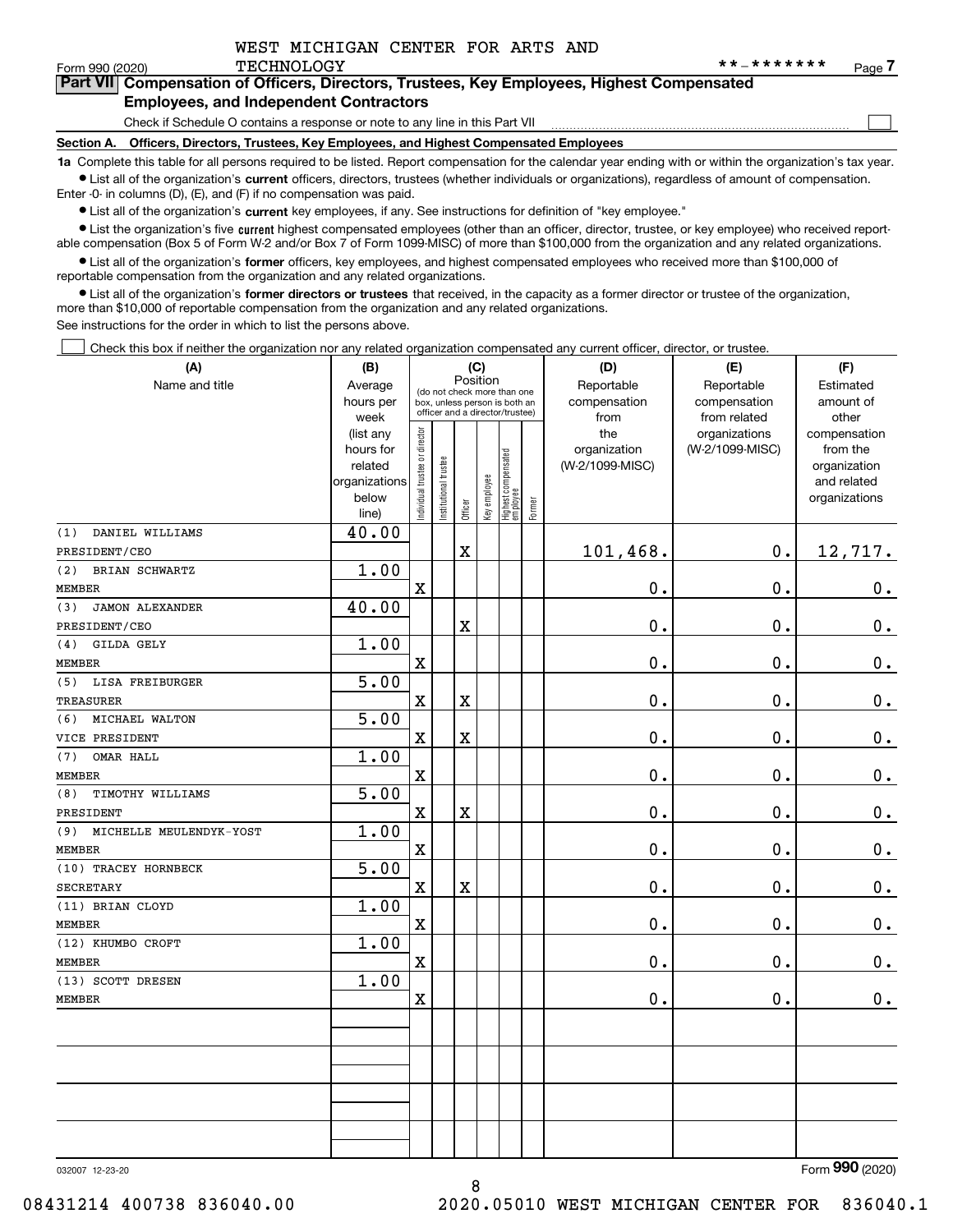|   | WEST MICHIGAN CENTER FOR ARTS AND                                                                                                                                                                                                                                         |                                                                                                                                                                                                                                                                            |                                |                       |         |              |                                 |                                    |                                                   | * * _ * * * * * * *                    |                                      |                     |                                                                          |           |
|---|---------------------------------------------------------------------------------------------------------------------------------------------------------------------------------------------------------------------------------------------------------------------------|----------------------------------------------------------------------------------------------------------------------------------------------------------------------------------------------------------------------------------------------------------------------------|--------------------------------|-----------------------|---------|--------------|---------------------------------|------------------------------------|---------------------------------------------------|----------------------------------------|--------------------------------------|---------------------|--------------------------------------------------------------------------|-----------|
|   | <b>TECHNOLOGY</b><br>Form 990 (2020)<br><b>Part VII</b>                                                                                                                                                                                                                   |                                                                                                                                                                                                                                                                            |                                |                       |         |              |                                 |                                    |                                                   |                                        |                                      |                     |                                                                          | Page 8    |
|   | (A)<br>Name and title                                                                                                                                                                                                                                                     | Section A. Officers, Directors, Trustees, Key Employees, and Highest Compensated Employees (continued)<br>(B)<br>(C)<br>(D)<br>Position<br>Average<br>(do not check more than one<br>hours per<br>box, unless person is both an<br>officer and a director/trustee)<br>week |                                |                       |         |              |                                 | Reportable<br>compensation<br>from | (E)<br>Reportable<br>compensation<br>from related | (F)<br>Estimated<br>amount of<br>other |                                      |                     |                                                                          |           |
|   |                                                                                                                                                                                                                                                                           | (list any<br>hours for<br>related<br>organizations<br>below<br>line)                                                                                                                                                                                                       | Individual trustee or director | Institutional trustee | Officer | Key employee | Highest compensated<br>employee | Former                             | the<br>organization<br>(W-2/1099-MISC)            | organizations<br>(W-2/1099-MISC)       |                                      |                     | compensation<br>from the<br>organization<br>and related<br>organizations |           |
|   |                                                                                                                                                                                                                                                                           |                                                                                                                                                                                                                                                                            |                                |                       |         |              |                                 |                                    |                                                   |                                        |                                      |                     |                                                                          |           |
|   |                                                                                                                                                                                                                                                                           |                                                                                                                                                                                                                                                                            |                                |                       |         |              |                                 |                                    |                                                   |                                        |                                      |                     |                                                                          |           |
|   |                                                                                                                                                                                                                                                                           |                                                                                                                                                                                                                                                                            |                                |                       |         |              |                                 |                                    |                                                   |                                        |                                      |                     |                                                                          |           |
|   |                                                                                                                                                                                                                                                                           |                                                                                                                                                                                                                                                                            |                                |                       |         |              |                                 |                                    |                                                   |                                        |                                      |                     |                                                                          |           |
|   |                                                                                                                                                                                                                                                                           |                                                                                                                                                                                                                                                                            |                                |                       |         |              |                                 |                                    |                                                   |                                        |                                      |                     |                                                                          |           |
|   | 1b Subtotal                                                                                                                                                                                                                                                               |                                                                                                                                                                                                                                                                            |                                |                       |         |              |                                 |                                    | 101, 468.                                         |                                        | $\mathbf 0$ .                        |                     | 12,717.                                                                  |           |
|   | c Total from continuation sheets to Part VII, Section A [11, 11] [11] Total from continuation sheets to Part VII, Section A<br>d Total (add lines 1b and 1c)                                                                                                              |                                                                                                                                                                                                                                                                            |                                |                       |         |              |                                 |                                    | 0.<br>101,468.                                    |                                        | $\overline{0}$ .<br>$\overline{0}$ . |                     | 12,717.                                                                  | 0.        |
| 2 | Total number of individuals (including but not limited to those listed above) who received more than \$100,000 of reportable<br>compensation from the organization $\blacktriangleright$                                                                                  |                                                                                                                                                                                                                                                                            |                                |                       |         |              |                                 |                                    |                                                   |                                        |                                      |                     |                                                                          | 1         |
|   |                                                                                                                                                                                                                                                                           |                                                                                                                                                                                                                                                                            |                                |                       |         |              |                                 |                                    |                                                   |                                        |                                      |                     | Yes                                                                      | <b>No</b> |
| з | Did the organization list any former officer, director, trustee, key employee, or highest compensated employee on<br>line 1a? If "Yes," complete Schedule J for such individual manufactured contained and the line 1a? If "Yes," complete Schedule J for such individual |                                                                                                                                                                                                                                                                            |                                |                       |         |              |                                 |                                    |                                                   |                                        |                                      | 3                   |                                                                          | X         |
| 4 | For any individual listed on line 1a, is the sum of reportable compensation and other compensation from the organization                                                                                                                                                  |                                                                                                                                                                                                                                                                            |                                |                       |         |              |                                 |                                    |                                                   |                                        |                                      | 4                   |                                                                          | x.        |
| 5 | Did any person listed on line 1a receive or accrue compensation from any unrelated organization or individual for services                                                                                                                                                |                                                                                                                                                                                                                                                                            |                                |                       |         |              |                                 |                                    |                                                   |                                        |                                      |                     |                                                                          |           |
|   | <b>Section B. Independent Contractors</b>                                                                                                                                                                                                                                 |                                                                                                                                                                                                                                                                            |                                |                       |         |              |                                 |                                    |                                                   |                                        |                                      | 5                   |                                                                          | x         |
| 1 | Complete this table for your five highest compensated independent contractors that received more than \$100,000 of compensation from<br>the organization. Report compensation for the calendar year ending with or within the organization's tax year.                    |                                                                                                                                                                                                                                                                            |                                |                       |         |              |                                 |                                    |                                                   |                                        |                                      |                     |                                                                          |           |
|   | (A)<br>Name and business address                                                                                                                                                                                                                                          |                                                                                                                                                                                                                                                                            |                                | <b>NONE</b>           |         |              |                                 |                                    | (B)<br>Description of services                    |                                        |                                      | (C)<br>Compensation |                                                                          |           |
|   |                                                                                                                                                                                                                                                                           |                                                                                                                                                                                                                                                                            |                                |                       |         |              |                                 |                                    |                                                   |                                        |                                      |                     |                                                                          |           |
|   |                                                                                                                                                                                                                                                                           |                                                                                                                                                                                                                                                                            |                                |                       |         |              |                                 |                                    |                                                   |                                        |                                      |                     |                                                                          |           |
|   |                                                                                                                                                                                                                                                                           |                                                                                                                                                                                                                                                                            |                                |                       |         |              |                                 |                                    |                                                   |                                        |                                      |                     |                                                                          |           |
|   |                                                                                                                                                                                                                                                                           |                                                                                                                                                                                                                                                                            |                                |                       |         |              |                                 |                                    |                                                   |                                        |                                      |                     |                                                                          |           |
| 2 | Total number of independent contractors (including but not limited to those listed above) who received more than<br>\$100,000 of compensation from the organization                                                                                                       |                                                                                                                                                                                                                                                                            |                                |                       |         | 0            |                                 |                                    |                                                   |                                        |                                      |                     |                                                                          |           |
|   |                                                                                                                                                                                                                                                                           |                                                                                                                                                                                                                                                                            |                                |                       |         |              |                                 |                                    |                                                   |                                        |                                      | Form 990 (2020)     |                                                                          |           |

032008 12-23-20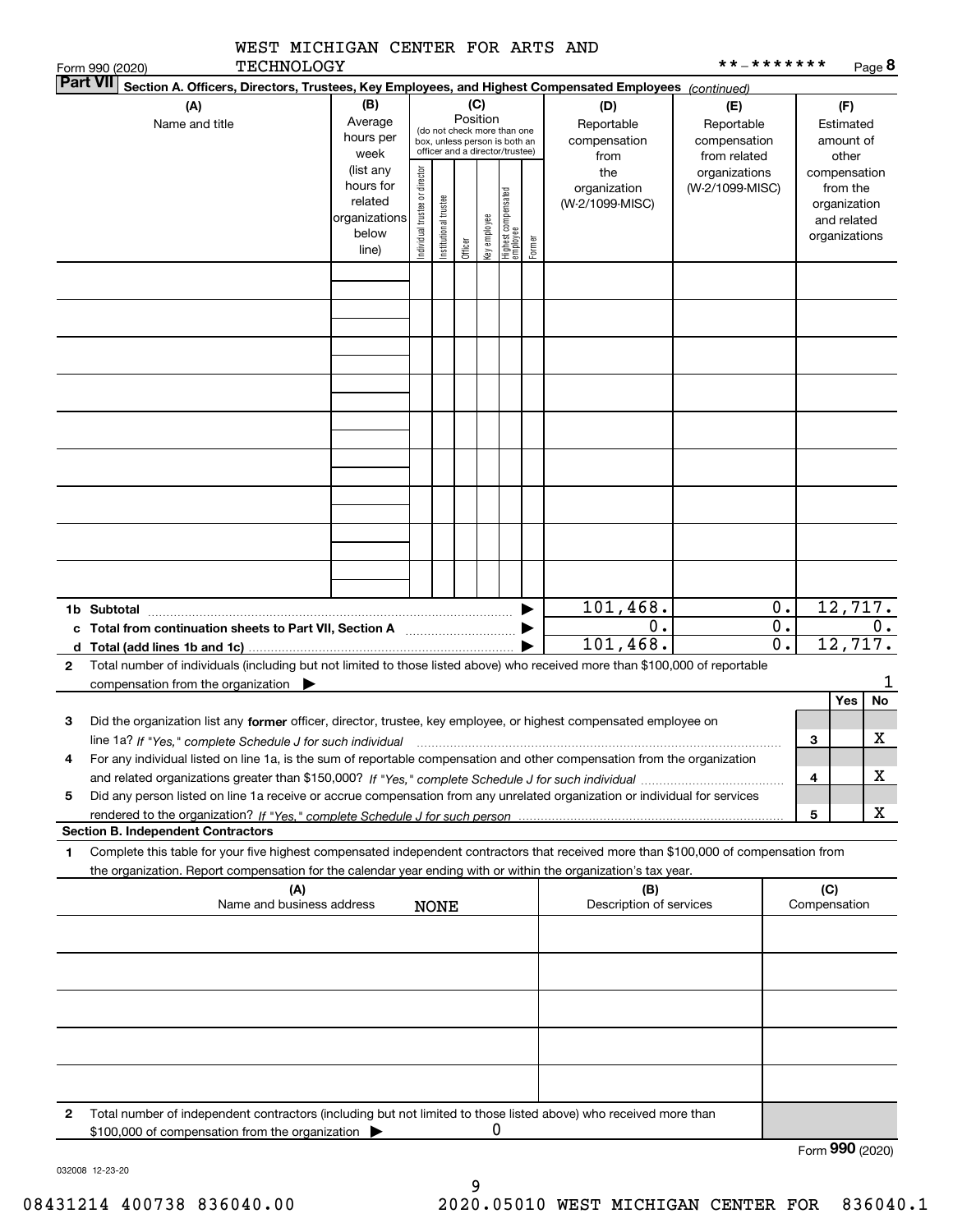|                                                                     | <b>Part VIII</b> |    | <b>Statement of Revenue</b>                                                                                           |                              |                      |                                              |                                                 |                                                                 |
|---------------------------------------------------------------------|------------------|----|-----------------------------------------------------------------------------------------------------------------------|------------------------------|----------------------|----------------------------------------------|-------------------------------------------------|-----------------------------------------------------------------|
|                                                                     |                  |    | Check if Schedule O contains a response or note to any line in this Part VIII                                         |                              |                      |                                              |                                                 |                                                                 |
|                                                                     |                  |    |                                                                                                                       |                              | (A)<br>Total revenue | (B)<br>Related or exempt<br>function revenue | $\overline{C}$<br>Unrelated<br>business revenue | (D)<br>Revenue excluded<br>from tax under<br>sections 512 - 514 |
| Grants<br>Contributions, Gifts, Grants<br>and Other Similar Amounts |                  |    | 1 a Federated campaigns<br>1a<br>$\cdots$<br>1 <sub>b</sub><br><b>b</b> Membership dues                               |                              |                      |                                              |                                                 |                                                                 |
|                                                                     |                  |    | 1 <sub>c</sub><br>c Fundraising events                                                                                | 60,590.                      |                      |                                              |                                                 |                                                                 |
|                                                                     |                  |    | 1 <sub>d</sub><br>d Related organizations<br>.                                                                        |                              |                      |                                              |                                                 |                                                                 |
|                                                                     |                  |    | 1e<br>e Government grants (contributions)                                                                             | 569,745.                     |                      |                                              |                                                 |                                                                 |
|                                                                     |                  |    | f All other contributions, gifts, grants, and                                                                         |                              |                      |                                              |                                                 |                                                                 |
|                                                                     |                  |    | 1f<br>similar amounts not included above                                                                              |                              |                      |                                              |                                                 |                                                                 |
|                                                                     |                  | g  | $ 1g $ \$<br>Noncash contributions included in lines 1a-1f                                                            | $\frac{1,387,238.}{19,155.}$ |                      |                                              |                                                 |                                                                 |
|                                                                     |                  | h. |                                                                                                                       | $\blacktriangleright$        | 2,017,573.           |                                              |                                                 |                                                                 |
|                                                                     |                  |    |                                                                                                                       | <b>Business Code</b>         |                      |                                              |                                                 |                                                                 |
|                                                                     |                  |    | 2 a PROGRAM REVENUE                                                                                                   | 611600                       | 567, 126.            | $\overline{567,126}$ .                       |                                                 |                                                                 |
| Program Service<br>Revenue                                          |                  | b  | <u> 1980 - Johann Barn, mars an t-Amerikaansk politiker (</u>                                                         |                              |                      |                                              |                                                 |                                                                 |
|                                                                     |                  | с  | <u> 1989 - Johann Stein, marwolaethau a bhann an t-Amhainn an t-Amhainn an t-Amhainn an t-Amhainn an t-Amhainn an</u> |                              |                      |                                              |                                                 |                                                                 |
|                                                                     |                  | d  | <u> 1989 - Johann Stein, mars an deus Amerikaansk kommunister (</u>                                                   |                              |                      |                                              |                                                 |                                                                 |
|                                                                     |                  | е  |                                                                                                                       |                              |                      |                                              |                                                 |                                                                 |
|                                                                     |                  |    | f All other program service revenue                                                                                   |                              |                      |                                              |                                                 |                                                                 |
|                                                                     |                  | a  |                                                                                                                       | ь                            | 567, 126.            |                                              |                                                 |                                                                 |
|                                                                     | 3                |    | Investment income (including dividends, interest, and                                                                 |                              |                      |                                              |                                                 |                                                                 |
|                                                                     |                  |    |                                                                                                                       |                              | 22,002.              |                                              |                                                 | 22,002.                                                         |
|                                                                     | 4                |    | Income from investment of tax-exempt bond proceeds                                                                    |                              |                      |                                              |                                                 |                                                                 |
|                                                                     | 5                |    |                                                                                                                       |                              |                      |                                              |                                                 |                                                                 |
|                                                                     |                  |    | (i) Real                                                                                                              | (ii) Personal                |                      |                                              |                                                 |                                                                 |
|                                                                     |                  |    | 6 a Gross rents<br>6a<br>.                                                                                            |                              |                      |                                              |                                                 |                                                                 |
|                                                                     |                  | b  | 6b<br>Less: rental expenses                                                                                           |                              |                      |                                              |                                                 |                                                                 |
|                                                                     |                  | c  | Rental income or (loss)<br>6c                                                                                         |                              |                      |                                              |                                                 |                                                                 |
|                                                                     |                  |    | d Net rental income or (loss)<br>(i) Securities                                                                       | (ii) Other                   |                      |                                              |                                                 |                                                                 |
|                                                                     |                  |    | 7 a Gross amount from sales of                                                                                        |                              |                      |                                              |                                                 |                                                                 |
|                                                                     |                  |    | assets other than inventory<br>7a                                                                                     |                              |                      |                                              |                                                 |                                                                 |
|                                                                     |                  |    | <b>b</b> Less: cost or other basis<br>  7b<br>and sales expenses                                                      |                              |                      |                                              |                                                 |                                                                 |
| Revenue                                                             |                  |    | 7c<br>c Gain or (loss)                                                                                                |                              |                      |                                              |                                                 |                                                                 |
|                                                                     |                  |    |                                                                                                                       | ▶                            |                      |                                              |                                                 |                                                                 |
|                                                                     |                  |    | 8 a Gross income from fundraising events (not                                                                         |                              |                      |                                              |                                                 |                                                                 |
| Other                                                               |                  |    | $60$ , $590$ . of<br>including $$$                                                                                    |                              |                      |                                              |                                                 |                                                                 |
|                                                                     |                  |    | contributions reported on line 1c). See                                                                               |                              |                      |                                              |                                                 |                                                                 |
|                                                                     |                  |    | 8a                                                                                                                    | 96,750.                      |                      |                                              |                                                 |                                                                 |
|                                                                     |                  |    | 8 <sub>b</sub><br><b>b</b> Less: direct expenses                                                                      | 90,101.                      |                      |                                              |                                                 |                                                                 |
|                                                                     |                  |    | c Net income or (loss) from fundraising events                                                                        | ▶<br>.                       | 6,649.               |                                              |                                                 | 6,649.                                                          |
|                                                                     |                  |    | 9 a Gross income from gaming activities. See                                                                          |                              |                      |                                              |                                                 |                                                                 |
|                                                                     |                  |    | 9а                                                                                                                    |                              |                      |                                              |                                                 |                                                                 |
|                                                                     |                  |    | 9 <sub>b</sub><br><b>b</b> Less: direct expenses <b>manually</b>                                                      |                              |                      |                                              |                                                 |                                                                 |
|                                                                     |                  |    | c Net income or (loss) from gaming activities                                                                         | ▶<br>.                       |                      |                                              |                                                 |                                                                 |
|                                                                     |                  |    | 10 a Gross sales of inventory, less returns                                                                           |                              |                      |                                              |                                                 |                                                                 |
|                                                                     |                  |    | 10a                                                                                                                   |                              |                      |                                              |                                                 |                                                                 |
|                                                                     |                  |    | 10 <sub>b</sub><br><b>b</b> Less: cost of goods sold                                                                  |                              |                      |                                              |                                                 |                                                                 |
|                                                                     |                  |    | c Net income or (loss) from sales of inventory                                                                        | <b>Business Code</b>         |                      |                                              |                                                 |                                                                 |
|                                                                     | 11 a             |    |                                                                                                                       |                              |                      |                                              |                                                 |                                                                 |
|                                                                     |                  | b  | the control of the control of the control of the control of the control of the control of                             |                              |                      |                                              |                                                 |                                                                 |
|                                                                     |                  | с  | <u> 1989 - Johann Barn, amerikansk politiker (</u>                                                                    |                              |                      |                                              |                                                 |                                                                 |
| Miscellaneous<br>Revenue                                            |                  |    |                                                                                                                       |                              |                      |                                              |                                                 |                                                                 |
|                                                                     |                  |    |                                                                                                                       | ▶                            |                      |                                              |                                                 |                                                                 |
|                                                                     | 12               |    |                                                                                                                       |                              | 2,613,350.           | 567, 126.                                    | 0.                                              | 28,651.                                                         |
| 032009 12-23-20                                                     |                  |    |                                                                                                                       |                              |                      |                                              |                                                 | Form 990 (2020)                                                 |

10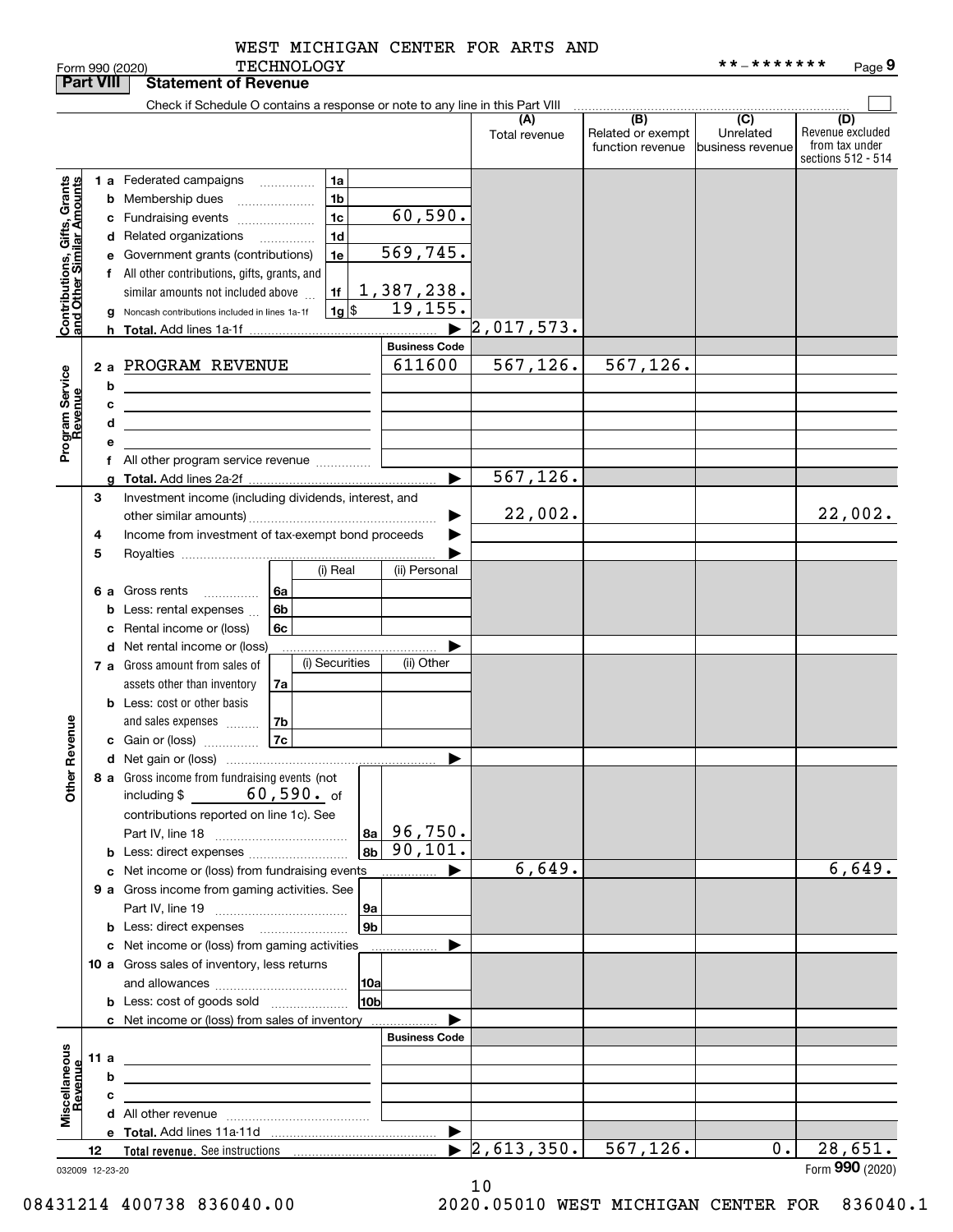#### Form 990 (2020) Page TECHNOLOGY \*\*-\*\*\*\*\*\*\* WEST MICHIGAN CENTER FOR ARTS AND

**Part IX Statement of Functional Expenses**

**10**

|              | Section 501(c)(3) and 501(c)(4) organizations must complete all columns. All other organizations must complete column (A).                                 |                         |                                    |                                           |                                |  |  |  |
|--------------|------------------------------------------------------------------------------------------------------------------------------------------------------------|-------------------------|------------------------------------|-------------------------------------------|--------------------------------|--|--|--|
|              | Check if Schedule O contains a response or note to any line in this Part IX.                                                                               |                         |                                    |                                           |                                |  |  |  |
|              | Do not include amounts reported on lines 6b,<br>7b, 8b, 9b, and 10b of Part VIII.                                                                          | (A)<br>Total expenses   | (B)<br>Program service<br>expenses | (C)<br>Management and<br>general expenses | (D)<br>Fundraising<br>expenses |  |  |  |
| 1            | Grants and other assistance to domestic organizations                                                                                                      |                         |                                    |                                           |                                |  |  |  |
|              | and domestic governments. See Part IV, line 21                                                                                                             |                         |                                    |                                           |                                |  |  |  |
| $\mathbf{2}$ | Grants and other assistance to domestic                                                                                                                    |                         |                                    |                                           |                                |  |  |  |
|              | individuals. See Part IV, line 22                                                                                                                          |                         |                                    |                                           |                                |  |  |  |
| 3            | Grants and other assistance to foreign                                                                                                                     |                         |                                    |                                           |                                |  |  |  |
|              | organizations, foreign governments, and foreign                                                                                                            |                         |                                    |                                           |                                |  |  |  |
|              | individuals. See Part IV, lines 15 and 16                                                                                                                  |                         |                                    |                                           |                                |  |  |  |
| 4            | Benefits paid to or for members                                                                                                                            |                         |                                    |                                           |                                |  |  |  |
| 5            | Compensation of current officers, directors,                                                                                                               |                         |                                    |                                           |                                |  |  |  |
|              | trustees, and key employees                                                                                                                                | 109,076.                | 75,497.                            | 16,955.                                   | 16,624.                        |  |  |  |
| 6            | Compensation not included above to disqualified                                                                                                            |                         |                                    |                                           |                                |  |  |  |
|              | persons (as defined under section 4958(f)(1)) and                                                                                                          |                         |                                    |                                           |                                |  |  |  |
|              | persons described in section 4958(c)(3)(B)<br>.                                                                                                            |                         |                                    |                                           |                                |  |  |  |
| 7            | Other salaries and wages                                                                                                                                   | 949,888.                | 662,782.                           | 151,454.                                  | 135,652.                       |  |  |  |
| 8            | Pension plan accruals and contributions (include                                                                                                           |                         |                                    |                                           |                                |  |  |  |
|              | section 401(k) and 403(b) employer contributions)                                                                                                          | $\frac{22,950}{81,928}$ | 16,331.                            | $\frac{4,048.}{6,983.}$                   | $\frac{2,571}{25,923}$         |  |  |  |
| 9            |                                                                                                                                                            |                         | 49,022.                            |                                           |                                |  |  |  |
| 10           |                                                                                                                                                            | 78,944.                 | 55,757.                            | 12,463.                                   | 10,724.                        |  |  |  |
| 11           | Fees for services (nonemployees):                                                                                                                          |                         |                                    |                                           |                                |  |  |  |
| a            |                                                                                                                                                            |                         |                                    |                                           |                                |  |  |  |
| b            |                                                                                                                                                            |                         |                                    |                                           |                                |  |  |  |
| c            |                                                                                                                                                            | 12, 249.                | 11,293.                            | 523.                                      | 433.                           |  |  |  |
| d            |                                                                                                                                                            |                         |                                    |                                           |                                |  |  |  |
| е            | Professional fundraising services. See Part IV, line 17                                                                                                    |                         |                                    |                                           |                                |  |  |  |
| f            | Investment management fees                                                                                                                                 |                         |                                    |                                           |                                |  |  |  |
| g            | Other. (If line 11g amount exceeds 10% of line 25,                                                                                                         |                         |                                    |                                           |                                |  |  |  |
|              | column (A) amount, list line 11g expenses on Sch O.)                                                                                                       | 123,231.<br>14,357.     | 108,450.<br>9,124.                 | $\frac{9,043.}{433.}$                     | 5,738.                         |  |  |  |
| 12           |                                                                                                                                                            | 34,919.                 | 17,962.                            | 1,908.                                    | 4,800.                         |  |  |  |
| 13           |                                                                                                                                                            |                         |                                    |                                           | 15,049.                        |  |  |  |
| 14           |                                                                                                                                                            |                         |                                    |                                           |                                |  |  |  |
| 15           |                                                                                                                                                            | $\overline{52}$ , 043.  | 45,648.                            | 3,250.                                    | 3,145.                         |  |  |  |
| 16           |                                                                                                                                                            | $\overline{2,476}$ .    | $\overline{2,163}$ .               | $\overline{160}$ .                        | 153.                           |  |  |  |
| 17           | Payments of travel or entertainment expenses                                                                                                               |                         |                                    |                                           |                                |  |  |  |
| 18           |                                                                                                                                                            |                         |                                    |                                           |                                |  |  |  |
|              | for any federal, state, or local public officials                                                                                                          |                         |                                    |                                           |                                |  |  |  |
| 19<br>20     | Conferences, conventions, and meetings<br>Interest                                                                                                         |                         |                                    |                                           |                                |  |  |  |
| 21           |                                                                                                                                                            |                         |                                    |                                           |                                |  |  |  |
| 22           | Depreciation, depletion, and amortization                                                                                                                  | $\overline{209,100}$ .  | 184,246.                           | 12,427.                                   | <u>12,427.</u>                 |  |  |  |
| 23           | Insurance                                                                                                                                                  | 25,066.                 | 22,008.                            | 1,529.                                    | 1,529.                         |  |  |  |
| 24           | Other expenses. Itemize expenses not covered                                                                                                               |                         |                                    |                                           |                                |  |  |  |
|              | above (List miscellaneous expenses on line 24e. If<br>line 24e amount exceeds 10% of line 25, column (A)<br>amount, list line 24e expenses on Schedule O.) |                         |                                    |                                           |                                |  |  |  |
| a            | PROGRAM SUPPLIES                                                                                                                                           | 145,251.                | 141,767.                           | 2,285.                                    | 1,199.                         |  |  |  |
| b            | REPAIRS AND MAINTENANCE                                                                                                                                    | 98, 244.                | 86, 287.                           | $\overline{5,978.}$                       | 5,979.                         |  |  |  |
| <sub>c</sub> | PROGRAM EVALUATION                                                                                                                                         | 28,425.                 | 28,425.                            |                                           |                                |  |  |  |
| d            | MINOR EQUIPMENT                                                                                                                                            | $\overline{28,194}$ .   | 27,884.                            | 255.                                      | $\overline{55}$ .              |  |  |  |
| е            | All other expenses                                                                                                                                         | 42,946.                 | 29,786.                            | $\overline{5,466}$ .                      | 7,694.                         |  |  |  |
| 25           | Total functional expenses. Add lines 1 through 24e                                                                                                         | 2,059,287.              | 1,574,432.                         | 235, 160.                                 | 249,695.                       |  |  |  |
| 26           | Joint costs. Complete this line only if the organization                                                                                                   |                         |                                    |                                           |                                |  |  |  |
|              | reported in column (B) joint costs from a combined                                                                                                         |                         |                                    |                                           |                                |  |  |  |
|              | educational campaign and fundraising solicitation.                                                                                                         |                         |                                    |                                           |                                |  |  |  |
|              | Check here $\blacktriangleright$<br>if following SOP 98-2 (ASC 958-720)                                                                                    |                         |                                    |                                           |                                |  |  |  |

11

032010 12-23-20

08431214 400738 836040.00 2020.05010 WEST MICHIGAN CENTER FOR 836040.1

Form (2020) **990**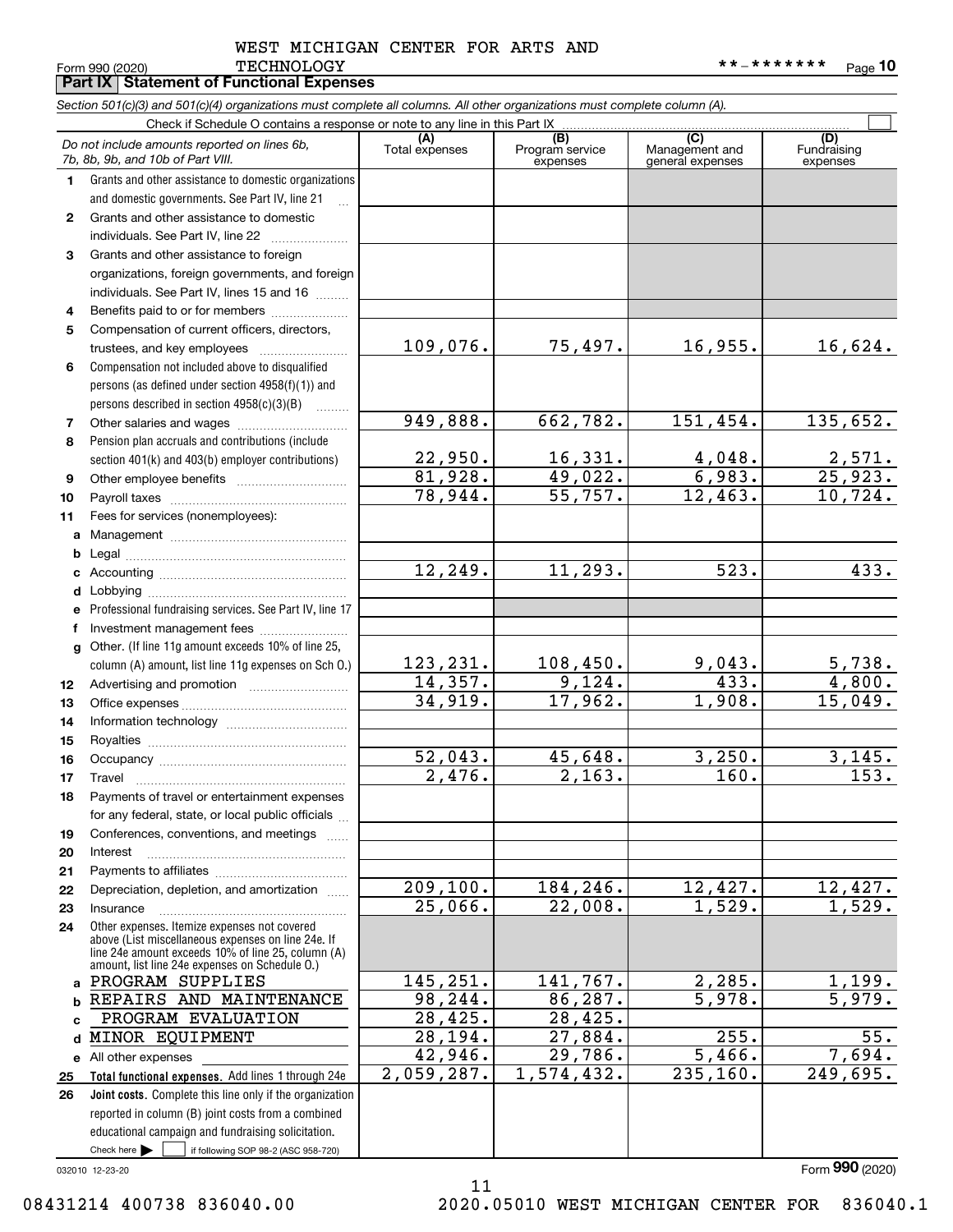|  | orm 990 (2020) |  |
|--|----------------|--|

#### WEST MICHIGAN CENTER FOR ARTS AND

|                             | Part X       | <b>Balance Sheet</b>                                                                                            |                               |                          |                  |                               |
|-----------------------------|--------------|-----------------------------------------------------------------------------------------------------------------|-------------------------------|--------------------------|------------------|-------------------------------|
|                             |              |                                                                                                                 |                               |                          |                  |                               |
|                             |              |                                                                                                                 |                               | (A)<br>Beginning of year |                  | (B)<br>End of year            |
|                             | 1            | Cash - non-interest-bearing                                                                                     |                               |                          | 1                | 598,587.                      |
|                             | $\mathbf{2}$ |                                                                                                                 | 1,063,740.                    | $\mathbf{2}$             | 1, 291, 777.     |                               |
|                             | з            |                                                                                                                 |                               | 1,152,697.               | $\mathbf{3}$     | 709, 703.                     |
|                             | 4            |                                                                                                                 |                               | 60, 304.                 | $\overline{4}$   | 152, 389.                     |
|                             | 5            | Loans and other receivables from any current or former officer, director,                                       |                               |                          |                  |                               |
|                             |              | trustee, key employee, creator or founder, substantial contributor, or 35%                                      |                               |                          |                  |                               |
|                             |              | controlled entity or family member of any of these persons                                                      |                               |                          | 5                |                               |
|                             | 6            | Loans and other receivables from other disqualified persons (as defined                                         |                               |                          |                  |                               |
|                             |              | under section $4958(f)(1)$ , and persons described in section $4958(c)(3)(B)$                                   | $\ldots$                      |                          | 6                |                               |
|                             | 7            |                                                                                                                 |                               |                          | $\overline{7}$   |                               |
| Assets                      | 8            |                                                                                                                 |                               | 3,125.                   | 8                | 3,431.                        |
|                             | 9            | Prepaid expenses and deferred charges                                                                           |                               | 12,350.                  | $\boldsymbol{9}$ | 8,849.                        |
|                             |              | <b>10a</b> Land, buildings, and equipment: cost or other                                                        |                               |                          |                  |                               |
|                             |              | basis. Complete Part VI of Schedule D  10a                                                                      | $\frac{5,737,846.}{628,397.}$ |                          |                  |                               |
|                             |              | $\frac{10b}{10b}$<br><b>b</b> Less: accumulated depreciation                                                    |                               | 5,308,175.               | 10 <sub>c</sub>  | $\frac{5,109,449.}{934,451.}$ |
|                             | 11           |                                                                                                                 |                               | 495, 352.                | 11               |                               |
|                             | 12           |                                                                                                                 |                               |                          | 12               |                               |
|                             | 13           |                                                                                                                 |                               |                          | 13               |                               |
|                             | 14           |                                                                                                                 |                               |                          | 14               |                               |
|                             | 15           |                                                                                                                 |                               | 342,883.                 | 15               | 431,093.                      |
|                             | 16           |                                                                                                                 |                               | 8,438,626.               | 16               | 9,239,729.                    |
|                             | 17           |                                                                                                                 |                               | 198, 702.                | 17               | 116, 217.                     |
|                             | 18           |                                                                                                                 |                               |                          | 18               |                               |
|                             | 19           | Deferred revenue manual contracts and contracts are all the manual contracts and contracts are the contracts of |                               | 393,058.                 | 19               | 450,142.                      |
|                             | 20           |                                                                                                                 |                               |                          | 20               |                               |
|                             | 21           | Escrow or custodial account liability. Complete Part IV of Schedule D                                           | 1.1.1.1.1.1.1.1.1             |                          | 21               |                               |
|                             | 22           | Loans and other payables to any current or former officer, director,                                            |                               |                          |                  |                               |
|                             |              | trustee, key employee, creator or founder, substantial contributor, or 35%                                      |                               |                          |                  |                               |
| Liabilities                 |              | controlled entity or family member of any of these persons                                                      |                               |                          | 22               |                               |
|                             | 23           | Secured mortgages and notes payable to unrelated third parties                                                  |                               |                          | 23               |                               |
|                             | 24           |                                                                                                                 |                               |                          | 24               |                               |
|                             | 25           | Other liabilities (including federal income tax, payables to related third                                      |                               |                          |                  |                               |
|                             |              | parties, and other liabilities not included on lines 17-24). Complete Part X                                    |                               |                          |                  |                               |
|                             |              | of Schedule D                                                                                                   |                               | 591,760.                 | 25               | 566, 359.                     |
|                             | 26           | Total liabilities. Add lines 17 through 25                                                                      |                               |                          | 26               |                               |
|                             |              | Organizations that follow FASB ASC 958, check here $\blacktriangleright \boxed{X}$                              |                               |                          |                  |                               |
|                             |              | and complete lines 27, 28, 32, and 33.                                                                          |                               | 5,475,778.               | 27               | 6,036,977.                    |
|                             | 27<br>28     |                                                                                                                 |                               | $\overline{2,371,088}$ . | 28               | 2,636,393.                    |
|                             |              | Organizations that do not follow FASB ASC 958, check here $\blacktriangleright$                                 |                               |                          |                  |                               |
|                             |              | and complete lines 29 through 33.                                                                               |                               |                          |                  |                               |
|                             | 29           |                                                                                                                 |                               |                          | 29               |                               |
|                             | 30           | Paid-in or capital surplus, or land, building, or equipment fund                                                |                               |                          | 30               |                               |
|                             | 31           | Retained earnings, endowment, accumulated income, or other funds                                                |                               |                          | 31               |                               |
| Net Assets or Fund Balances | 32           |                                                                                                                 | .                             | 7,846,866.               | 32               | 8,673,370.                    |
|                             | 33           |                                                                                                                 |                               | 8,438,626.               | 33               | 9, 239, 729.                  |
|                             |              |                                                                                                                 |                               |                          |                  |                               |

Form (2020) **990**

032011 12-23-20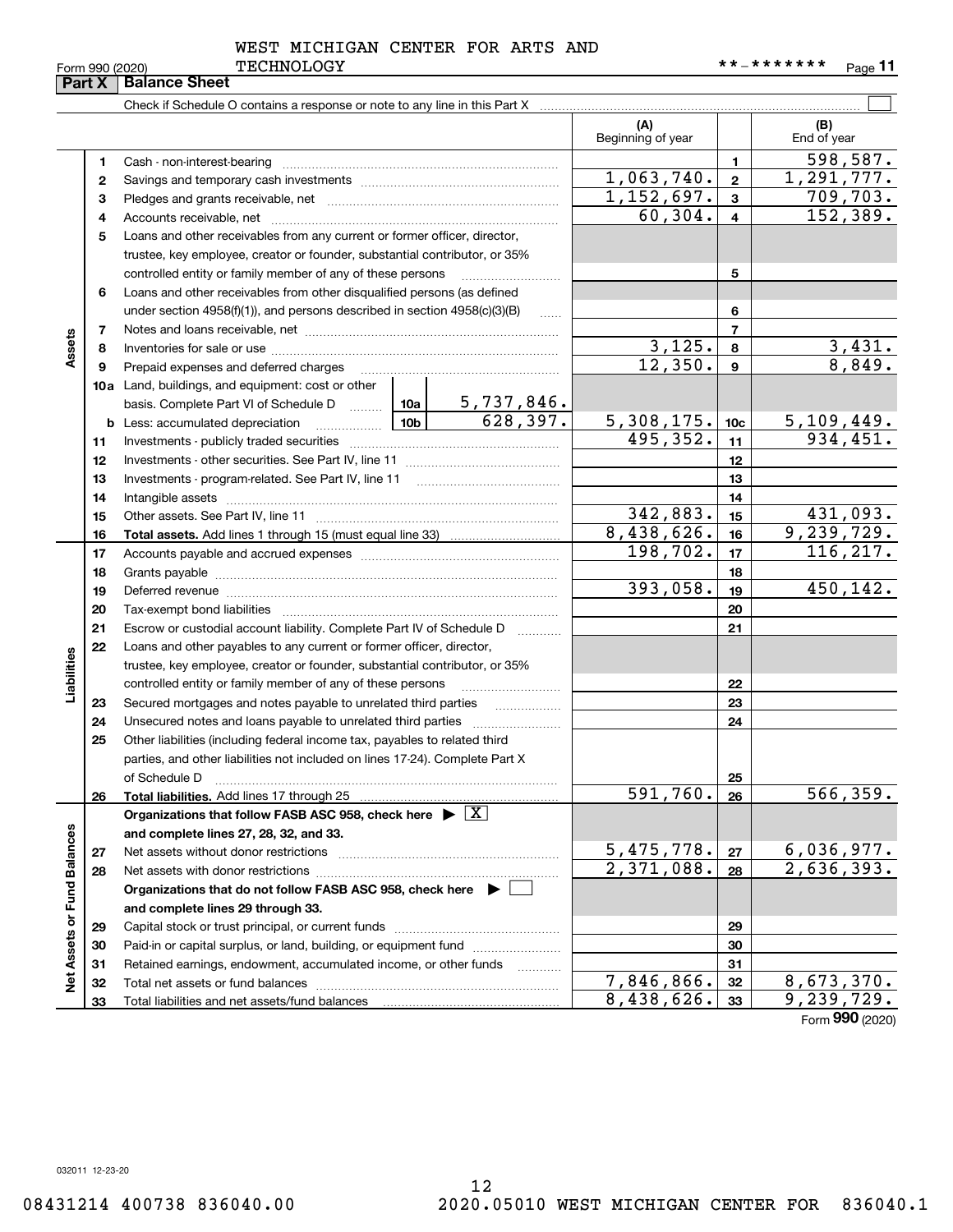|  | WEST MICHIGAN CENTER FOR ARTS AND |  |  |  |  |  |
|--|-----------------------------------|--|--|--|--|--|
|--|-----------------------------------|--|--|--|--|--|

|    | <b>TECHNOLOGY</b><br>Form 990 (2020)                                                                                                 | * * _ * * * * * * *     |                | Page $12$        |
|----|--------------------------------------------------------------------------------------------------------------------------------------|-------------------------|----------------|------------------|
|    | Part XI   Reconciliation of Net Assets                                                                                               |                         |                |                  |
|    |                                                                                                                                      |                         |                |                  |
|    |                                                                                                                                      |                         |                |                  |
| 1  |                                                                                                                                      | 1.                      |                | 2,613,350.       |
| 2  |                                                                                                                                      | $\overline{2}$          |                | 2,059,287.       |
| З  | Revenue less expenses. Subtract line 2 from line 1                                                                                   | 3                       |                | 554,063.         |
| 4  | Net assets or fund balances at beginning of year (must equal Part X, line 32, column (A)) <i></i>                                    | $\overline{\mathbf{4}}$ |                | 7,846,866.       |
| 5  |                                                                                                                                      | 5                       |                | 272,443.         |
| 6  |                                                                                                                                      | 6                       |                |                  |
| 7  |                                                                                                                                      | $\overline{7}$          |                |                  |
| 8  |                                                                                                                                      | 8                       |                |                  |
| 9  | Other changes in net assets or fund balances (explain on Schedule O)                                                                 | 9                       |                | $\overline{0}$ . |
| 10 | Net assets or fund balances at end of year. Combine lines 3 through 9 (must equal Part X, line 32,                                   |                         |                |                  |
|    |                                                                                                                                      | 10                      |                | 8,673,372.       |
|    | Part XII Financial Statements and Reporting                                                                                          |                         |                |                  |
|    |                                                                                                                                      |                         |                |                  |
|    |                                                                                                                                      |                         |                | <b>No</b><br>Yes |
| 1  | $\boxed{\mathbf{X}}$ Accrual<br>Accounting method used to prepare the Form 990: [130] Cash<br>Other                                  |                         |                |                  |
|    | If the organization changed its method of accounting from a prior year or checked "Other," explain in Schedule O.                    |                         |                |                  |
|    | 2a Were the organization's financial statements compiled or reviewed by an independent accountant?                                   |                         | 2a             | х                |
|    | If "Yes," check a box below to indicate whether the financial statements for the year were compiled or reviewed on a                 |                         |                |                  |
|    | separate basis, consolidated basis, or both:                                                                                         |                         |                |                  |
|    | <b>Consolidated basis</b><br>Separate basis<br>Both consolidated and separate basis                                                  |                         |                |                  |
|    | <b>b</b> Were the organization's financial statements audited by an independent accountant?                                          |                         | 2 <sub>b</sub> | x                |
|    | If "Yes," check a box below to indicate whether the financial statements for the year were audited on a separate basis,              |                         |                |                  |
|    | consolidated basis, or both:                                                                                                         |                         |                |                  |
|    | $X$ Separate basis<br><b>Consolidated basis</b><br>Both consolidated and separate basis                                              |                         |                |                  |
|    | c If "Yes" to line 2a or 2b, does the organization have a committee that assumes responsibility for oversight of the audit,          |                         |                |                  |
|    |                                                                                                                                      |                         | 2c             | x                |
|    | If the organization changed either its oversight process or selection process during the tax year, explain on Schedule O.            |                         |                |                  |
|    | 3a As a result of a federal award, was the organization required to undergo an audit or audits as set forth in the Single Audit      |                         |                |                  |
|    |                                                                                                                                      |                         | За             | x                |
|    | <b>b</b> If "Yes," did the organization undergo the required audit or audits? If the organization did not undergo the required audit |                         |                |                  |
|    |                                                                                                                                      |                         | 3 <sub>b</sub> |                  |

Form (2020) **990**

032012 12-23-20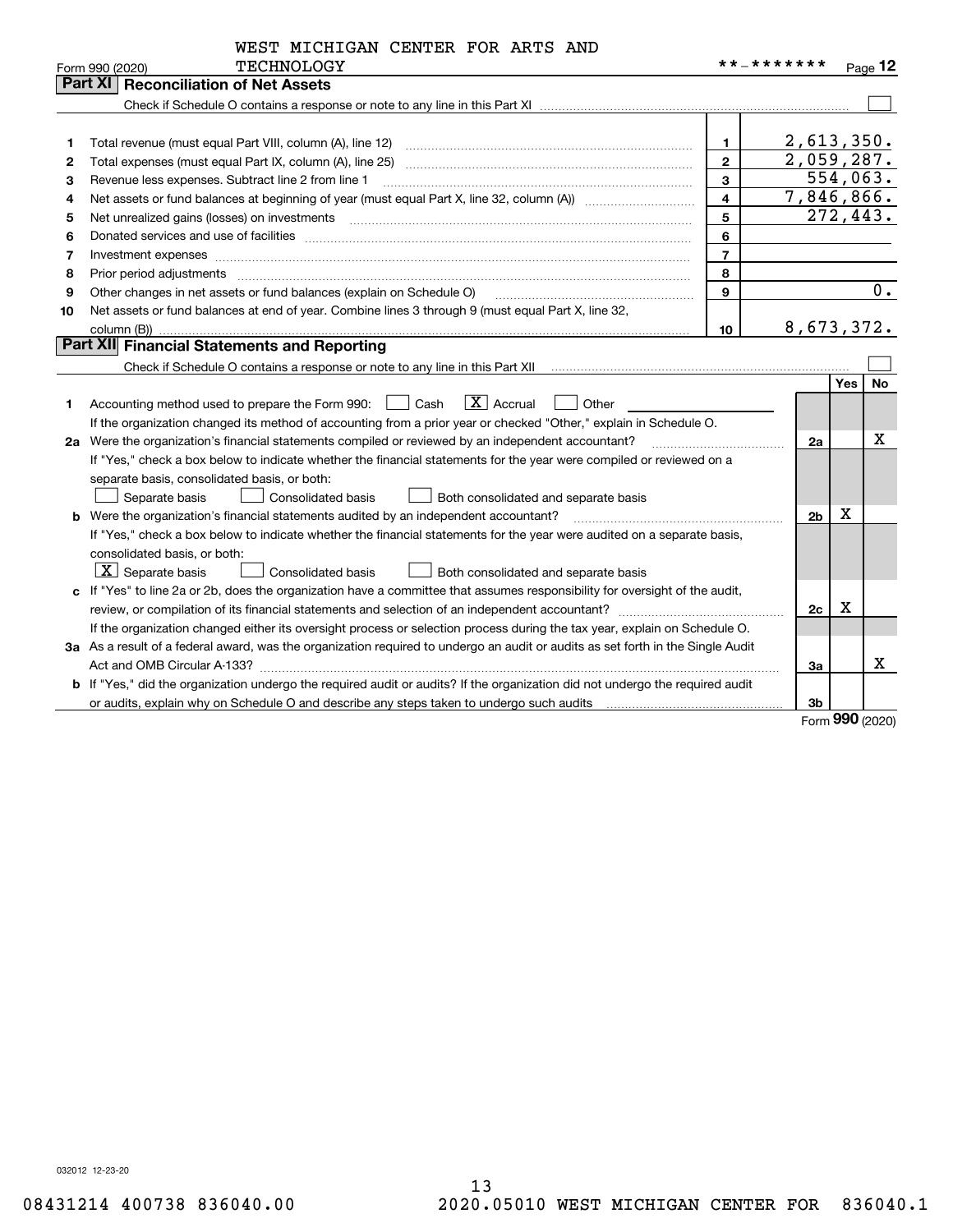|              |                                                               |                                                                                                   | <b>Supplemental Financial Statements</b>                                                                                                                                                                                                                                                                                                                          |    | OMB No. 1545-0047               |
|--------------|---------------------------------------------------------------|---------------------------------------------------------------------------------------------------|-------------------------------------------------------------------------------------------------------------------------------------------------------------------------------------------------------------------------------------------------------------------------------------------------------------------------------------------------------------------|----|---------------------------------|
|              | <b>SCHEDULE D</b>                                             |                                                                                                   |                                                                                                                                                                                                                                                                                                                                                                   |    |                                 |
|              | (Form 990)                                                    |                                                                                                   |                                                                                                                                                                                                                                                                                                                                                                   |    |                                 |
|              | Department of the Treasury<br><b>Internal Revenue Service</b> |                                                                                                   | Open to Public<br>Inspection                                                                                                                                                                                                                                                                                                                                      |    |                                 |
|              | Name of the organization                                      |                                                                                                   | <b>Employer identification number</b>                                                                                                                                                                                                                                                                                                                             |    |                                 |
|              |                                                               | <b>TECHNOLOGY</b>                                                                                 |                                                                                                                                                                                                                                                                                                                                                                   |    | **_*******                      |
| Part I       |                                                               |                                                                                                   | Organizations Maintaining Donor Advised Funds or Other Similar Funds or Accounts. Complete if the                                                                                                                                                                                                                                                                 |    |                                 |
|              |                                                               | organization answered "Yes" on Form 990, Part IV, line 6.                                         | (a) Donor advised funds                                                                                                                                                                                                                                                                                                                                           |    | (b) Funds and other accounts    |
|              |                                                               |                                                                                                   |                                                                                                                                                                                                                                                                                                                                                                   |    |                                 |
| 1<br>2       |                                                               | Aggregate value of contributions to (during year)                                                 |                                                                                                                                                                                                                                                                                                                                                                   |    |                                 |
| 3            |                                                               |                                                                                                   |                                                                                                                                                                                                                                                                                                                                                                   |    |                                 |
| 4            |                                                               |                                                                                                   |                                                                                                                                                                                                                                                                                                                                                                   |    |                                 |
| 5            |                                                               |                                                                                                   | Did the organization inform all donors and donor advisors in writing that the assets held in donor advised funds                                                                                                                                                                                                                                                  |    |                                 |
|              |                                                               |                                                                                                   |                                                                                                                                                                                                                                                                                                                                                                   |    | Yes<br>No                       |
| 6            |                                                               |                                                                                                   | Did the organization inform all grantees, donors, and donor advisors in writing that grant funds can be used only                                                                                                                                                                                                                                                 |    |                                 |
|              |                                                               |                                                                                                   | for charitable purposes and not for the benefit of the donor or donor advisor, or for any other purpose conferring                                                                                                                                                                                                                                                |    |                                 |
|              |                                                               |                                                                                                   |                                                                                                                                                                                                                                                                                                                                                                   |    | Yes<br>No.                      |
| Part II      |                                                               |                                                                                                   | Conservation Easements. Complete if the organization answered "Yes" on Form 990, Part IV, line 7.                                                                                                                                                                                                                                                                 |    |                                 |
| 1            |                                                               | Purpose(s) of conservation easements held by the organization (check all that apply).             |                                                                                                                                                                                                                                                                                                                                                                   |    |                                 |
|              |                                                               | Preservation of land for public use (for example, recreation or education)                        | Preservation of a historically important land area                                                                                                                                                                                                                                                                                                                |    |                                 |
|              | Protection of natural habitat                                 |                                                                                                   | Preservation of a certified historic structure                                                                                                                                                                                                                                                                                                                    |    |                                 |
|              | Preservation of open space                                    |                                                                                                   |                                                                                                                                                                                                                                                                                                                                                                   |    |                                 |
| $\mathbf{2}$ |                                                               |                                                                                                   | Complete lines 2a through 2d if the organization held a qualified conservation contribution in the form of a conservation easement on the last                                                                                                                                                                                                                    |    |                                 |
|              | day of the tax year.                                          |                                                                                                   |                                                                                                                                                                                                                                                                                                                                                                   |    | Held at the End of the Tax Year |
| а            |                                                               |                                                                                                   |                                                                                                                                                                                                                                                                                                                                                                   | 2a |                                 |
| b            |                                                               | Total acreage restricted by conservation easements                                                |                                                                                                                                                                                                                                                                                                                                                                   | 2b |                                 |
| с            |                                                               |                                                                                                   | Number of conservation easements on a certified historic structure included in (a) manufacture of conservation                                                                                                                                                                                                                                                    | 2c |                                 |
|              |                                                               |                                                                                                   | d Number of conservation easements included in (c) acquired after 7/25/06, and not on a historic structure                                                                                                                                                                                                                                                        |    |                                 |
| 3            |                                                               |                                                                                                   | listed in the National Register [11, 1200] [12] The National Register [11, 1200] [12] The National Register [11, 1200] [12] The National Register [11, 1200] [12] The National Register [11, 1200] [12] The National Register<br>Number of conservation easements modified, transferred, released, extinguished, or terminated by the organization during the tax | 2d |                                 |
|              | $year \blacktriangleright$                                    |                                                                                                   |                                                                                                                                                                                                                                                                                                                                                                   |    |                                 |
| 4            |                                                               | Number of states where property subject to conservation easement is located $\blacktriangleright$ |                                                                                                                                                                                                                                                                                                                                                                   |    |                                 |
| 5            |                                                               |                                                                                                   | Does the organization have a written policy regarding the periodic monitoring, inspection, handling of                                                                                                                                                                                                                                                            |    |                                 |
|              |                                                               | violations, and enforcement of the conservation easements it holds?                               |                                                                                                                                                                                                                                                                                                                                                                   |    | Yes<br><b>No</b>                |
| 6            |                                                               |                                                                                                   | Staff and volunteer hours devoted to monitoring, inspecting, handling of violations, and enforcing conservation easements during the year                                                                                                                                                                                                                         |    |                                 |
|              |                                                               |                                                                                                   |                                                                                                                                                                                                                                                                                                                                                                   |    |                                 |
| 7            |                                                               |                                                                                                   | Amount of expenses incurred in monitoring, inspecting, handling of violations, and enforcing conservation easements during the year                                                                                                                                                                                                                               |    |                                 |
|              | $\blacktriangleright$ \$                                      |                                                                                                   |                                                                                                                                                                                                                                                                                                                                                                   |    |                                 |
| 8            |                                                               |                                                                                                   | Does each conservation easement reported on line 2(d) above satisfy the requirements of section 170(h)(4)(B)(i)                                                                                                                                                                                                                                                   |    |                                 |
|              |                                                               |                                                                                                   |                                                                                                                                                                                                                                                                                                                                                                   |    | Yes<br>No                       |
| 9            |                                                               |                                                                                                   | In Part XIII, describe how the organization reports conservation easements in its revenue and expense statement and                                                                                                                                                                                                                                               |    |                                 |
|              |                                                               |                                                                                                   | balance sheet, and include, if applicable, the text of the footnote to the organization's financial statements that describes the                                                                                                                                                                                                                                 |    |                                 |
|              |                                                               | organization's accounting for conservation easements.                                             |                                                                                                                                                                                                                                                                                                                                                                   |    |                                 |
|              | Part III                                                      |                                                                                                   | Organizations Maintaining Collections of Art, Historical Treasures, or Other Similar Assets.                                                                                                                                                                                                                                                                      |    |                                 |
|              |                                                               | Complete if the organization answered "Yes" on Form 990, Part IV, line 8.                         |                                                                                                                                                                                                                                                                                                                                                                   |    |                                 |
|              |                                                               |                                                                                                   | 1a If the organization elected, as permitted under FASB ASC 958, not to report in its revenue statement and balance sheet works                                                                                                                                                                                                                                   |    |                                 |
|              |                                                               |                                                                                                   | of art, historical treasures, or other similar assets held for public exhibition, education, or research in furtherance of public                                                                                                                                                                                                                                 |    |                                 |
|              |                                                               |                                                                                                   | service, provide in Part XIII the text of the footnote to its financial statements that describes these items.                                                                                                                                                                                                                                                    |    |                                 |
| b            |                                                               |                                                                                                   | If the organization elected, as permitted under FASB ASC 958, to report in its revenue statement and balance sheet works of                                                                                                                                                                                                                                       |    |                                 |
|              |                                                               | provide the following amounts relating to these items:                                            | art, historical treasures, or other similar assets held for public exhibition, education, or research in furtherance of public service,                                                                                                                                                                                                                           |    |                                 |
|              |                                                               |                                                                                                   |                                                                                                                                                                                                                                                                                                                                                                   |    |                                 |
|              |                                                               | (ii) Assets included in Form 990, Part X                                                          |                                                                                                                                                                                                                                                                                                                                                                   |    |                                 |
| 2            |                                                               |                                                                                                   | If the organization received or held works of art, historical treasures, or other similar assets for financial gain, provide                                                                                                                                                                                                                                      |    |                                 |
|              |                                                               | the following amounts required to be reported under FASB ASC 958 relating to these items:         |                                                                                                                                                                                                                                                                                                                                                                   |    |                                 |
| а            |                                                               |                                                                                                   |                                                                                                                                                                                                                                                                                                                                                                   |    | \$                              |
|              |                                                               |                                                                                                   |                                                                                                                                                                                                                                                                                                                                                                   |    | - \$                            |
|              |                                                               | LHA For Paperwork Reduction Act Notice, see the Instructions for Form 990.                        |                                                                                                                                                                                                                                                                                                                                                                   |    | Schedule D (Form 990) 2020      |
|              | 032051 12-01-20                                               |                                                                                                   |                                                                                                                                                                                                                                                                                                                                                                   |    |                                 |

|     | 28 |  |      |  |
|-----|----|--|------|--|
| ∩∩∩ |    |  | ハヒハイ |  |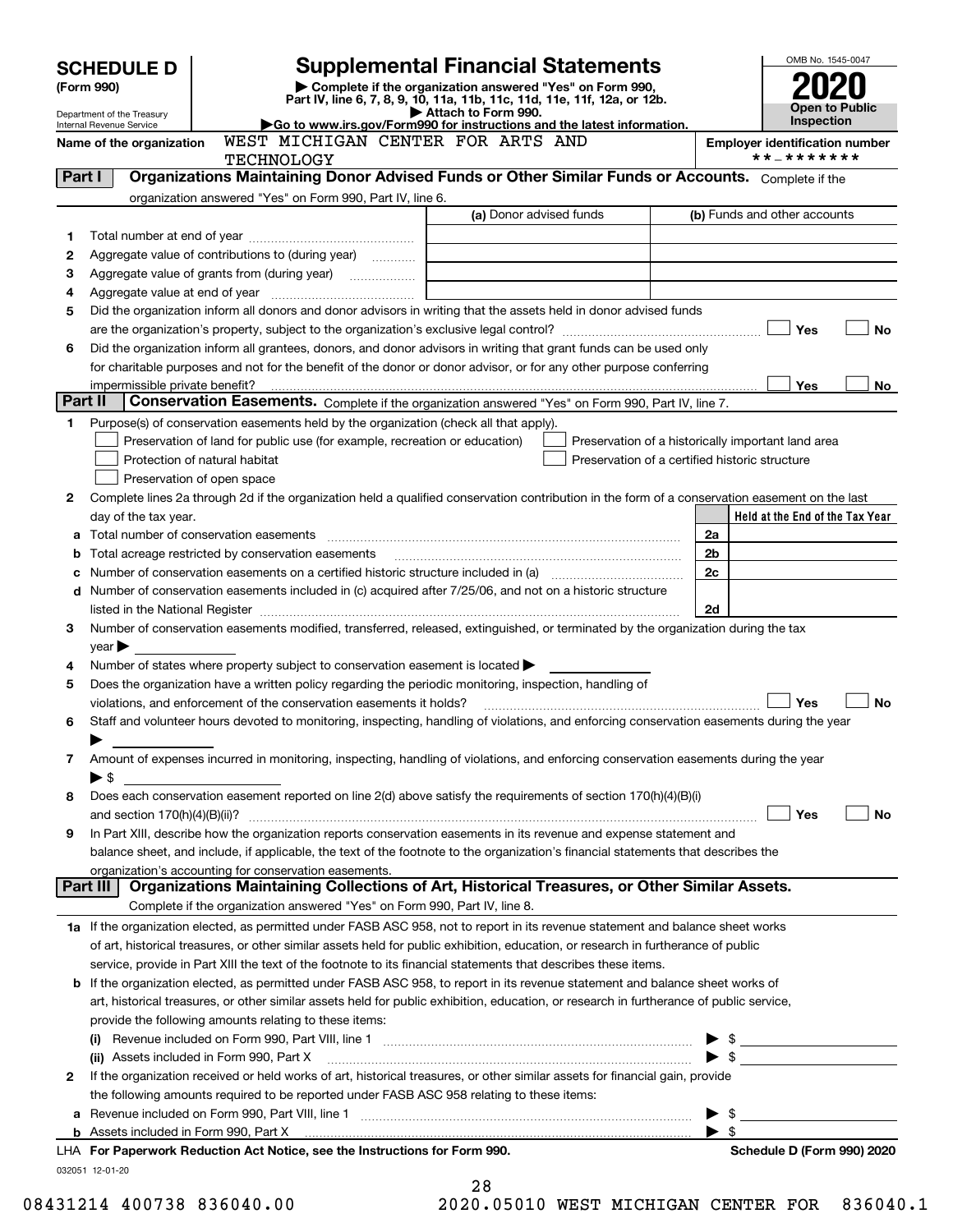|               |                                                                                                                                                                                                                                | WEST MICHIGAN CENTER FOR ARTS AND |                |                                                                                                                                                                                                                                |                 |                      |                            |                       |
|---------------|--------------------------------------------------------------------------------------------------------------------------------------------------------------------------------------------------------------------------------|-----------------------------------|----------------|--------------------------------------------------------------------------------------------------------------------------------------------------------------------------------------------------------------------------------|-----------------|----------------------|----------------------------|-----------------------|
|               | <b>TECHNOLOGY</b><br>Schedule D (Form 990) 2020                                                                                                                                                                                |                                   |                |                                                                                                                                                                                                                                |                 |                      | **_*******                 | Page 2                |
| Part III      | Organizations Maintaining Collections of Art, Historical Treasures, or Other Similar Assets (continued)                                                                                                                        |                                   |                |                                                                                                                                                                                                                                |                 |                      |                            |                       |
| З             | Using the organization's acquisition, accession, and other records, check any of the following that make significant use of its                                                                                                |                                   |                |                                                                                                                                                                                                                                |                 |                      |                            |                       |
|               | collection items (check all that apply):                                                                                                                                                                                       |                                   |                |                                                                                                                                                                                                                                |                 |                      |                            |                       |
| a             | $\lfloor x \rfloor$ Public exhibition                                                                                                                                                                                          | d                                 |                | Loan or exchange program                                                                                                                                                                                                       |                 |                      |                            |                       |
| b             | Scholarly research                                                                                                                                                                                                             | е                                 |                | Other the contract of the contract of the contract of the contract of the contract of the contract of the contract of the contract of the contract of the contract of the contract of the contract of the contract of the cont |                 |                      |                            |                       |
| c             | Preservation for future generations                                                                                                                                                                                            |                                   |                |                                                                                                                                                                                                                                |                 |                      |                            |                       |
| 4             | Provide a description of the organization's collections and explain how they further the organization's exempt purpose in Part XIII.                                                                                           |                                   |                |                                                                                                                                                                                                                                |                 |                      |                            |                       |
| 5             | During the year, did the organization solicit or receive donations of art, historical treasures, or other similar assets                                                                                                       |                                   |                |                                                                                                                                                                                                                                |                 |                      |                            |                       |
|               | to be sold to raise funds rather than to be maintained as part of the organization's collection?                                                                                                                               |                                   |                |                                                                                                                                                                                                                                |                 |                      | Yes                        | $\boxed{\text{X}}$ No |
|               | Part IV<br>Escrow and Custodial Arrangements. Complete if the organization answered "Yes" on Form 990, Part IV, line 9, or                                                                                                     |                                   |                |                                                                                                                                                                                                                                |                 |                      |                            |                       |
|               | reported an amount on Form 990, Part X, line 21.                                                                                                                                                                               |                                   |                |                                                                                                                                                                                                                                |                 |                      |                            |                       |
|               | 1a Is the organization an agent, trustee, custodian or other intermediary for contributions or other assets not included                                                                                                       |                                   |                |                                                                                                                                                                                                                                |                 |                      |                            |                       |
|               |                                                                                                                                                                                                                                |                                   |                |                                                                                                                                                                                                                                |                 |                      | Yes                        | No                    |
|               | b If "Yes," explain the arrangement in Part XIII and complete the following table:                                                                                                                                             |                                   |                |                                                                                                                                                                                                                                |                 |                      |                            |                       |
|               |                                                                                                                                                                                                                                |                                   |                |                                                                                                                                                                                                                                |                 |                      | Amount                     |                       |
|               | c Beginning balance measurements and the contract of the contract of the contract of the contract of the contract of the contract of the contract of the contract of the contract of the contract of the contract of the contr |                                   |                |                                                                                                                                                                                                                                |                 | 1c                   |                            |                       |
|               |                                                                                                                                                                                                                                |                                   |                |                                                                                                                                                                                                                                |                 | 1d                   |                            |                       |
|               | e Distributions during the year measurements are also according to the year and the year measurement of the year measurement of the state of the state of the state of the state of the state of the state of the state of the |                                   |                |                                                                                                                                                                                                                                |                 | 1e                   |                            |                       |
|               | Ending balance manufactured and contract the contract of the contract of the contract of the contract of the contract of the contract of the contract of the contract of the contract of the contract of the contract of the c |                                   |                |                                                                                                                                                                                                                                |                 | 1f                   |                            |                       |
|               | 2a Did the organization include an amount on Form 990, Part X, line 21, for escrow or custodial account liability?                                                                                                             |                                   |                |                                                                                                                                                                                                                                |                 |                      | Yes                        | No                    |
| <b>Part V</b> | <b>b</b> If "Yes," explain the arrangement in Part XIII. Check here if the explanation has been provided on Part XIII<br>Endowment Funds. Complete if the organization answered "Yes" on Form 990, Part IV, line 10.           |                                   |                |                                                                                                                                                                                                                                |                 |                      |                            |                       |
|               |                                                                                                                                                                                                                                | (a) Current year                  | (b) Prior year | (c) Two years back                                                                                                                                                                                                             |                 | (d) Three years back | (e) Four years back        |                       |
| 1a            | Beginning of year balance                                                                                                                                                                                                      | 968, 323.                         | 486,274.       | 478,766.                                                                                                                                                                                                                       |                 | 459,692.             |                            | 410,773.              |
|               |                                                                                                                                                                                                                                | 250,000.                          | 500,000.       |                                                                                                                                                                                                                                |                 |                      |                            | 15,000.               |
|               | Net investment earnings, gains, and losses                                                                                                                                                                                     | 289,500.                          | $-13, 261.$    | 11,013.                                                                                                                                                                                                                        |                 | 22,774.              |                            | 36,429.               |
|               | <b>d</b> Grants or scholarships                                                                                                                                                                                                |                                   |                |                                                                                                                                                                                                                                |                 |                      |                            |                       |
|               | e Other expenditures for facilities                                                                                                                                                                                            |                                   |                |                                                                                                                                                                                                                                |                 |                      |                            |                       |
|               | and programs                                                                                                                                                                                                                   |                                   |                |                                                                                                                                                                                                                                |                 |                      |                            |                       |
|               | Administrative expenses                                                                                                                                                                                                        | 11,573.                           | 4,690.         | 3,505.                                                                                                                                                                                                                         |                 | 3,700.               |                            | 2,510.                |
|               | End of year balance                                                                                                                                                                                                            | 1,496,250.                        | 968, 323.      | 486,274.                                                                                                                                                                                                                       |                 | 478,766.             |                            | 459,692.              |
| 2             | Provide the estimated percentage of the current year end balance (line 1g, column (a)) held as:                                                                                                                                |                                   |                |                                                                                                                                                                                                                                |                 |                      |                            |                       |
|               | Board designated or quasi-endowment >                                                                                                                                                                                          | 11.0000                           | %              |                                                                                                                                                                                                                                |                 |                      |                            |                       |
|               | Permanent endowment > 64.0000                                                                                                                                                                                                  | %                                 |                |                                                                                                                                                                                                                                |                 |                      |                            |                       |
|               | c Term endowment $\blacktriangleright$ 25.0000                                                                                                                                                                                 | %                                 |                |                                                                                                                                                                                                                                |                 |                      |                            |                       |
|               | The percentages on lines 2a, 2b, and 2c should equal 100%.                                                                                                                                                                     |                                   |                |                                                                                                                                                                                                                                |                 |                      |                            |                       |
|               | 3a Are there endowment funds not in the possession of the organization that are held and administered for the organization                                                                                                     |                                   |                |                                                                                                                                                                                                                                |                 |                      |                            |                       |
|               | by:                                                                                                                                                                                                                            |                                   |                |                                                                                                                                                                                                                                |                 |                      |                            | Yes<br>No             |
|               | (i)                                                                                                                                                                                                                            |                                   |                |                                                                                                                                                                                                                                |                 |                      | 3a(i)                      | X                     |
|               | (ii)                                                                                                                                                                                                                           |                                   |                |                                                                                                                                                                                                                                |                 |                      | 3a(ii)                     | X                     |
|               |                                                                                                                                                                                                                                |                                   |                |                                                                                                                                                                                                                                |                 |                      | 3b                         |                       |
|               | Describe in Part XIII the intended uses of the organization's endowment funds.                                                                                                                                                 |                                   |                |                                                                                                                                                                                                                                |                 |                      |                            |                       |
|               | Land, Buildings, and Equipment.<br><b>Part VI</b>                                                                                                                                                                              |                                   |                |                                                                                                                                                                                                                                |                 |                      |                            |                       |
|               | Complete if the organization answered "Yes" on Form 990, Part IV, line 11a. See Form 990, Part X, line 10.                                                                                                                     |                                   |                |                                                                                                                                                                                                                                |                 |                      |                            |                       |
|               | Description of property                                                                                                                                                                                                        | (a) Cost or other                 |                | (b) Cost or other                                                                                                                                                                                                              | (c) Accumulated |                      | (d) Book value             |                       |
|               |                                                                                                                                                                                                                                | basis (investment)                |                | basis (other)                                                                                                                                                                                                                  | depreciation    |                      |                            |                       |
|               |                                                                                                                                                                                                                                |                                   |                |                                                                                                                                                                                                                                |                 |                      |                            |                       |
|               |                                                                                                                                                                                                                                |                                   |                | 5,336,505.                                                                                                                                                                                                                     |                 | 413,665.             | 4,922,840.                 |                       |
|               |                                                                                                                                                                                                                                |                                   |                |                                                                                                                                                                                                                                |                 |                      |                            |                       |
|               |                                                                                                                                                                                                                                |                                   |                | 366,947.                                                                                                                                                                                                                       |                 | 184,443.             |                            | 182,504.              |
|               |                                                                                                                                                                                                                                |                                   |                | 34,394.                                                                                                                                                                                                                        |                 | 30, 289.             |                            | 4,105.                |
|               |                                                                                                                                                                                                                                |                                   |                |                                                                                                                                                                                                                                |                 |                      | 5,109,449.                 |                       |
|               |                                                                                                                                                                                                                                |                                   |                |                                                                                                                                                                                                                                |                 |                      | Schodule D (Form 000) 2020 |                       |

**Schedule D (Form 990) 2020**

032052 12-01-20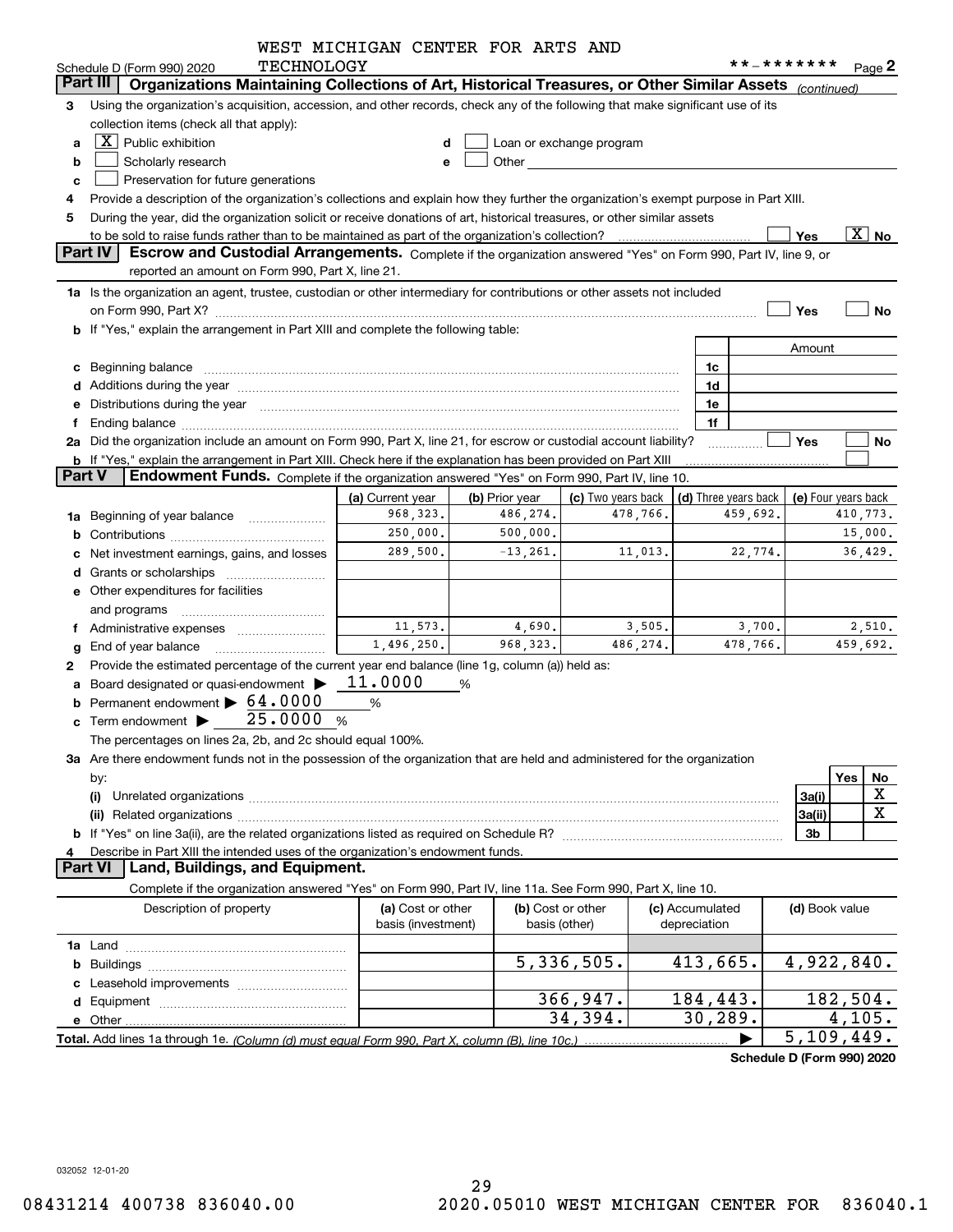| WEST MICHIGAN CENTER FOR ARTS AND |  |  |
|-----------------------------------|--|--|
| <b>TECHNOLOGY</b>                 |  |  |

# **Part VII Investments - Other Securities.**

Complete if the organization answered "Yes" on Form 990, Part IV, line 11b. See Form 990, Part X, line 12.

| (a) Description of security or category (including name of security)                   | (b) Book value | (c) Method of valuation: Cost or end-of-year market value |
|----------------------------------------------------------------------------------------|----------------|-----------------------------------------------------------|
| (1) Financial derivatives                                                              |                |                                                           |
|                                                                                        |                |                                                           |
| $(3)$ Other                                                                            |                |                                                           |
| (A)                                                                                    |                |                                                           |
| (B)                                                                                    |                |                                                           |
| (C)                                                                                    |                |                                                           |
| (D)                                                                                    |                |                                                           |
| (E)                                                                                    |                |                                                           |
| (F)                                                                                    |                |                                                           |
| (G)                                                                                    |                |                                                           |
| (H)                                                                                    |                |                                                           |
| Total. (Col. (b) must equal Form 990, Part X, col. (B) line 12.) $\blacktriangleright$ |                |                                                           |

#### **Part VIII Investments - Program Related.**

Complete if the organization answered "Yes" on Form 990, Part IV, line 11c. See Form 990, Part X, line 13.

| (a) Description of investment                                    | (b) Book value | (c) Method of valuation: Cost or end-of-year market value |
|------------------------------------------------------------------|----------------|-----------------------------------------------------------|
| (1)                                                              |                |                                                           |
| (2)                                                              |                |                                                           |
| $\frac{1}{2}$                                                    |                |                                                           |
| (4)                                                              |                |                                                           |
| $\left(5\right)$                                                 |                |                                                           |
| (6)                                                              |                |                                                           |
| (7)                                                              |                |                                                           |
| (8)                                                              |                |                                                           |
| (9)                                                              |                |                                                           |
| Total. (Col. (b) must equal Form 990, Part X, col. (B) line 13.) |                |                                                           |

#### **Part IX Other Assets.**

Complete if the organization answered "Yes" on Form 990, Part IV, line 11d. See Form 990, Part X, line 15.

| (a) Description                                                                                                   | (b) Book value |
|-------------------------------------------------------------------------------------------------------------------|----------------|
| (1)                                                                                                               |                |
| (2)                                                                                                               |                |
| (3)                                                                                                               |                |
| (4)                                                                                                               |                |
| (5)                                                                                                               |                |
| (6)                                                                                                               |                |
| (7)                                                                                                               |                |
| (8)                                                                                                               |                |
| (9)                                                                                                               |                |
|                                                                                                                   |                |
| <b>Part X   Other Liabilities.</b>                                                                                |                |
| Complete if the organization answered "Yes" on Form 990, Part IV, line 11e or 11f. See Form 990, Part X, line 25. |                |

| 1.                  | (a) Description of liability | (b) Book value |
|---------------------|------------------------------|----------------|
| (1)                 | Federal income taxes         |                |
| (2)                 |                              |                |
| $\qquad \qquad (3)$ |                              |                |
| (4)                 |                              |                |
| $\frac{1}{2}$ (5)   |                              |                |
| (6)                 |                              |                |
| (7)                 |                              |                |
| (8)                 |                              |                |
| (9)                 |                              |                |
|                     |                              |                |

**Total.**  *(Column (b) must equal Form 990, Part X, col. (B) line 25.)* 

**2.** Liability for uncertain tax positions. In Part XIII, provide the text of the footnote to the organization's financial statements that reports the organization's liability for uncertain tax positions under FASB ASC 740. Check here if the text of the footnote has been provided in Part XIII

 $\boxed{\text{X}}$ 

**Schedule D (Form 990) 2020**

032053 12-01-20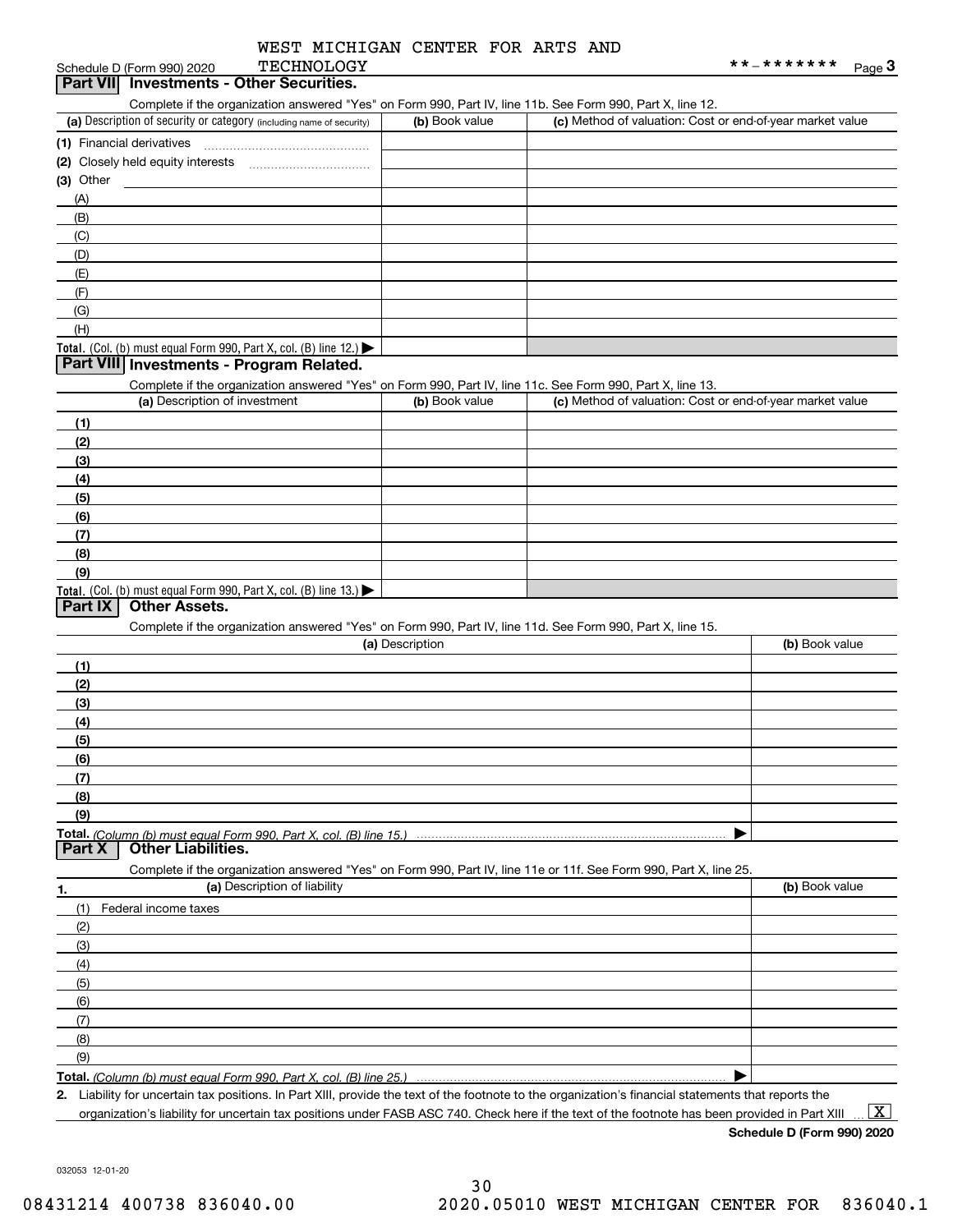|    | WEST MICHIGAN CENTER FOR ARTS AND<br><b>TECHNOLOGY</b>                                                                       |                |          |                | **_*******               |
|----|------------------------------------------------------------------------------------------------------------------------------|----------------|----------|----------------|--------------------------|
|    | Schedule D (Form 990) 2020<br>Reconciliation of Revenue per Audited Financial Statements With Revenue per Return.<br>Part XI |                |          |                | Page 4                   |
|    | Complete if the organization answered "Yes" on Form 990, Part IV, line 12a.                                                  |                |          |                |                          |
| 1  | Total revenue, gains, and other support per audited financial statements                                                     |                |          | $\blacksquare$ | 2,874,220.               |
| 2  | Amounts included on line 1 but not on Form 990, Part VIII, line 12:                                                          |                |          |                |                          |
| a  | Net unrealized gains (losses) on investments                                                                                 | 2a             | 272,443. |                |                          |
| b  |                                                                                                                              | 2 <sub>b</sub> |          |                |                          |
|    |                                                                                                                              | 2c             |          |                |                          |
|    | Other (Describe in Part XIII.) [100] [100] [100] [100] [100] [100] [100] [100] [100] [100] [100] [100] [100] [               | 2d             |          |                |                          |
| е  | Add lines 2a through 2d                                                                                                      |                |          | <b>2e</b>      | 272,443.                 |
| 3  |                                                                                                                              |                |          | $\mathbf{3}$   | 2,601,777.               |
| 4  | Amounts included on Form 990, Part VIII, line 12, but not on line 1:                                                         |                |          |                |                          |
| a  |                                                                                                                              | 4a             |          |                |                          |
| b  |                                                                                                                              | 4 <sub>h</sub> | 11,573.  |                |                          |
|    | Add lines 4a and 4b                                                                                                          |                |          | 4c             | <u> 11,573.</u>          |
| 5. |                                                                                                                              |                |          | 5              | $\overline{2,613,350.}$  |
|    | Part XII   Reconciliation of Expenses per Audited Financial Statements With Expenses per Return.                             |                |          |                |                          |
|    | Complete if the organization answered "Yes" on Form 990, Part IV, line 12a.                                                  |                |          |                |                          |
| 1  |                                                                                                                              |                |          | $\blacksquare$ | $\overline{2,047,716}$ . |
| 2  | Amounts included on line 1 but not on Form 990, Part IX, line 25:                                                            |                |          |                |                          |
| a  |                                                                                                                              | 2a             |          |                |                          |
|    | Prior year adjustments <i>www.www.www.www.www.www.www.www.www.</i> ww.                                                       | 2 <sub>b</sub> |          |                |                          |
|    | Other losses                                                                                                                 | 2c             |          |                |                          |
| d  |                                                                                                                              | 2d             |          |                |                          |
| е  | Add lines 2a through 2d                                                                                                      |                |          | 2e             | 0.                       |
| 3  |                                                                                                                              |                |          | 3              | $\overline{2,047,716}$ . |
| 4  | Amounts included on Form 990, Part IX, line 25, but not on line 1:                                                           |                |          |                |                          |
| a  | Investment expenses not included on Form 990, Part VIII, line 7b                                                             | 4a             |          |                |                          |
|    |                                                                                                                              | 4 <sub>h</sub> | 11,573.  |                |                          |
|    | Add lines 4a and 4b                                                                                                          |                |          | 4c             | 11,573.                  |
| 5  |                                                                                                                              |                |          | 5              | 2,059,289.               |
|    | Part XIII Supplemental Information.                                                                                          |                |          |                |                          |

Provide the descriptions required for Part II, lines 3, 5, and 9; Part III, lines 1a and 4; Part IV, lines 1b and 2b; Part V, line 4; Part X, line 2; Part XI, lines 2d and 4b; and Part XII, lines 2d and 4b. Also complete this part to provide any additional information.

#### PART X, LINE 2:

|  |  |  | THE ORGANIZATION IS A NOT-FOR-PROFIT ORGANIZATION EXEMPT FROM INCOME TAXES |  |  |  |  |
|--|--|--|----------------------------------------------------------------------------|--|--|--|--|
|  |  |  |                                                                            |  |  |  |  |
|  |  |  | UNDER SECTION $501(C)(3)$ OF THE INTERNAL REVENUE CODE, AND IS EXEMPT FROM |  |  |  |  |
|  |  |  | SIMILAR STATE AND LOCAL TAXES. ACCORDINGLY, NO PROVISION HAS BEEN MADE FOR |  |  |  |  |
|  |  |  | INCOME TAXES IN THE ACCOMPANYING FINANCIAL STATEMENTS.                     |  |  |  |  |

THE ORGANIZATION EVALUATES TAX POSITIONS TAKEN ON ITS FEDERAL EXEMPT

ORGANIZATION BUSINESS INCOME TAX RETURNS IN ACCORDANCE WITH GENERALLY

ACCEPTED ACCOUNTING PRINCIPLES WHICH REQUIRE THAT TAX POSITIONS TAKEN BE

31

MORE-LIKELY-THAN-NOT TO BE SUSTAINED. MANAGEMENT BELIEVES THAT THE

ORGANIZATION HAS NO SIGNIFICANT UNRECOGNIZED TAX BENEFITS UNDER THAT

#### CRITERIA. PENALTIES AND INTEREST, IF ANY, ASSESSED BY INCOME TAXING

032054 12-01-20

**Schedule D (Form 990) 2020**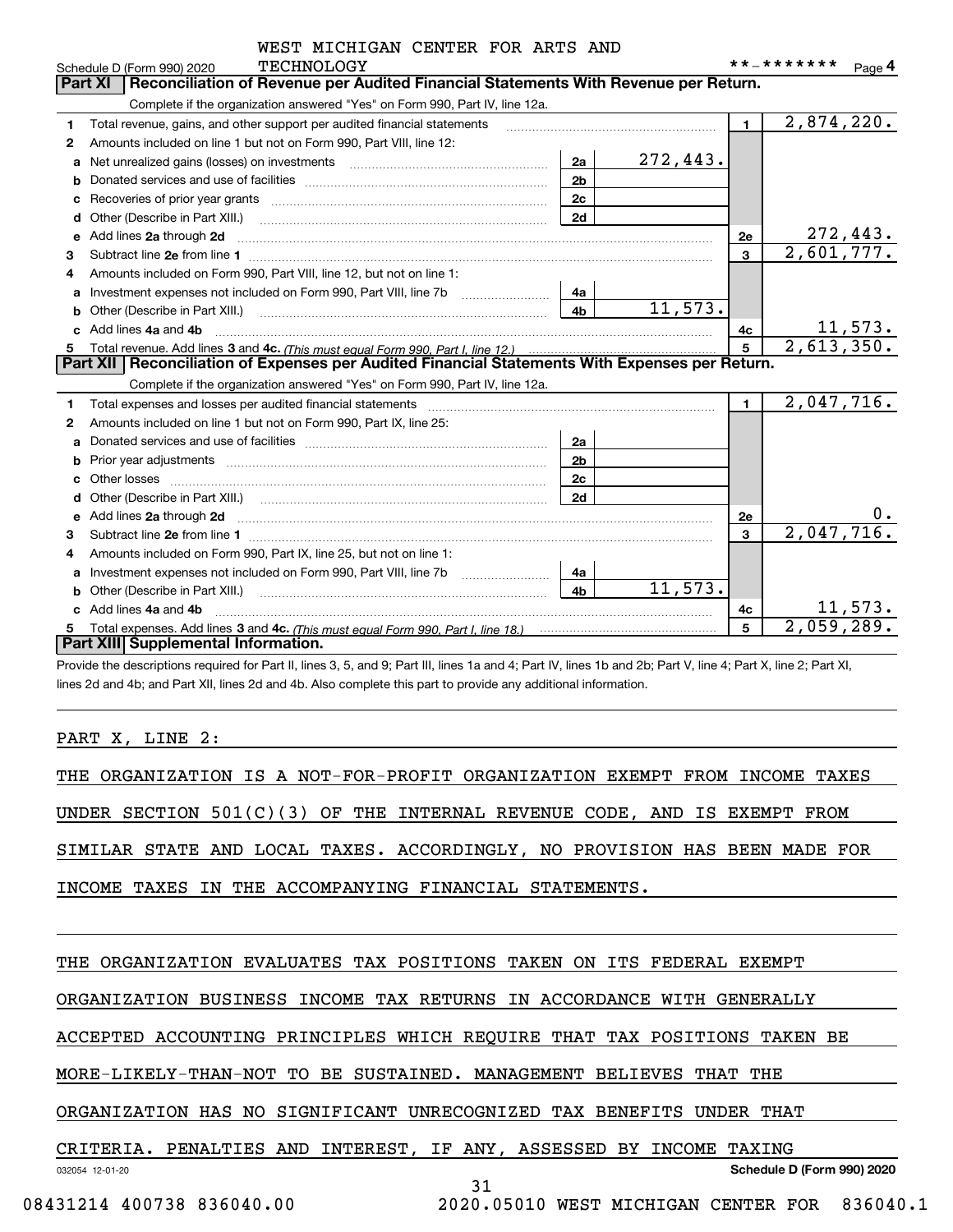|                                                       | WEST MICHIGAN CENTER FOR ARTS AND |  |  |                   |  |
|-------------------------------------------------------|-----------------------------------|--|--|-------------------|--|
| Schedule D (Form 990) 2020                            | TECHNOLOGY                        |  |  | **_******* Page 5 |  |
| <b>Part XIII Supplemental Information</b> (continued) |                                   |  |  |                   |  |
|                                                       |                                   |  |  |                   |  |

AUTHORITIES ARE INCLUDED IN OPERATING EXPENSES. THE ORGANIZATION'S FEDERAL

EXEMPT ORGANIZATION BUSINESS INCOME TAX RETURNS ARE GENERALLY SUBJECT TO

EXAMINATION BY TAXING AUTHORITIES FOR THREE YEARS AFTER THEY WERE FILED.

PART XI, LINE 4B - OTHER ADJUSTMENTS:

INVESTMENT EXPENSES

PART XII, LINE 4B - OTHER ADJUSTMENTS:

INVESTMENT EXPENSES

PART V, LINE 4

THE USE OF THE ENDOWMENT FUNDS IS TO PROVIDE FUNDING FOR FUTURE PROGRAMS

AND BUILDING MAINTENANCE.

**Schedule D (Form 990) 2020**

032055 12-01-20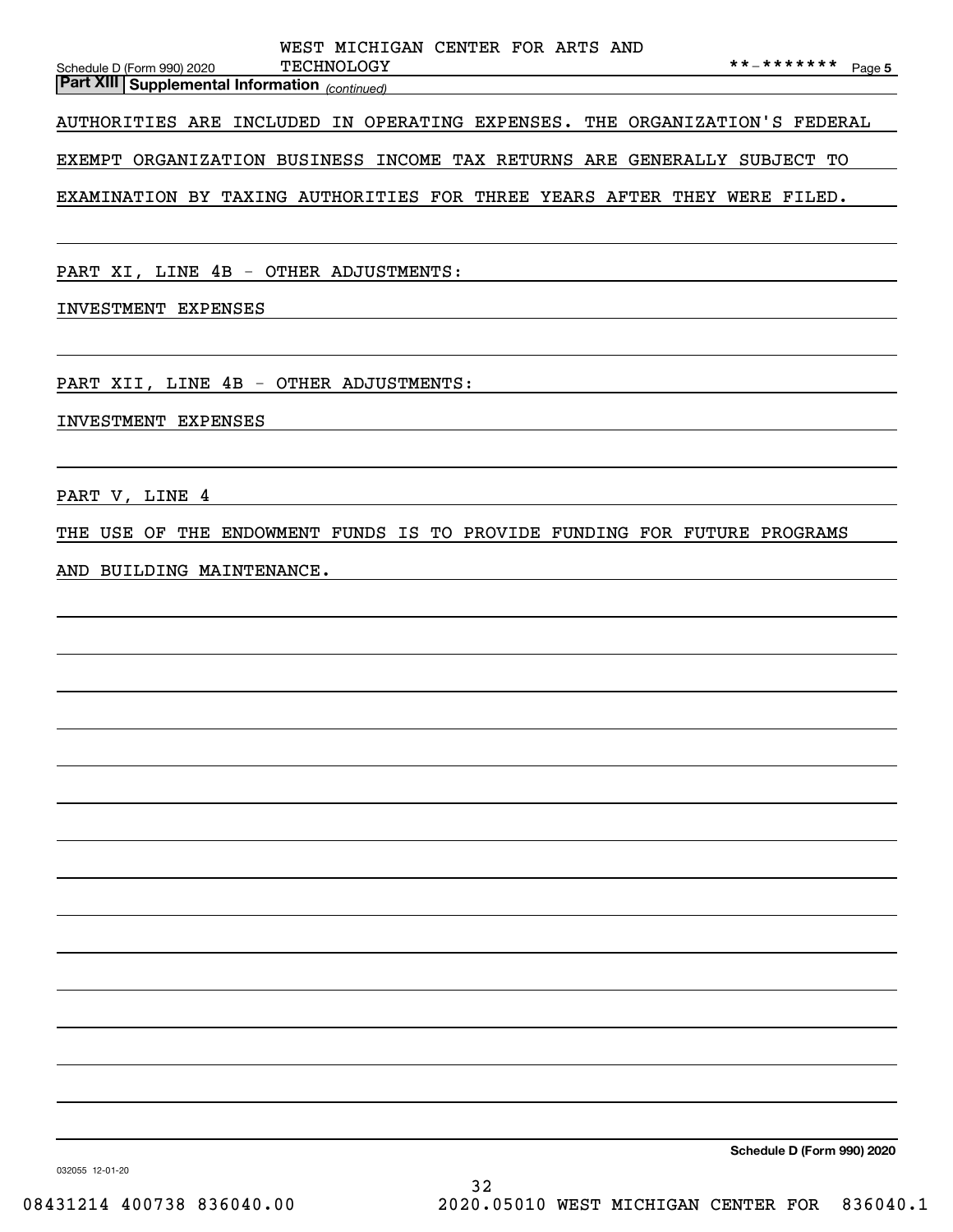| <b>SCHEDULE G</b>                                                                                                                             |                                                                                                                                                                     |  | <b>Supplemental Information Regarding Fundraising or Gaming Activities</b>                                                                                                                                                                                                                                                                                                                                                                                                                                                                                |                                                           |               |                                                                            |  |                                                                            | OMB No. 1545-0047                                       |  |
|-----------------------------------------------------------------------------------------------------------------------------------------------|---------------------------------------------------------------------------------------------------------------------------------------------------------------------|--|-----------------------------------------------------------------------------------------------------------------------------------------------------------------------------------------------------------------------------------------------------------------------------------------------------------------------------------------------------------------------------------------------------------------------------------------------------------------------------------------------------------------------------------------------------------|-----------------------------------------------------------|---------------|----------------------------------------------------------------------------|--|----------------------------------------------------------------------------|---------------------------------------------------------|--|
| (Form 990 or 990-EZ)                                                                                                                          | Complete if the organization answered "Yes" on Form 990, Part IV, line 17, 18, or 19, or if the<br>organization entered more than \$15,000 on Form 990-EZ, line 6a. |  |                                                                                                                                                                                                                                                                                                                                                                                                                                                                                                                                                           |                                                           |               |                                                                            |  |                                                                            |                                                         |  |
| Department of the Treasury                                                                                                                    | Attach to Form 990 or Form 990-EZ.<br><b>Open to Public</b>                                                                                                         |  |                                                                                                                                                                                                                                                                                                                                                                                                                                                                                                                                                           |                                                           |               |                                                                            |  |                                                                            |                                                         |  |
| Internal Revenue Service<br>Name of the organization                                                                                          |                                                                                                                                                                     |  | Go to www.irs.gov/Form990 for instructions and the latest information.                                                                                                                                                                                                                                                                                                                                                                                                                                                                                    |                                                           |               |                                                                            |  |                                                                            | Inspection                                              |  |
|                                                                                                                                               | <b>TECHNOLOGY</b>                                                                                                                                                   |  | WEST MICHIGAN CENTER FOR ARTS AND                                                                                                                                                                                                                                                                                                                                                                                                                                                                                                                         |                                                           |               |                                                                            |  | **_*******                                                                 | <b>Employer identification number</b>                   |  |
| Part I                                                                                                                                        | required to complete this part.                                                                                                                                     |  | Fundraising Activities. Complete if the organization answered "Yes" on Form 990, Part IV, line 17. Form 990-EZ filers are not                                                                                                                                                                                                                                                                                                                                                                                                                             |                                                           |               |                                                                            |  |                                                                            |                                                         |  |
| Mail solicitations<br>a<br>b<br>Phone solicitations<br>с<br>In-person solicitations<br>d<br>compensated at least \$5,000 by the organization. | Internet and email solicitations                                                                                                                                    |  | 1 Indicate whether the organization raised funds through any of the following activities. Check all that apply.<br>е<br>f<br>Special fundraising events<br>g<br>2 a Did the organization have a written or oral agreement with any individual (including officers, directors, trustees, or<br>key employees listed in Form 990, Part VII) or entity in connection with professional fundraising services?<br><b>b</b> If "Yes," list the 10 highest paid individuals or entities (fundraisers) pursuant to agreements under which the fundraiser is to be |                                                           |               | Solicitation of non-government grants<br>Solicitation of government grants |  | Yes                                                                        | No                                                      |  |
| (i) Name and address of individual<br>or entity (fundraiser)                                                                                  |                                                                                                                                                                     |  | (ii) Activity                                                                                                                                                                                                                                                                                                                                                                                                                                                                                                                                             | (iii) Did<br>fundraiser<br>have custody<br>contributions? | or control of | (iv) Gross receipts<br>from activity                                       |  | (v) Amount paid<br>to (or retained by)<br>fundraiser<br>listed in col. (i) | (vi) Amount paid<br>to (or retained by)<br>organization |  |
|                                                                                                                                               |                                                                                                                                                                     |  |                                                                                                                                                                                                                                                                                                                                                                                                                                                                                                                                                           | Yes                                                       | No            |                                                                            |  |                                                                            |                                                         |  |
|                                                                                                                                               |                                                                                                                                                                     |  |                                                                                                                                                                                                                                                                                                                                                                                                                                                                                                                                                           |                                                           |               |                                                                            |  |                                                                            |                                                         |  |
|                                                                                                                                               |                                                                                                                                                                     |  |                                                                                                                                                                                                                                                                                                                                                                                                                                                                                                                                                           |                                                           |               |                                                                            |  |                                                                            |                                                         |  |
|                                                                                                                                               |                                                                                                                                                                     |  |                                                                                                                                                                                                                                                                                                                                                                                                                                                                                                                                                           |                                                           |               |                                                                            |  |                                                                            |                                                         |  |
|                                                                                                                                               |                                                                                                                                                                     |  |                                                                                                                                                                                                                                                                                                                                                                                                                                                                                                                                                           |                                                           |               |                                                                            |  |                                                                            |                                                         |  |
|                                                                                                                                               |                                                                                                                                                                     |  |                                                                                                                                                                                                                                                                                                                                                                                                                                                                                                                                                           |                                                           |               |                                                                            |  |                                                                            |                                                         |  |
|                                                                                                                                               |                                                                                                                                                                     |  |                                                                                                                                                                                                                                                                                                                                                                                                                                                                                                                                                           |                                                           |               |                                                                            |  |                                                                            |                                                         |  |
|                                                                                                                                               |                                                                                                                                                                     |  |                                                                                                                                                                                                                                                                                                                                                                                                                                                                                                                                                           |                                                           |               |                                                                            |  |                                                                            |                                                         |  |
|                                                                                                                                               |                                                                                                                                                                     |  |                                                                                                                                                                                                                                                                                                                                                                                                                                                                                                                                                           |                                                           |               |                                                                            |  |                                                                            |                                                         |  |
|                                                                                                                                               |                                                                                                                                                                     |  |                                                                                                                                                                                                                                                                                                                                                                                                                                                                                                                                                           |                                                           |               |                                                                            |  |                                                                            |                                                         |  |
|                                                                                                                                               |                                                                                                                                                                     |  |                                                                                                                                                                                                                                                                                                                                                                                                                                                                                                                                                           |                                                           |               |                                                                            |  |                                                                            |                                                         |  |
|                                                                                                                                               |                                                                                                                                                                     |  |                                                                                                                                                                                                                                                                                                                                                                                                                                                                                                                                                           |                                                           |               |                                                                            |  |                                                                            |                                                         |  |
|                                                                                                                                               |                                                                                                                                                                     |  |                                                                                                                                                                                                                                                                                                                                                                                                                                                                                                                                                           |                                                           |               |                                                                            |  |                                                                            |                                                         |  |
| Total<br>or licensing.                                                                                                                        |                                                                                                                                                                     |  | 3 List all states in which the organization is registered or licensed to solicit contributions or has been notified it is exempt from registration                                                                                                                                                                                                                                                                                                                                                                                                        |                                                           |               |                                                                            |  |                                                                            |                                                         |  |
|                                                                                                                                               |                                                                                                                                                                     |  |                                                                                                                                                                                                                                                                                                                                                                                                                                                                                                                                                           |                                                           |               |                                                                            |  |                                                                            |                                                         |  |
|                                                                                                                                               |                                                                                                                                                                     |  |                                                                                                                                                                                                                                                                                                                                                                                                                                                                                                                                                           |                                                           |               |                                                                            |  |                                                                            |                                                         |  |
|                                                                                                                                               |                                                                                                                                                                     |  |                                                                                                                                                                                                                                                                                                                                                                                                                                                                                                                                                           |                                                           |               |                                                                            |  |                                                                            |                                                         |  |
|                                                                                                                                               |                                                                                                                                                                     |  |                                                                                                                                                                                                                                                                                                                                                                                                                                                                                                                                                           |                                                           |               |                                                                            |  |                                                                            |                                                         |  |
|                                                                                                                                               |                                                                                                                                                                     |  |                                                                                                                                                                                                                                                                                                                                                                                                                                                                                                                                                           |                                                           |               |                                                                            |  |                                                                            |                                                         |  |
|                                                                                                                                               |                                                                                                                                                                     |  |                                                                                                                                                                                                                                                                                                                                                                                                                                                                                                                                                           |                                                           |               |                                                                            |  |                                                                            |                                                         |  |
|                                                                                                                                               |                                                                                                                                                                     |  |                                                                                                                                                                                                                                                                                                                                                                                                                                                                                                                                                           |                                                           |               |                                                                            |  |                                                                            |                                                         |  |
| LHA For Paperwork Reduction Act Notice, see the Instructions for Form 990 or 990-EZ.                                                          |                                                                                                                                                                     |  |                                                                                                                                                                                                                                                                                                                                                                                                                                                                                                                                                           |                                                           |               |                                                                            |  |                                                                            | Schedule G (Form 990 or 990-EZ) 2020                    |  |

032081 11-25-20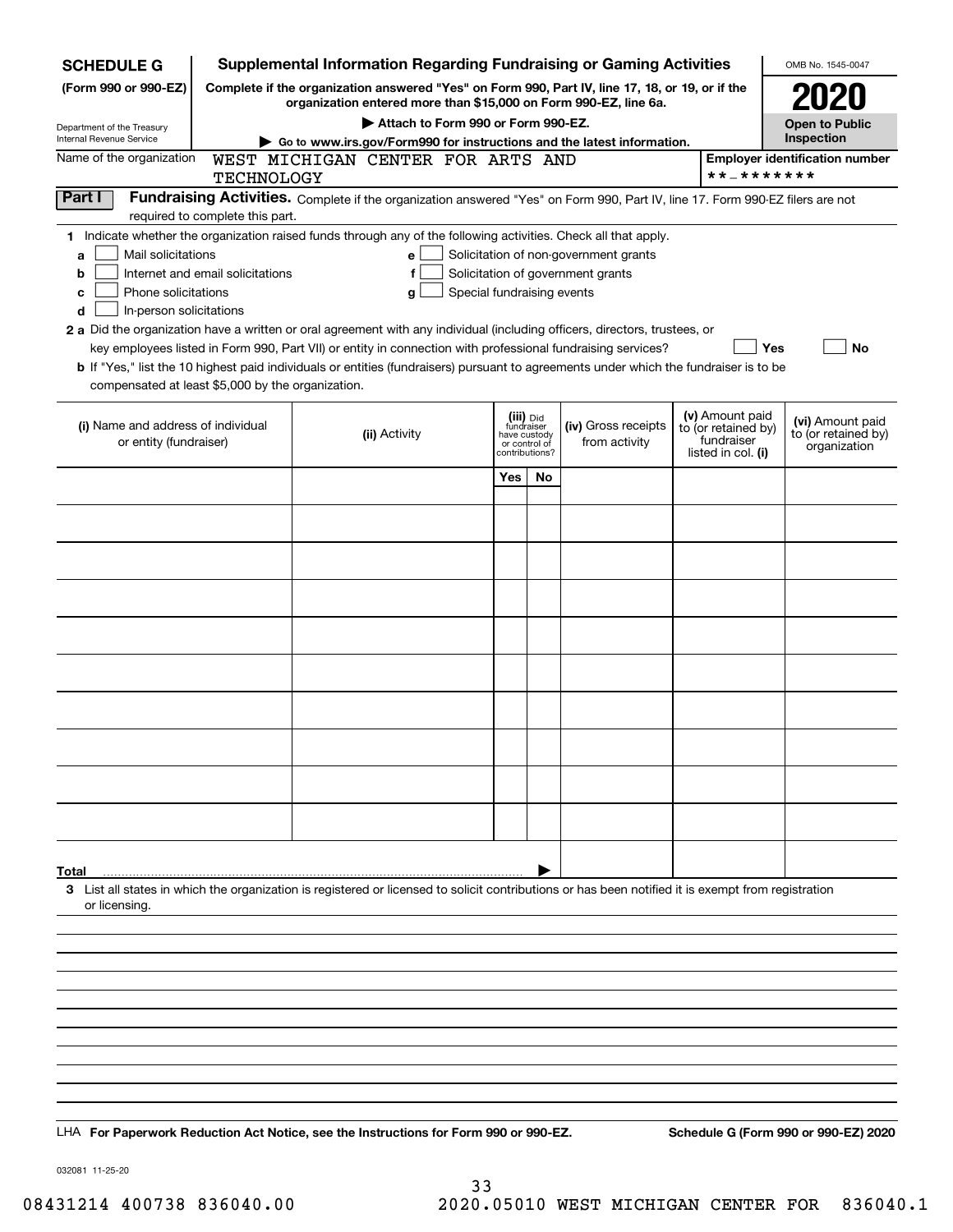#### Schedule G (Form 990 or 990-EZ) 2020 Page TECHNOLOGY \*\*-\*\*\*\*\*\*\* WEST MICHIGAN CENTER FOR ARTS AND

**Part II** | Fundraising Events. Complete if the organization answered "Yes" on Form 990, Part IV, line 18, or reported more than \$15,000

|                 |          | of fundraising event contributions and gross income on Form 990-EZ, lines 1 and 6b. List events with gross receipts greater than \$5,000. |                |                                                  |                                 |                                                     |
|-----------------|----------|-------------------------------------------------------------------------------------------------------------------------------------------|----------------|--------------------------------------------------|---------------------------------|-----------------------------------------------------|
|                 |          |                                                                                                                                           | (a) Event $#1$ | $(b)$ Event #2                                   | (c) Other events<br><b>NONE</b> | (d) Total events<br>(add col. (a) through           |
|                 |          |                                                                                                                                           | IBALL          |                                                  |                                 | col. (c)                                            |
|                 |          |                                                                                                                                           | (event type)   | (event type)                                     | (total number)                  |                                                     |
| Revenue         | 1.       |                                                                                                                                           | 157,340.       |                                                  |                                 | 157,340.                                            |
|                 |          |                                                                                                                                           | 60,590.        |                                                  |                                 | 60,590.                                             |
|                 | 3        | Gross income (line 1 minus line 2)                                                                                                        | 96,750.        |                                                  |                                 | 96,750.                                             |
|                 |          |                                                                                                                                           |                |                                                  |                                 |                                                     |
|                 | 4        |                                                                                                                                           |                |                                                  |                                 |                                                     |
|                 | 5        |                                                                                                                                           |                |                                                  |                                 |                                                     |
| Direct Expenses | 6        |                                                                                                                                           |                |                                                  |                                 |                                                     |
|                 | 7        | Food and beverages                                                                                                                        |                |                                                  |                                 |                                                     |
|                 | 8        |                                                                                                                                           |                |                                                  |                                 |                                                     |
|                 | 9        |                                                                                                                                           | 90, 101.       |                                                  |                                 | 90, 101.                                            |
|                 | 10       | Direct expense summary. Add lines 4 through 9 in column (d)                                                                               |                |                                                  |                                 | 90, 101.                                            |
|                 |          | 11 Net income summary. Subtract line 10 from line 3, column (d)                                                                           |                |                                                  |                                 | 6,649.                                              |
|                 | Part III | Gaming. Complete if the organization answered "Yes" on Form 990, Part IV, line 19, or reported more than                                  |                |                                                  |                                 |                                                     |
|                 |          | \$15,000 on Form 990-EZ, line 6a.                                                                                                         |                |                                                  |                                 |                                                     |
|                 |          |                                                                                                                                           | (a) Bingo      | (b) Pull tabs/instant<br>bingo/progressive bingo | (c) Other gaming                | (d) Total gaming (add<br>col. (a) through col. (c)) |
| Revenue         |          |                                                                                                                                           |                |                                                  |                                 |                                                     |
|                 | 1        |                                                                                                                                           |                |                                                  |                                 |                                                     |
|                 | 2        |                                                                                                                                           |                |                                                  |                                 |                                                     |
| Expenses        | З        |                                                                                                                                           |                |                                                  |                                 |                                                     |
| <b>Direct</b>   | 4        |                                                                                                                                           |                |                                                  |                                 |                                                     |
|                 |          | 5 Other direct expenses                                                                                                                   |                |                                                  |                                 |                                                     |
|                 |          |                                                                                                                                           | %<br>Yes       | Yes<br>%                                         | Yes<br>%                        |                                                     |
|                 | 6.       | Volunteer labor                                                                                                                           | No             | No                                               | No                              |                                                     |
|                 | 7        | Direct expense summary. Add lines 2 through 5 in column (d)                                                                               |                |                                                  | ▶                               |                                                     |
|                 | 8        |                                                                                                                                           |                |                                                  |                                 |                                                     |
|                 |          |                                                                                                                                           |                |                                                  |                                 |                                                     |
| 9               |          |                                                                                                                                           |                |                                                  |                                 |                                                     |
|                 |          |                                                                                                                                           |                |                                                  |                                 | Yes<br>No                                           |
|                 |          |                                                                                                                                           |                |                                                  |                                 |                                                     |
|                 |          |                                                                                                                                           |                |                                                  |                                 |                                                     |
|                 |          |                                                                                                                                           |                |                                                  |                                 | Yes<br>No                                           |
|                 |          |                                                                                                                                           |                |                                                  |                                 |                                                     |
|                 |          |                                                                                                                                           |                |                                                  |                                 |                                                     |
|                 |          |                                                                                                                                           |                |                                                  |                                 |                                                     |
|                 |          | 032082 11-25-20                                                                                                                           |                |                                                  |                                 | Schedule G (Form 990 or 990-EZ) 2020                |
|                 |          |                                                                                                                                           |                |                                                  |                                 |                                                     |

**Schedule G (Form 990 or 990-EZ) 2020**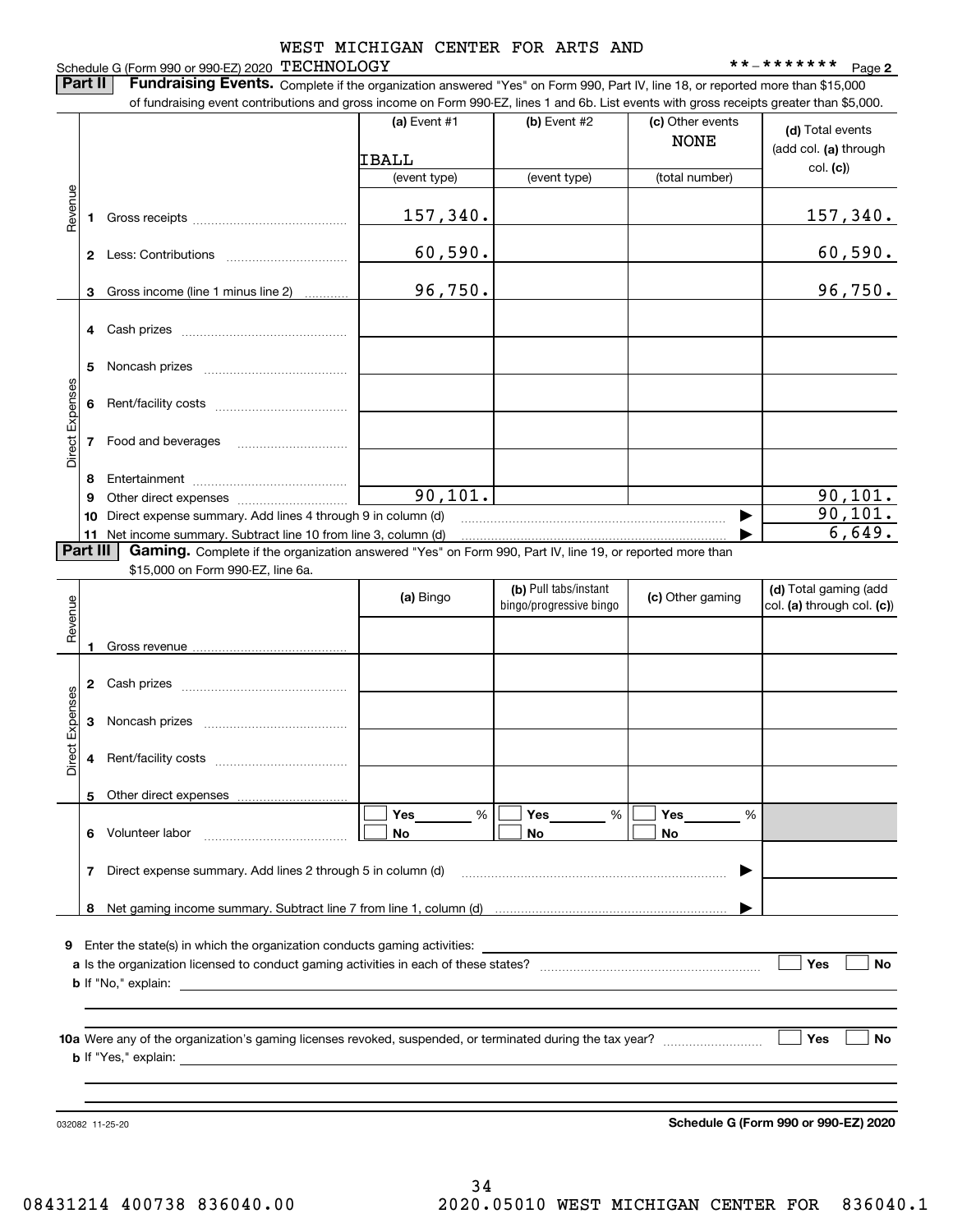|    | WEST MICHIGAN CENTER FOR ARTS AND                                                                                                                                                                                                        | **_*******      |            |           |
|----|------------------------------------------------------------------------------------------------------------------------------------------------------------------------------------------------------------------------------------------|-----------------|------------|-----------|
|    | Schedule G (Form 990 or 990-EZ) 2020 TECHNOLOGY                                                                                                                                                                                          |                 |            | Page 3    |
|    |                                                                                                                                                                                                                                          |                 | <b>Yes</b> | No        |
|    | 12 Is the organization a grantor, beneficiary or trustee of a trust, or a member of a partnership or other entity formed                                                                                                                 |                 | Yes        | No        |
|    | 13 Indicate the percentage of gaming activity conducted in:                                                                                                                                                                              |                 |            |           |
|    |                                                                                                                                                                                                                                          | 13а             |            | %         |
|    | <b>b</b> An outside facility <i>www.communicality www.communicality.communicality www.communicality www.communicality.communicality www.communicality.com</i>                                                                            | 13 <sub>b</sub> |            | %         |
| 14 | Enter the name and address of the person who prepares the organization's gaming/special events books and records:                                                                                                                        |                 |            |           |
|    | Name $\blacktriangleright$<br>and the control of the control of the control of the control of the control of the control of the control of the                                                                                           |                 |            |           |
|    | Address $\blacktriangleright$                                                                                                                                                                                                            |                 |            |           |
|    | 15a Does the organization have a contract with a third party from whom the organization receives gaming revenue?                                                                                                                         |                 | Yes        | No        |
|    |                                                                                                                                                                                                                                          |                 |            |           |
|    | of gaming revenue retained by the third party $\triangleright$ \$                                                                                                                                                                        |                 |            |           |
|    | c If "Yes," enter name and address of the third party:                                                                                                                                                                                   |                 |            |           |
|    |                                                                                                                                                                                                                                          |                 |            |           |
|    | Name $\blacktriangleright$                                                                                                                                                                                                               |                 |            |           |
|    | Address $\blacktriangleright$<br><u> 1990 - John Barn Barn, amerikan bahasa di sebagai bagian dan bagian dan bagian dalam bagian dalam bagian dala</u>                                                                                   |                 |            |           |
|    |                                                                                                                                                                                                                                          |                 |            |           |
| 16 | Gaming manager information:                                                                                                                                                                                                              |                 |            |           |
|    | $Name \rightarrow$                                                                                                                                                                                                                       |                 |            |           |
|    |                                                                                                                                                                                                                                          |                 |            |           |
|    | Gaming manager compensation > \$                                                                                                                                                                                                         |                 |            |           |
|    | $Description of services provided$ $\triangleright$                                                                                                                                                                                      |                 |            |           |
|    |                                                                                                                                                                                                                                          |                 |            |           |
|    |                                                                                                                                                                                                                                          |                 |            |           |
|    |                                                                                                                                                                                                                                          |                 |            |           |
|    | Director/officer<br>Employee<br>Independent contractor                                                                                                                                                                                   |                 |            |           |
|    |                                                                                                                                                                                                                                          |                 |            |           |
|    | <b>17</b> Mandatory distributions:                                                                                                                                                                                                       |                 |            |           |
|    | a Is the organization required under state law to make charitable distributions from the gaming proceeds to                                                                                                                              |                 |            |           |
|    | retain the state gaming license?                                                                                                                                                                                                         |                 | Yes        | <b>No</b> |
|    | b Enter the amount of distributions required under state law to be distributed to other exempt organizations or spent in the                                                                                                             |                 |            |           |
|    | organization's own exempt activities during the tax year $\triangleright$ \$<br>Supplemental Information. Provide the explanations required by Part I, line 2b, columns (iii) and (v); and Part III, lines 9, 9b, 10b,<br><b>Part IV</b> |                 |            |           |
|    | 15b, 15c, 16, and 17b, as applicable. Also provide any additional information. See instructions.                                                                                                                                         |                 |            |           |
|    |                                                                                                                                                                                                                                          |                 |            |           |
|    |                                                                                                                                                                                                                                          |                 |            |           |
|    |                                                                                                                                                                                                                                          |                 |            |           |
|    |                                                                                                                                                                                                                                          |                 |            |           |
|    |                                                                                                                                                                                                                                          |                 |            |           |
|    |                                                                                                                                                                                                                                          |                 |            |           |
|    |                                                                                                                                                                                                                                          |                 |            |           |
|    |                                                                                                                                                                                                                                          |                 |            |           |
|    |                                                                                                                                                                                                                                          |                 |            |           |
|    |                                                                                                                                                                                                                                          |                 |            |           |

032083 11-25-20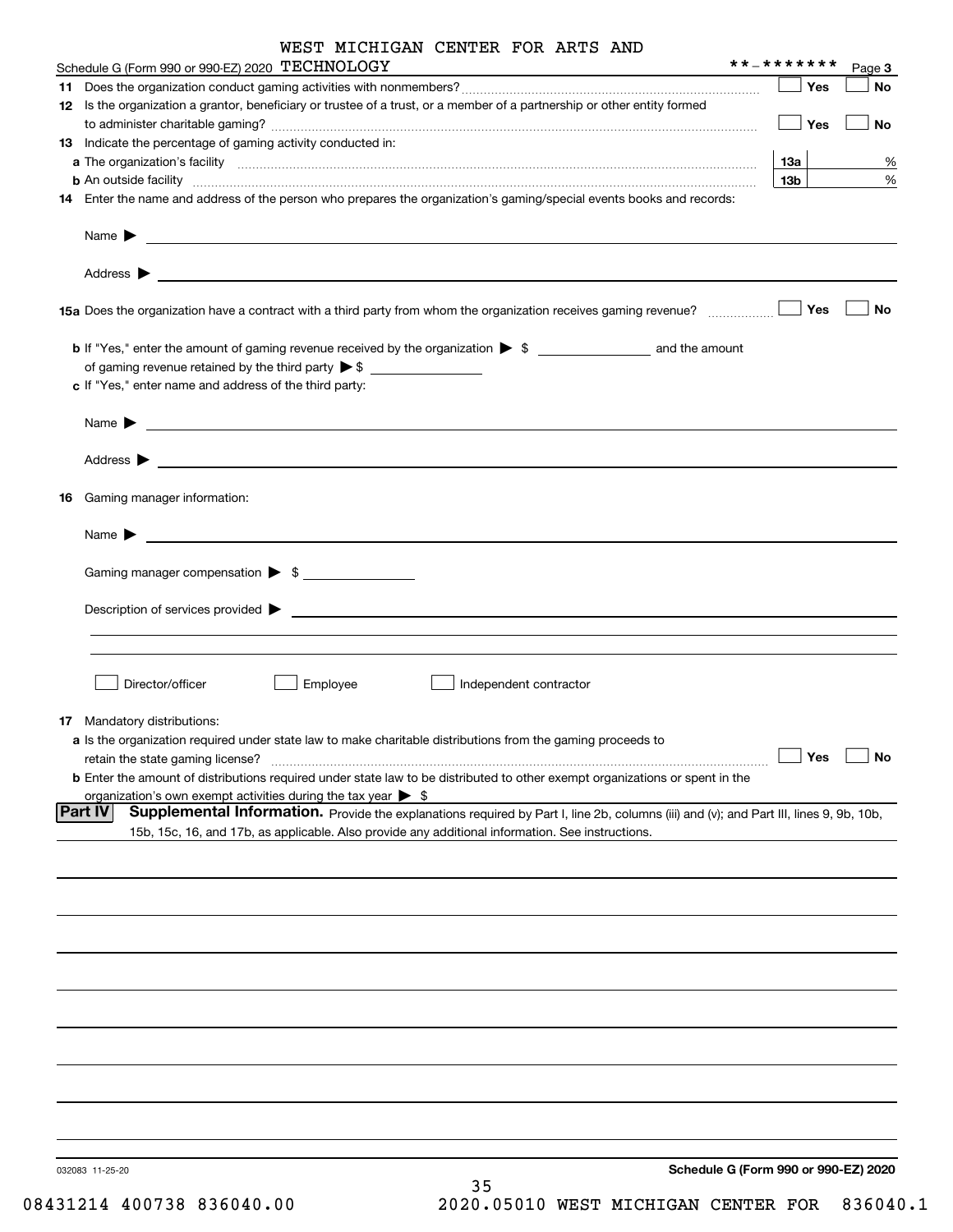|  | WEST MICHIGAN CENTER FOR ARTS AND<br>TECHNOLOGY                                                   |  | **_******* Page 4               |
|--|---------------------------------------------------------------------------------------------------|--|---------------------------------|
|  | Schedule G (Form 990 or 990-EZ) TECHNOLOGY<br><b>Part IV</b> Supplemental Information (continued) |  |                                 |
|  |                                                                                                   |  |                                 |
|  |                                                                                                   |  |                                 |
|  |                                                                                                   |  |                                 |
|  |                                                                                                   |  |                                 |
|  |                                                                                                   |  |                                 |
|  |                                                                                                   |  |                                 |
|  |                                                                                                   |  |                                 |
|  |                                                                                                   |  |                                 |
|  |                                                                                                   |  |                                 |
|  |                                                                                                   |  |                                 |
|  |                                                                                                   |  |                                 |
|  |                                                                                                   |  |                                 |
|  |                                                                                                   |  |                                 |
|  |                                                                                                   |  |                                 |
|  |                                                                                                   |  |                                 |
|  |                                                                                                   |  |                                 |
|  |                                                                                                   |  |                                 |
|  |                                                                                                   |  |                                 |
|  |                                                                                                   |  |                                 |
|  |                                                                                                   |  |                                 |
|  |                                                                                                   |  |                                 |
|  |                                                                                                   |  |                                 |
|  |                                                                                                   |  |                                 |
|  |                                                                                                   |  |                                 |
|  |                                                                                                   |  |                                 |
|  |                                                                                                   |  |                                 |
|  |                                                                                                   |  |                                 |
|  |                                                                                                   |  |                                 |
|  |                                                                                                   |  |                                 |
|  |                                                                                                   |  |                                 |
|  |                                                                                                   |  |                                 |
|  |                                                                                                   |  |                                 |
|  |                                                                                                   |  |                                 |
|  |                                                                                                   |  |                                 |
|  |                                                                                                   |  |                                 |
|  |                                                                                                   |  |                                 |
|  |                                                                                                   |  |                                 |
|  |                                                                                                   |  |                                 |
|  |                                                                                                   |  |                                 |
|  |                                                                                                   |  |                                 |
|  |                                                                                                   |  |                                 |
|  |                                                                                                   |  |                                 |
|  |                                                                                                   |  |                                 |
|  |                                                                                                   |  |                                 |
|  |                                                                                                   |  |                                 |
|  |                                                                                                   |  | Schedule G (Form 990 or 990-EZ) |
|  |                                                                                                   |  |                                 |